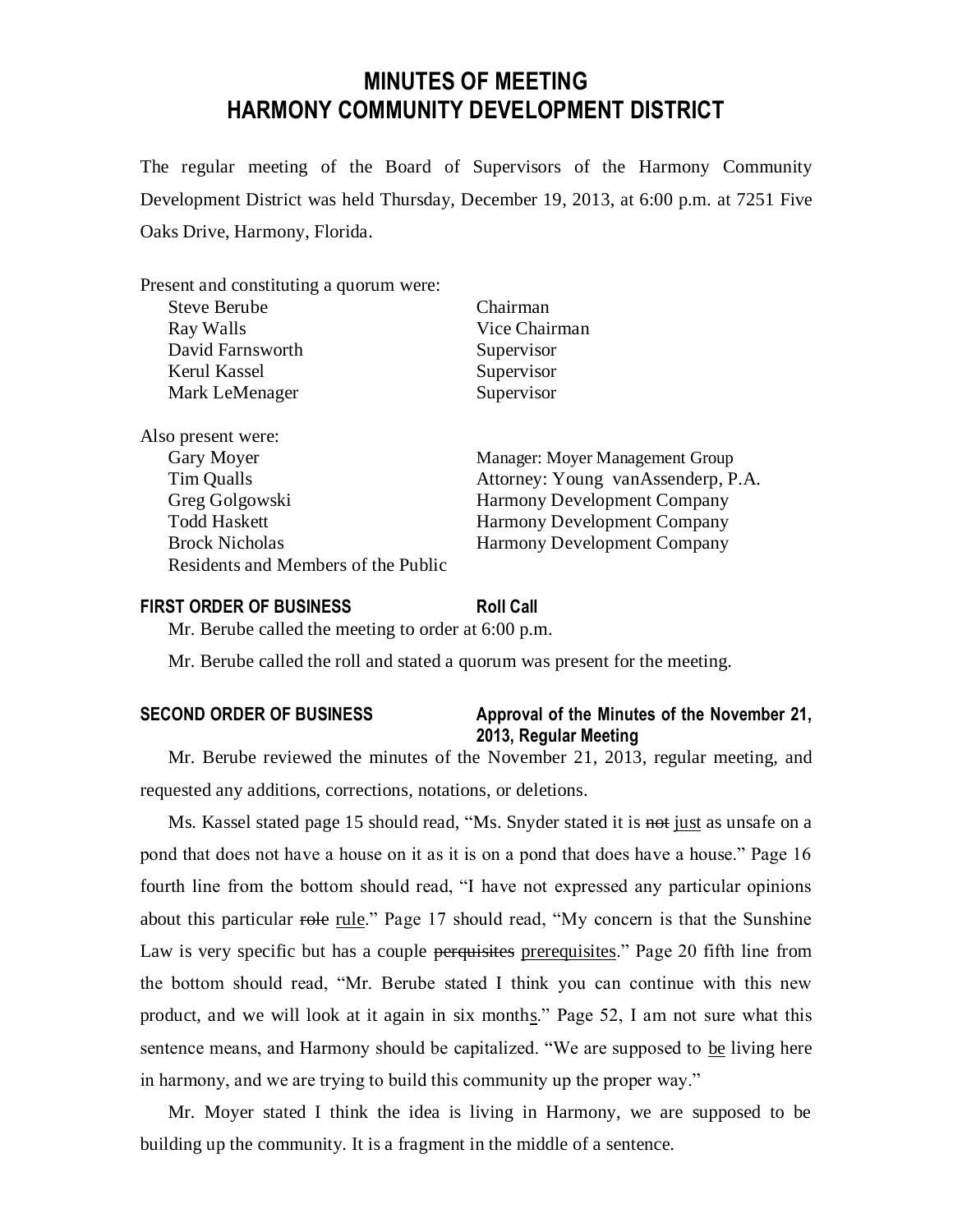Mr. Berube stated there was a double entendre. It could be harmony or Harmony, depending on how you want to take it.

Mr. Farnsworth stated page 44, line 15 should read, "It might as well muffle muzzle us completely."

> On MOTION by Mr. LeMenager, seconded by Ms. Kassel, with all in favor, unanimous approval was given to the minutes of the November 21, 2013, regular meeting, as amended.

### **THIRD ORDER OF BUSINESS Audience Comments**

Mr. Anthony Presley stated related to the discussion of rules on fishing, I was asked by a few of my neighbors to provide some letters to the Board that they had written. Some have been sent to the email address, and some have not. I do not want to read all of them, but they all oppose fishing on any ponds. I would like to provide the package to the Board so you can review it before or during your discussion and before your vote. I am in agreement with them. There are a total of 18 letters.

Mr. Moyer stated one of questions we received on the telephone today was whether we are going to vote on fishing tonight.

Mr. Berube stated there will be no vote on fishing tonight.

Mr. Presley stated there is a discussion, though.

Mr. Berube stated yes.

Mr. Presley stated this is to be provided prior to discussion and prior to the vote. These are residents' comments. I included names and addresses when provided.

Mr. Berube stated you should provide those to Mr. Moyer.

Ms. Kassel stated so you do not have a letter included, and you would be 19.

Mr. Presley stated that is correct.

A Resident asked when is the vote going to take place?

Mr. Berube stated it depends on the discussion tonight. A lot of rules were revised, and we need to review them page by page. Everyone will have input as to what is going to happen. Mr. Qualls will revise the rules again based on tonight's commentary, which will be circulated back to us before the next meeting. We will review them again, and then we will advertise a public hearing for a date in the future. Realistically, it is probably two months away for final adoption.

Mr. LeMenager stated it will probably be longer than that.

 $\mathfrak{D}$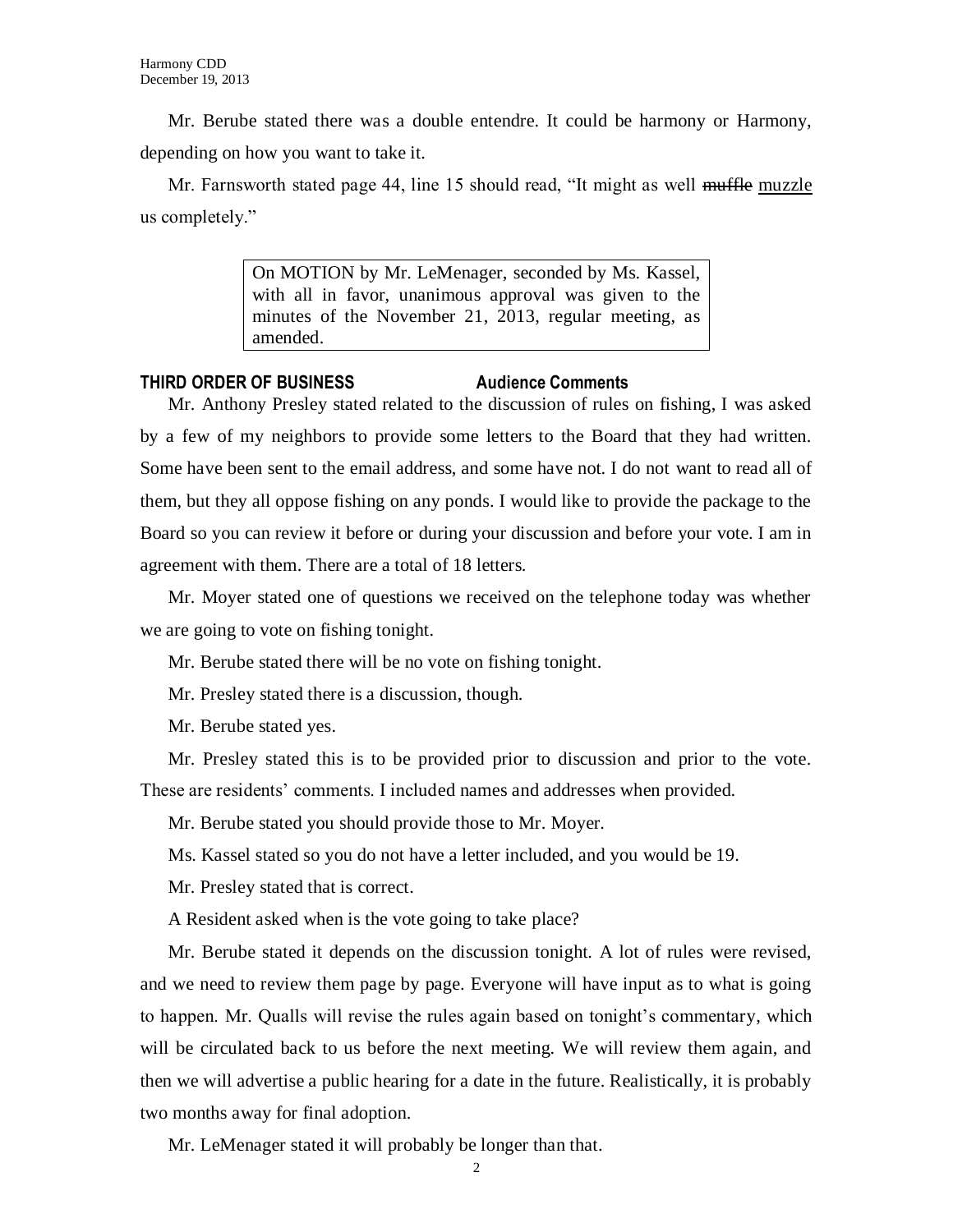Mr. Berube stated that is correct because we have to advertise it. The vote is at least 60 days away from today for final adoption.

Ms. Kassel stated I printed a set of the rules we are talking about changing. We will not be discussing them until the end of the meeting. If someone wants to take these and pass them around to see what is proposed, you are welcome to review them, and provide them to me when you are done.

Mr. Joe Balash stated the two new boardwalks at Lakeshore Park are open at the ends. A seven-foot alligator lives in there. Alligators are not very bright. If the alligator decides to go down to the dock and walk down to the end and a small kid goes running down to the end and confronts the alligator because it is too big to get off, we will have a problem. Could we put gates at the end? They do not have to be lockable but spring loaded that close so something like that cannot happen.

Mr. Berube stated they are closed at the end of the lake.

Ms. Kassel stated he is talking about the entry.

Mr. Nicholas stated the concrete tie-in at the front.

Mr. LeMenager stated so if an alligator walks down there, you could find yourself suddenly coming face-to-face with an alligator that is out for a walk.

Mr. Balash stated I am not saying it will happen, but it could.

Mr. Berube stated that is good consideration. I have been down there a number a times and have not found any alligators yet.

Mr. Jim Franson stated I would like to add my name to the list of those who oppose fishing in the ponds.

Ms. Kassel asked do you live on a pond?

Mr. Franson stated yes, there is one directly behind my house.

Mr. Berube asked the one that ends at Five Oaks Drive at the corner?

Mr. Franson stated yes.

A Resident stated it is on the corner of Five Oaks Drive and Goldflower near all the new houses going up in the Green neighborhood.

Mr. Berube stated I went by those today. There is a buffer zone between those lots and the pond, per se. It is about 20 feet wide with trees along that whole strip.

The Resident stated it is about 10 to 15 feet. A six-foot alligator lives in that pond.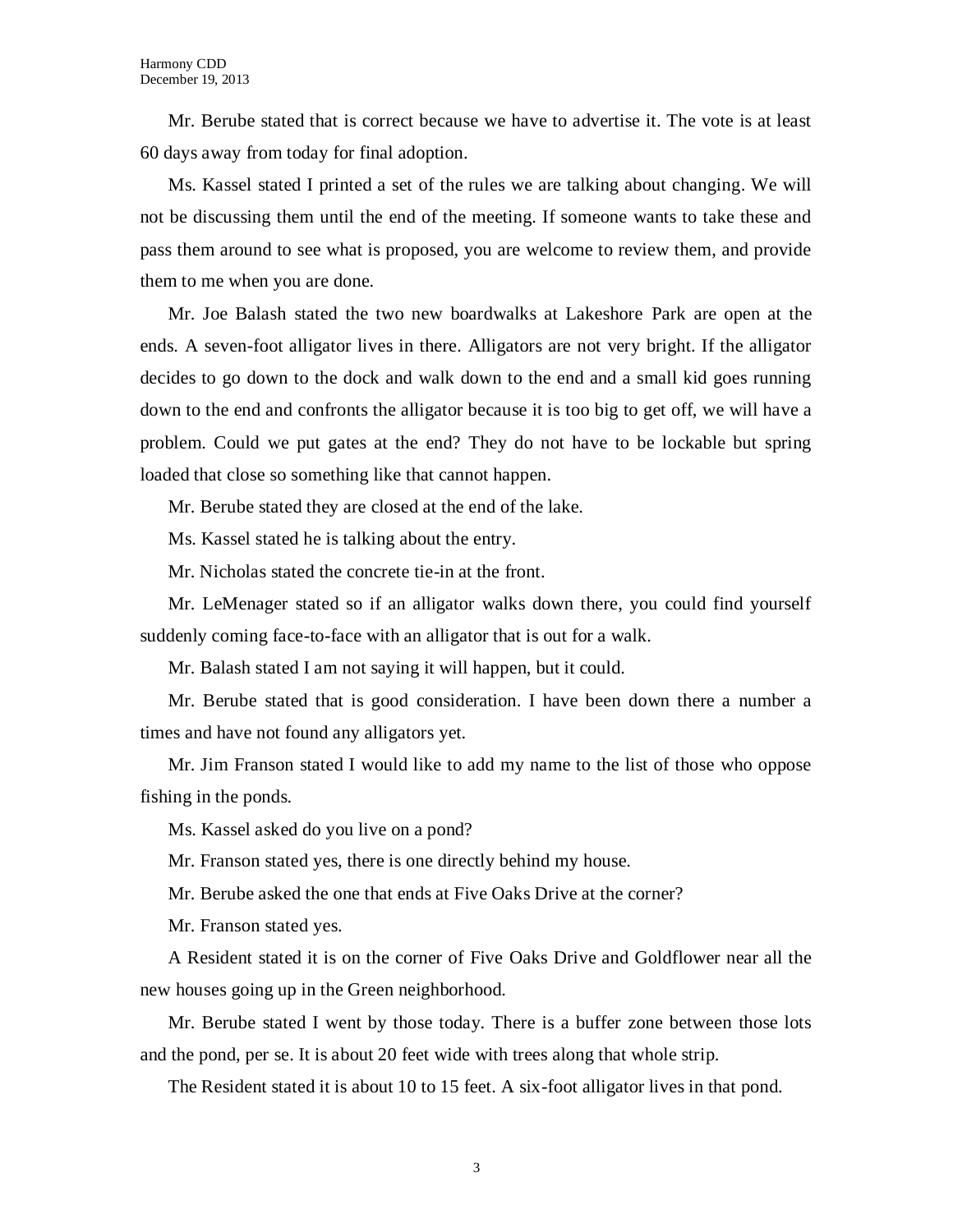Mr. Berube stated I understand. I just want to be sure that I am thinking of the right houses with the buffer behind it.

The Resident stated yes.

Ms. Linda Balash stated I came into this discussion about fishing rather late. I am wondering what is the driving force to change the rules.

Mr. Berube stated the driving force is we have a rule that is unenforceable. There are many reasons. We got into this a number of times. The reality is, the District's mission is to build and manage and maintain infrastructure, not to be setting policies on no fishing or no trespassing. We did it in the past, and we probably ought not have done it. That is up for discussion. But we have a rule that says no trespassing, and we were trying to determine a way of keeping people out of the ponds. We went around the "no fishing" discussion by putting up a No Trespassing sign. The problem is, that becomes unenforceable. The deputies will not enforce it. I met with a deputy sheriff, and he talked to his legal counsel. The average deputy when called out here will make a very slow response and will probably ask someone to remove themselves in response to the call. Anyone who knows the law can stand up to the deputy and say they will not leave. The deputy will not force them to leave. The only way a trespass can be enforced is if a member of the CDD arrives there with the deputy and is willing to sign a trespass ticket. I do not know that anyone will want to do that. They will not enforce it against residents, but they will against non-residents. The only way they will enforce the signs is if there is a fence all the way around the pond and they found someone inside the fence. Right now, the sign says no fishing, no swimming, and no trespassing. Most of the signs are in the water, largely to keep them from being stolen. When a deputy sees someone there, he sees the sign in the water and he has a hard enforcement problem. I realize there is a room full of people here who are against fishing, but there are a number of residents who want fishing. That is evident because they go to the ponds and they fish, sometimes right in front of the No Trespassing sign. I appreciate that people have their opinions and it becomes very emotional. I will offer a compromise later in the meeting that I hope will make everyone happy.

Mr. LeMenager stated it is not possible to make everyone happy.

Mr. Berube stated we will try to make everyone as happy as we possibly can, in light of the situation. The reality is that this Board represents everyone who lives in this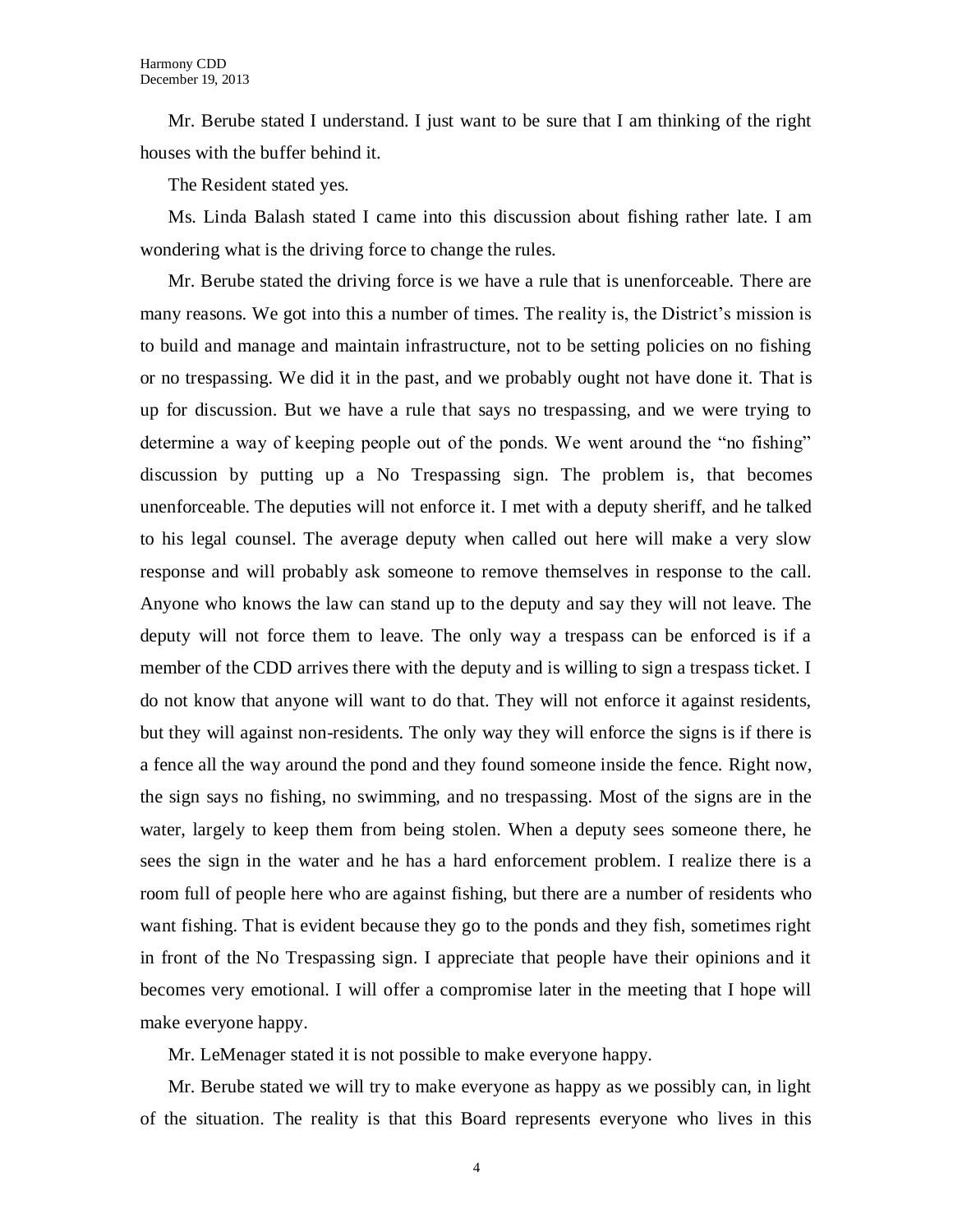community. Though you are the loud voices that show up and make comments, there are 1,200 or 1,300 people who live here. I understand you are here saying no, but there are others who either do not care or they want to allow it. We are trying to eliminate rules that cannot be enforced. There has been a lot of modification and it is difficult to enforce. Those are my thoughts.

Ms. Kassel stated my thought is very different. I think the rule is enforceable. First, the rule is no fishing. The way we are able to enforce the rule or the way you put into practice the enforcement of the rule is by putting up a No Trespassing sign: no swimming, no fishing, no trespassing. We also cite the Florida Statute on the sign. That has kept a lot of people from fishing. There are plenty of times when the sheriff has come and asked someone to leave. It is entirely enforceable, in my opinion, and it has been enforced by the sheriff many times. I do not think that the purpose of fixing the rules is to remove anything that is unenforceable. You could question enforcement of any of these rules as to how enforceable it actually is. The people who have shown up being opposed to fishing in the ponds a couple meetings in a row and who have sent letters is a considerable show of residents and something we should take into strong consideration.

Mr. Berube stated there is no doubt we have differing opinions.

A Resident asked how many of you live on a pond? Mr. Nicholas does.

Ms. Kassel stated he is not a Board member. I live near a pond but not in front of a pond.

Mr. Walls stated I have lived on a pond in the past.

Mr. Berube stated when we talk about the ponds, for our discussion, we are talking about seven District-owned ponds. All the other ponds are owned by someone else. Three of those seven are contiguous to homes: #24 on Brackenfern, #26 on Dog Trot and #33 at the Estates entrance. On those three ponds, there are 40 lots.

A Resident stated you forgot our pond on Goldflower.

Mr. Berube stated no, I did not. I listed lots that are contiguous. Your lots are not contiguous to the pond because there is a buffer zone in between. You have to draw the line somewhere as to what is a water front or a lake front or a pond front house. Houses all along Schoolhouse Road are across the street from a pond. How far is too far? I understand being close to the water.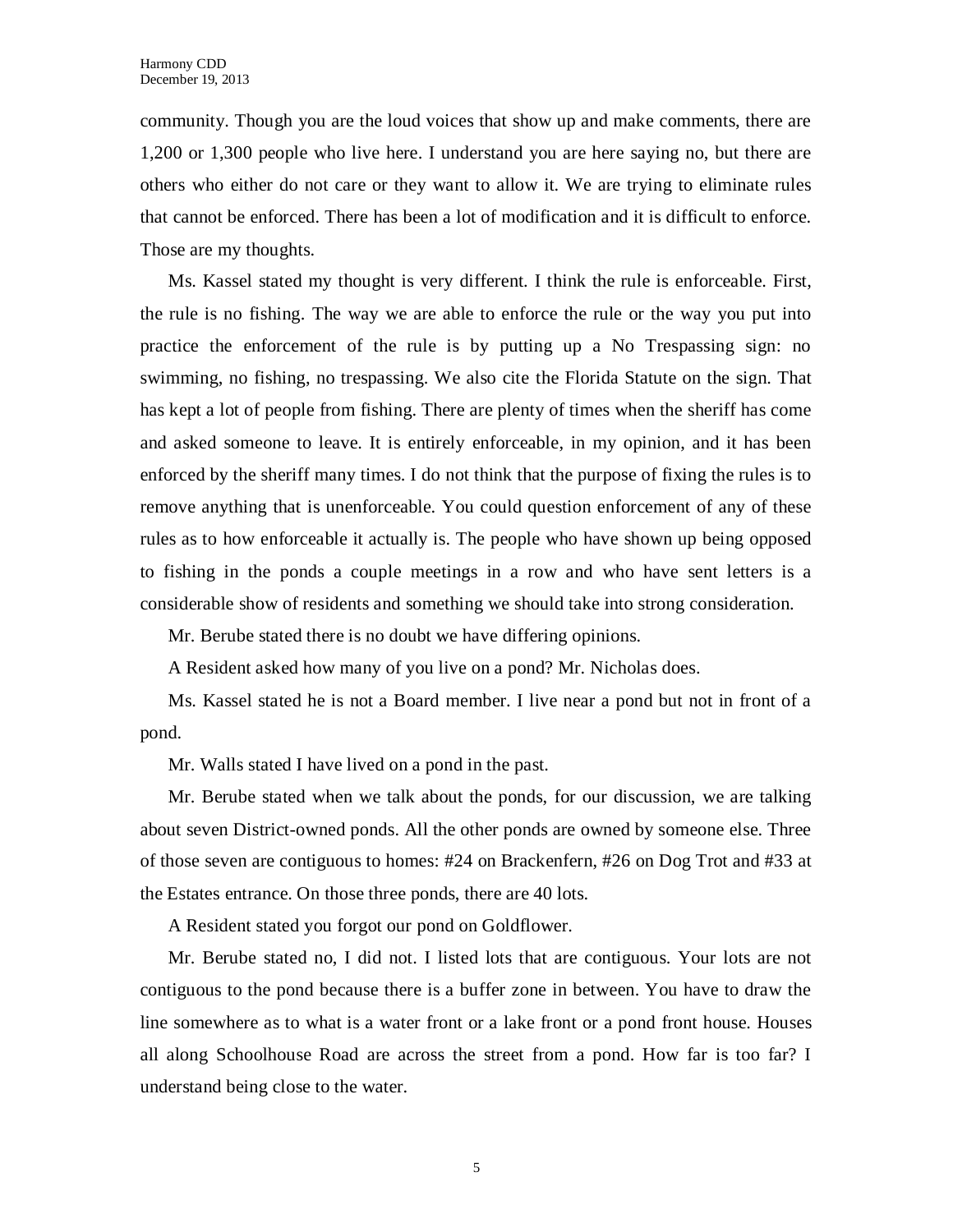Mr. LeMenager asked are we supposed to be discussing rules much later in the meeting?

Mr. Berube stated yes.

Mr. Dave Leeman stated I would like to point out again that I am against fishing. Mr. Berube has said there are some who are and some who are not, while others do not care. The ones who do are the minority, and the ones who do not are a majority compared to the ones who do not. The biggest majority is probably the ones who do not care because you do not hear from them. However, that is not my main point. If it is unenforceable, why do you need to change it? Just leave it the way it is. No one can enforce it, and anyone can fish when they want. What is the difference? Why go through the process? Just leave it. That is not my main point. My main point is you should not be changing rules willy nilly. It sets a very bad precedent. The idea that you find something you do not like and decide to change it invites single-issue politics. During the next election, we might get someone who runs on the issue of no fishing and gets elected, even though they might not be the best CDD Supervisor. Then the next person who comes up might have their own issue with it because of their personal ideas or because they think the rule is no good or whatever. Then we get single-issue politics on that one. It is really a bad precedent. All rules should be changed only when really driven by a huge majority of the residents who ask for that. Just because someone might want it does not mean anything. You say that the vocal ones are the ones who come to the meeting, but you are not listening to the vocal ones. Why are you listening to the silent ones? The loudest ones are who you should be listening to. Even if they are loud, if there are only 16 of us and we are the only ones, then you are not listening to us, either. There are not even 16. There has been only one person at the last two meetings who has been in favor of fishing. Why are you listening to them? There should be hundreds of people before you even consider changing any rule, ever.

Mr. Berube stated we are not just addressing fishing. We are revising all of the recreational facility rules. Fishing just happens to be included.

Ms. Jill Tenney stated I am in favor of fishing. I do see the concern that others have expressed in other ponds. I do not live directly on a pond, but there are ponds in front of my home in the field. I see people fishing there a lot, which I thoroughly enjoy. It looks very much like something out of Norman Rockwell, and I enjoy seeing that. I have also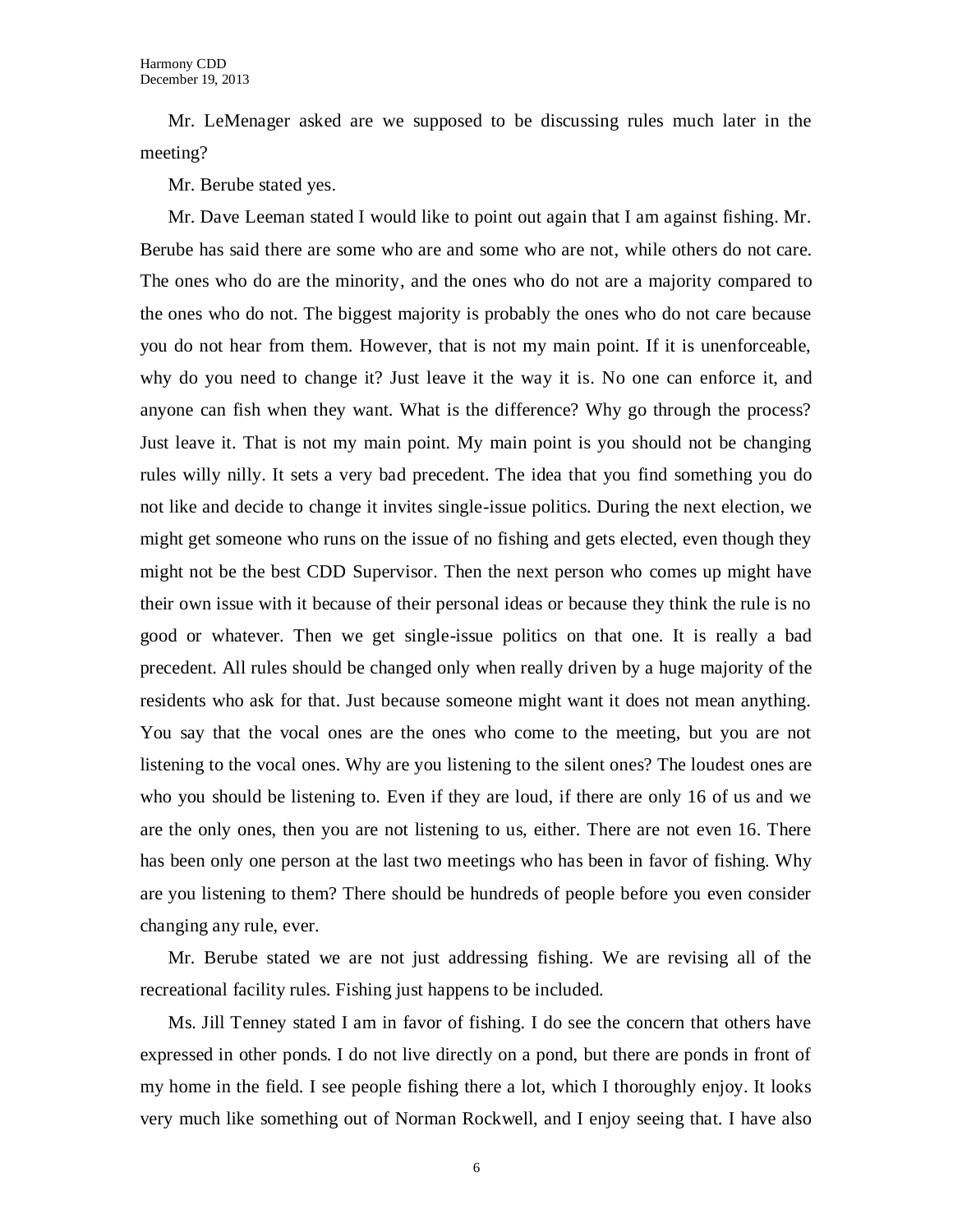consulted with and am connected to the sheriff's office about enforcement. Addressing the alligator issues, that may be a concern. I walk a lot of the trails. I have been around every pond. I have been throughout this neighborhood and have fished in the lakes. I thoroughly enjoy everything that is outdoors. I actually had an aggressive alligator come out toward me from the pond behind the school. I immediately contacted the sheriff's office who immediately came out. If you ever have that problem, they do have someone who will relocate any problem alligators. Usually that is usually due to someone feeding them, which is against the law. As far as enforcing the rules, if you go to the St. Cloud lake front or to the park off Hwy 15 and fish, it is paid for by taxpayers and it is public property. If this area is gated, then you are absolutely right. They would not go back to those ponds and would not be allowed to fish in them. But we pay assessments to the CDD, and this is publicly owned. You cannot enforce any more than I can go down to the St. Cloud park and someone tell me to leave and not fish. This is public property. If we do not want fishing on ponds, then they must be gated and locked. I am very sympathetic to peoples' concerns about having people behind their home, but it cannot be enforced unless the CDD invests in gating and locking as they do at the pool and the boat docks and then enforce those. As far as I am concerned, if you want to spend those thousands of dollars to do that, you can, but usually these rules are broken. If you have a challenge, as with kids, you will have those things happen. That is a character issue. It is not a CDD issue. It is not a parent issue. I am guilty myself of fishing in a pond and someone pointed out to me that fishing was not allowed. I was completely caught red-handed with fish in hand, fishing in that pond. The sheriff's deputy told me that he sees these issues and they are very busy. They have a lot going on and they are serious things. For a father and son to be out fishing and them to come out in response to a call, they may have a slow response time. They appreciate this community and they will continue to come out here and ask people to leave because this resident is not happy to see someone standing out here fishing. Most everyone will walk away or leave, just as I did when it was pointed out to me. I may have been breaking a rule, but I was not breaking any law or anything that the sheriff said I would be arrested for doing. As Mr. Berube said, it is not enforceable. I am very sympathetic to others who live on ponds. I think we should educate people about this and let them know and show them how to fish as well as showing them safety and awareness. I see a resident walking around the school picking up trash and stuff around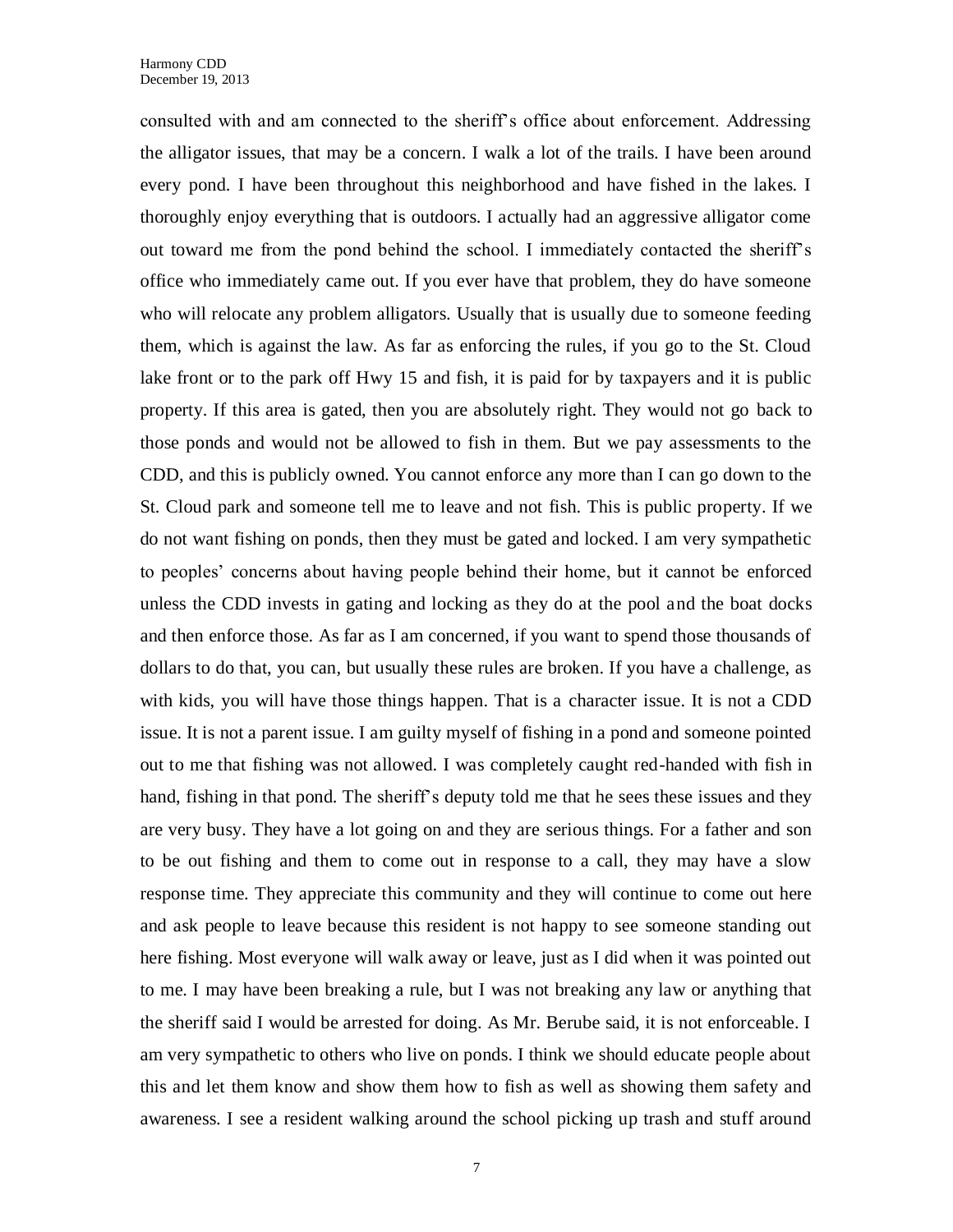the pond. That is not from fishermen; that is from kids and people walking out there. At my house, I can see the school directly, and I see the kids leaving and dropping trash. I see parents leaving and tossing their trash. I have gone out there and picked it up myself.

A Resident stated I disagree with part of that statement. I have picked up trash by both: residents and fishermen.

Ms. Tenney stated the point being that is again a character issue, whether it is a fisherman or whether it is a teacher or a student or a parent or anyone else. That is not something that the CDD is in the business of.

Ms. Jeanine Corcoran stated I have been a resident since 2005. I am a real estate broker. I personally do not live on a pond, but I am against fishing on the ponds. We have designated areas for that. I think personally that people who purchased a property on the pond paid extra money for that. If I lived on a pond, I would not be happy. I think that is a real issue. Because of this issue, the builder will now have to disclose to new buyers that there is this wonderful piece of property on a pond but anyone can fish here. That is a big issue, and they have to disclose that if the rules are changing and if that is what you are enforcing.

Mr. Walls stated just so you are aware, right now, anyone can walk around the pond or jog around the pond. They can sit at the pond. The only thing they cannot do is hold a fishing pole at the pond according to this rule.

Mr. Berube stated the disclosure is that there is a 20-foot buffer around the ponds which is public property, as is the pond.

Ms. Tenney stated if I did not want to hear loud noises, then I would not purchase property near the school. If you read the information, it says the ponds are for walking, hiking, walking your dogs, and so forth, which means people will constantly be on the ponds. If you are not comfortable having people behind your home, then I would suggest you not buy property on a pond because you should not purchase a place where people walk, ride bicycles and are on those trails. The contractor does a wonderful job of mowing and maintaining around the pond just so people can enjoy them when they walk around it. There is no way you can prevent people from being behind the house.

Ms. Corcoran stated I agree with her except that builders charge extra money for this lovely pond. I am sure these people paid a premium price when they purchased their homes. It is an issue.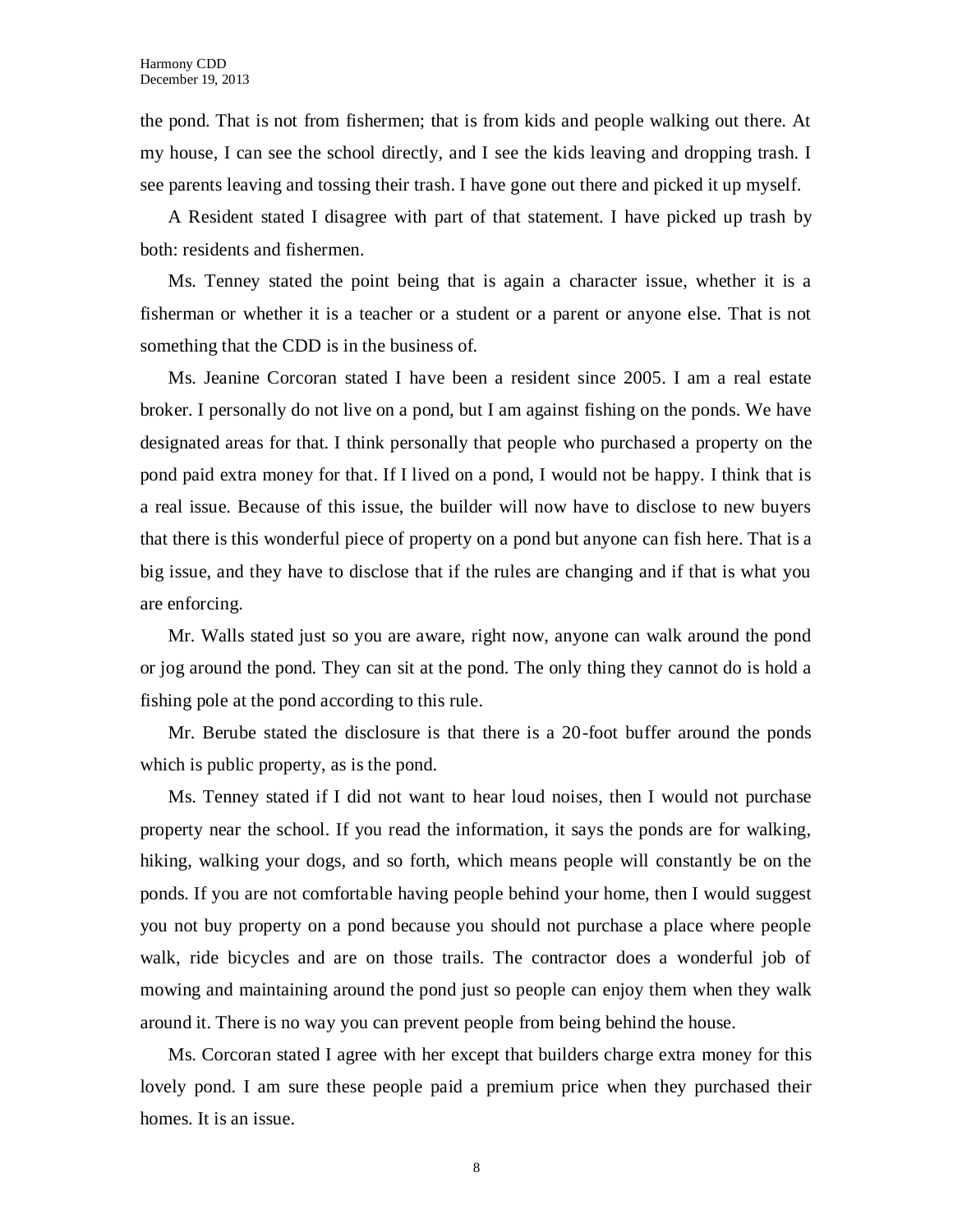Mr. Randy Odden stated I submitted a memo to the Board members a month or so ago. I would like to say that I have fishing poles in my garage. I have fished from the time I was a young child, hiking through mountains and lakes, and fishing. I am not antifishing, per se. However, this scenario described of a father and son going out and bonding by fishing on a lake is not the reality that we have experienced since we have lived on the Bracken Fern pond prior the signs going up. There were some physical and very ugly altercations that I personally had, along with my neighbor, with five nonresidents who set up camp on our pond. They stayed there all day. They had picnic baskets and threw garbage all over. One urinated in the pond in view of all of us. This is the reality of what we faced prior to the Board agreeing to install No Trespassing signs. It was not a pleasant time. I think I can speak for all the neighbors on that pond that I have spoken with that we do not want to see a return to that type of atmosphere around our property. That is an element that we do not want to have in our backyards. It is our backyards that we are talking about.

Ms. Rachel Garwood stated the thing no one brings up is the safety factor for small children. They are out on their own all the time, and they have no concept of what a retention pond is or how deep it is. If a child is killed in one of those ponds, we will have some really bad publicity.

Mr. Justin Kramer stated I do not see the relevance of this concept of fishing in the lakes. We have accessibility to fish in other places. Fishing in these ponds has problems. I emailed some research to the Board. I do not have any knee-jerk reactions to it, but I do not see why people cannot just fish in the bigger lake. It is clean, and it is already set up for fishing. I have been to that place several times, and it is not especially popular. I do not see the point of opening this up when it is a non-issue. Why open it up when we do not need to deal with it?

## **FOURTH ORDER OF BUSINESS Subcontractor Reports A. Aquatic Plant Maintenance – Bio-Tech Consulting**

#### **i. Monthly Highlight Report**

The monthly aquatic plant maintenance report is contained in the agenda package and is available for public review in the District Office during normal business hours.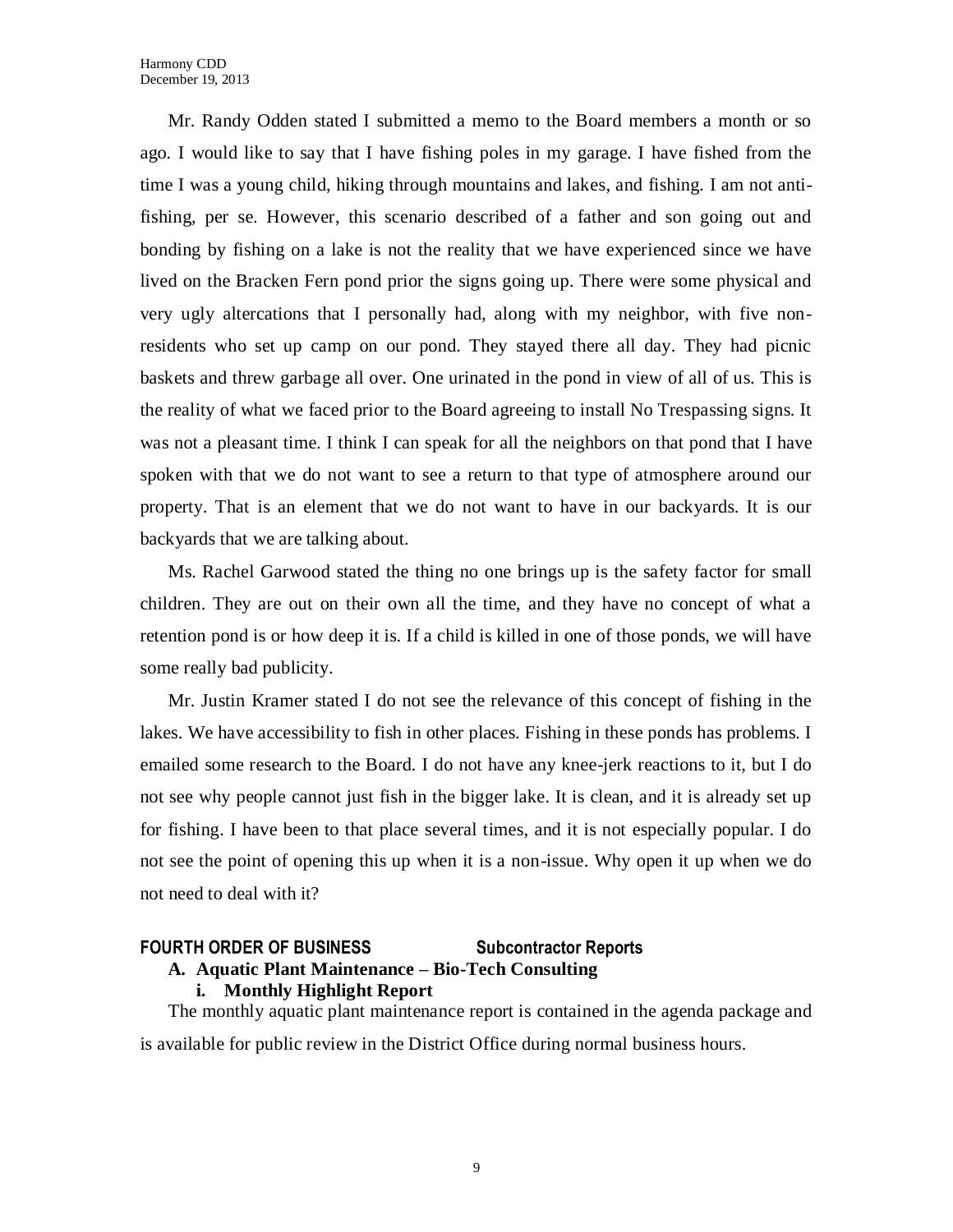### **B. Landscaping – Davey Commercial Grounds Management i. Monthly Highlight Report**

The monthly landscape maintenance report is contained in the agenda package and is available for public review in the District Office during normal business hours.

Mr. Haskett stated Mr. Garth Rinard is not at tonight's meeting, but he sent me an email.

Mr. LeMenager stated with all due respect, we are now paying the price for having meetings in the evening. That means residents will come, but it also means our subcontractors do not want to come.

Mr. Walls stated with all due respect, we are paying their bills.

Mr. LeMenager stated it is not part of their contract.

Mr. Berube stated I saw Mr. Jon Rukkila today, and Mr. Rinard is on vacation.

Mr. Haskett stated Mr. Rinard updated a few things that he wanted me to mention. They are in the mulching process, and they have completed from the east entrance through Town Square and down Five Oaks Drive to the west entrance. They have another semi load of mulch that was supposed to arrive on the  $20<sup>th</sup>$  but was pushed back to the  $26<sup>th</sup>$  from the manufacturer. After the  $26<sup>th</sup>$ , they will continue with the mulching. They will have days off for Christmas as well as New Year's Day.

#### **ii. Landscaping Projects**

Mr. Haskett stated Mr. Rinard had a conversation with Ms. Kassel about the Beargrass alley park.

Ms. Kassel stated I think there was some confusion with the original proposal. There is a Beardgrass proposal that I think was intended to be Beargrass, and a proposal for Beargrass alley. We had approved one and not the other. I think the post soil sample testing proposal that we received was for both of them. I suggest that we simply approve the second one for \$1,351 and leave it at that.

Mr. Berube asked so we are going to combine the two proposals that say Beardgrass and Beargrass alley? The total of that becomes \$2,073.

Mr. Farnsworth asked is it two different areas?

Ms. Kassel stated no, it is one park but two areas of the park. There is a western side of the park and an eastern side of the park.

Mr. Berube stated all that is Beargrass alley. The proposal says to replace west and north end bedding with minimal groundcover, east end bedding sample soil for pH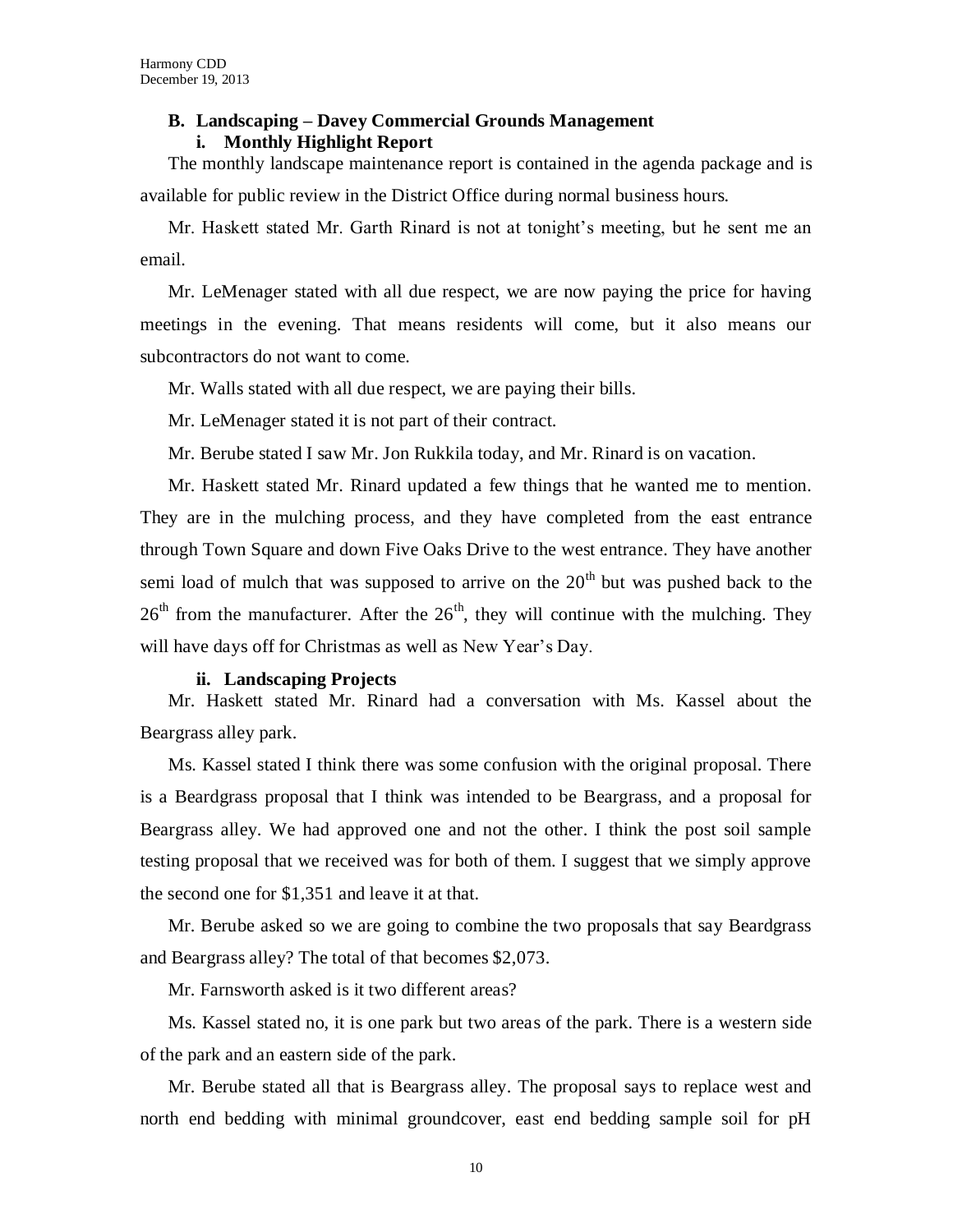imbalance, review and recommend on soil testing results, and irrigation review in the amount of \$722. That is the small area roughly behind Ms. Kassel's house.

Ms. Kassel stated that is correct.

Mr. Berube stated the other proposal is to replace wall azalea with flax, add minimal or perennial peanut groundcover at intersecting sidewalks north and south sides.

Ms. Kassel stated I think that is the pocket park.

Mr. Berube asked is that the area next to my house?

Mr. Haskett stated I do not believe it is. I think they are talking about the east end of the alley park.

Ms. Kassel stated where it meets Cat Brier.

Mr. Walls asked are there sidewalks running through there?

Ms. Kassel stated yes.

Mr. Haskett stated there is a tree in the center and it circles around.

Mr. LeMenager asked is that the one behind my house?

Mr. Haskett stated yes.

Mr. Berube stated the Beargrass alley proposal is the one behind your house. The one

for Beardgrass is the park at the end of Beargrass, half a block in from Cat Brier.

Ms. Kassel stated it is where those columns are.

Mr. Haskett stated no, that would be Primrose Willow park.

Mr. Berube asked what is Beardgrass? The only other park on Beargrass is the one next to my house.

Ms. Kassel asked do you think he is talking about the east end and the west end of the same teardrop park?

Mr. Haskett stated yes.

Mr. LeMenager stated it is the one behind my house.

Ms. Kassel stated yes.

Mr. Berube stated that does not make sense. The second proposal says at intersecting sidewalks north and south side. That triangle park does not have any sidewalks.

Mr. LeMenager stated yes, it has sidewalks.

Mr. Leeman stated there is no intersecting sidewalks, just one that goes that way.

Mr. LeMenager stated that is correct, there is just one that goes basically north and south.

11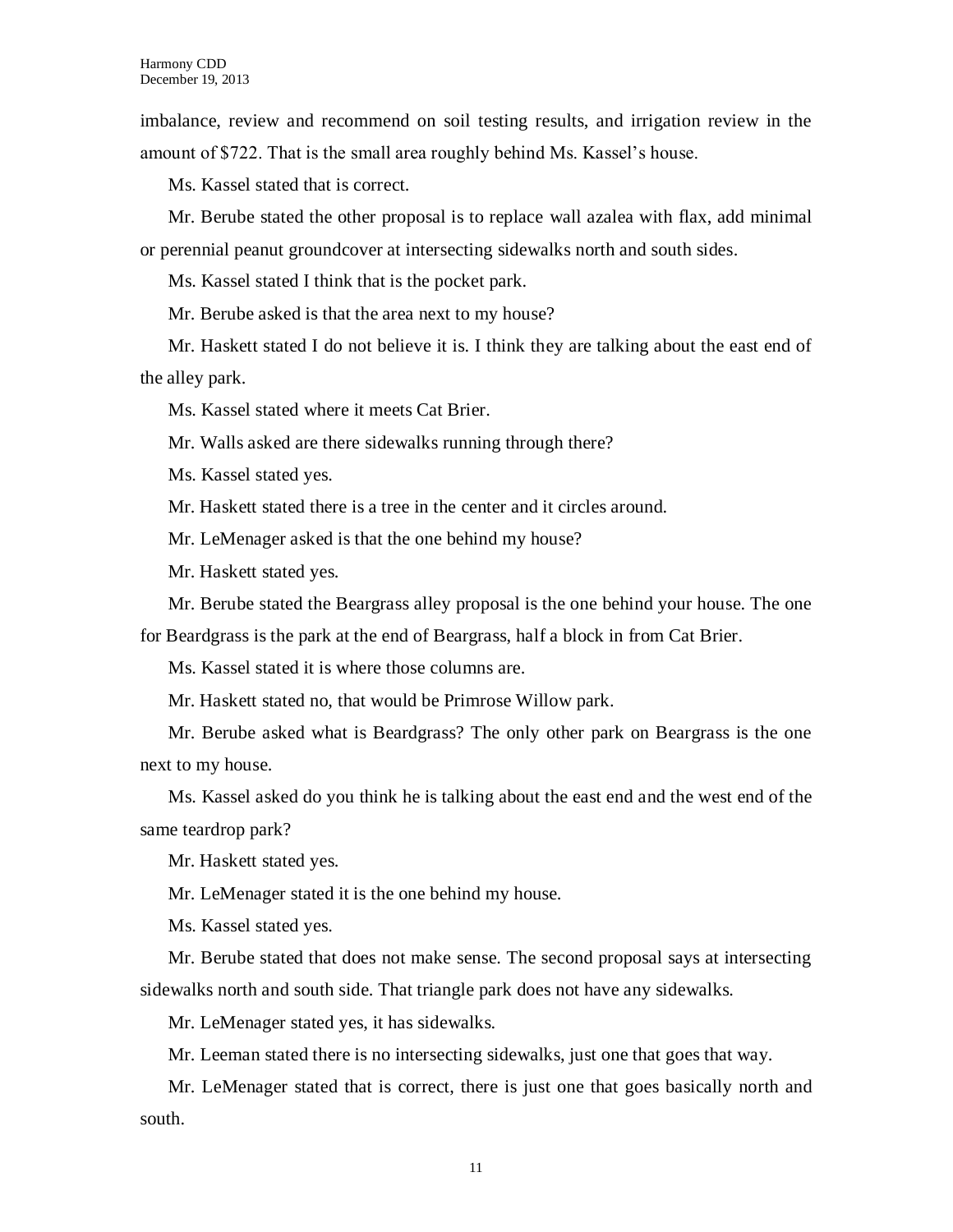Mr. Berube asked so Mr. Haskett's interpretation is this is all for one park?

Mr. Haskett stated yes, I believe so.

Mr. LeMenager stated the west end is a tiny triangle.

Mr. Berube stated yes, with the big tree.

Mr. LeMenager stated along with dead bushes.

Ms. Kassel stated that is what the \$722 is for.

Mr. LeMenager asked do those neighbors care what is in that little triangle?

Mr. Berube stated it needs to be spruced up. The whole thing needs to be spruced up pretty badly.

Mr. LeMenager stated I would just put grass there.

Mr. Berube stated we already approved a proposal, but it has not been complete yet because of confusion. Ms. Kassel is suggesting that we combine our prior approval of \$722 with a new approval for \$1,351 to total \$2,073 to upgrade that entire Beargrass alley triangular park.

Mr. Farnsworth asked is it clear on exactly what area you are talking about?

Mr. Berube stated yes. Mr. Haskett agrees, and he is the one managing it. All of this is for that triangular park.

> On MOTION by Ms. Kassel, seconded by Mr. Walls, with all in favor, unanimous approval was given to the two proposals for enhancing the park at Beargrass alley, in the total amount of \$2,073.

Mr. Berube stated there are some other things on this sheet covering a lot of areas that need upgrading. Do we want to discuss adding some of those to this project?

Ms. Kassel stated let us decide on a budget. I will look at the list again and confirm with Mr. Rinard whether or not this proposal still stands and what we can do.

Mr. LeMenager stated we already have a budget.

Mr. Berube stated we are in a new fiscal year budget, so we are fine with that. We will hold any more additional until next month?

Ms. Kassel stated yes. I would like to know if we want to do some now and some later. Do we want to do the whole thing now?

Mr. Berube stated there is a disclaimer on here that the more we do at one time, the lower the price. I would be inclined to support Ms. Kassel if you review the list and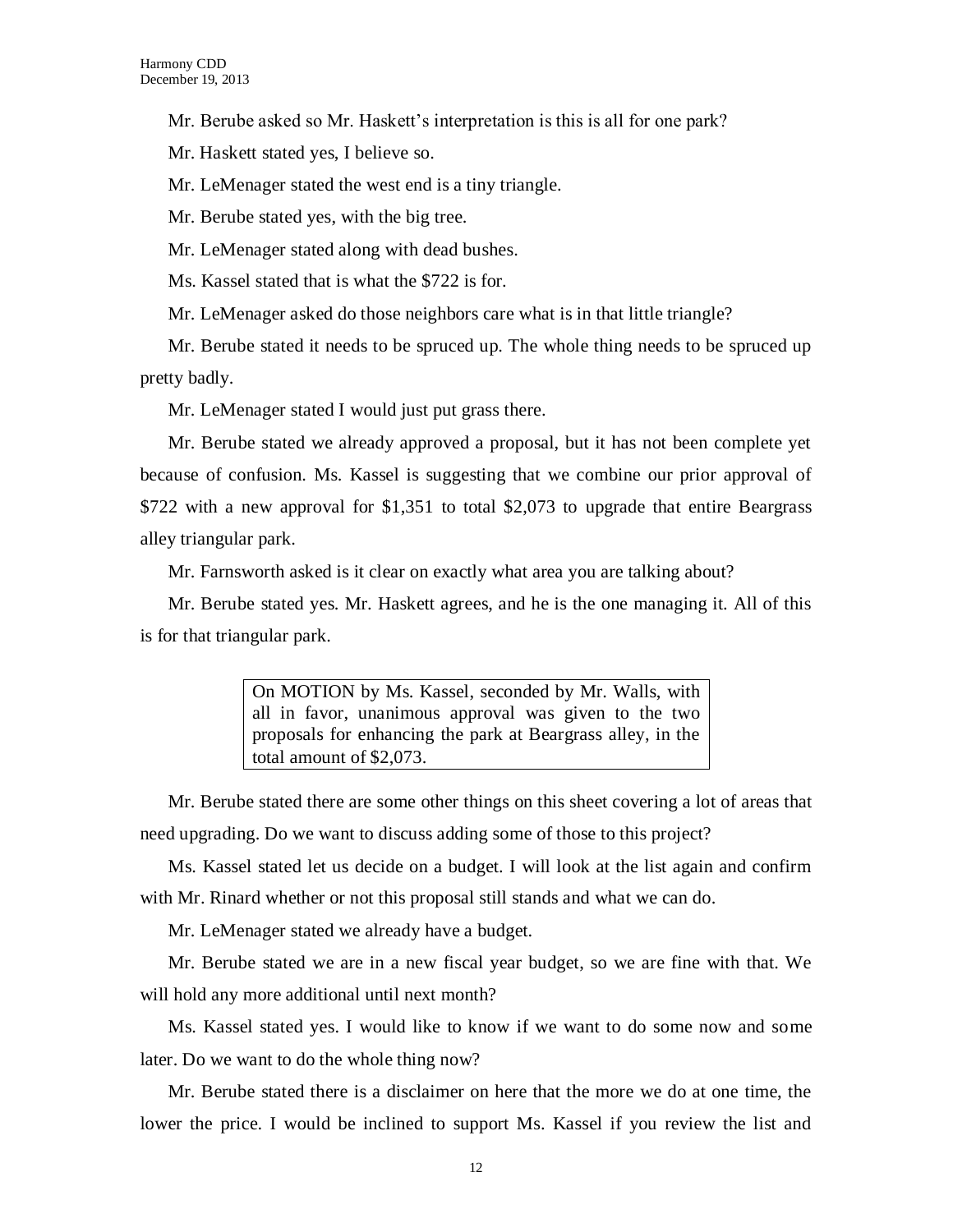suggest we do everything at next month's meeting. If everyone agrees, I am fine with it. Based on past experience and as Mr. Rukkila mentioned to me today, they are in a slow period right now. We should include a timeframe to complete this new proposal of 30 days.

Mr. Haskett stated yes.

Mr. Berube stated it should be complete by January 30.

Mr. Haskett stated I will make sure it is done.

Mr. Berube stated he said last month that they will include end dates. Last month, we discussed Davey's bills where they overcharged us by a couple hundred dollars. We agreed to pay the bills and get a credit. I did not see any credits.

Mr. Nicholas asked can we make sure the manager is formally communicating this back to the vendor rather than relying on Mr. Haskett to do it? Is it possible to send Davey a message that way?

Mr. Moyer stated Mr. Rinard was at the meeting last month.

Ms. Kassel stated the bill we received after that meeting did not reflect the credit.

Mr. Berube stated we have not seen a credit. We received this month's bill, and there was no credit, which was his agreement. I do not know who wants to follow up on that.

Mr. Moyer stated the accounting staff will follow up on it.

Mr. Berube stated it is only a couple hundred dollars, but the point is that he said he would take care of it.

#### **iii. Proposal for Tree Trimming on Interior Streets**

Mr. Haskett stated Mr. Rinard wanted to get started by the  $6<sup>th</sup>$ . They can do it sooner if we desire. I distributed a map to each of you since it was not included in the proposal that outlines the areas. The price did increase, which was expected since we made the scope of work a little harder than what he originally proposed.

Mr. Berube stated my concern is that I think we budgeted \$15,000.

Ms. Kassel stated \$15,000 or \$18,000.

Mr. Walls and Mr. Haskett stated \$30,000.

Ms. Kassel stated that is because we have last year and this year.

Mr. Berube stated \$30,000 is for both the outer trees and interior trees, which is \$15,000 each.

Ms. Kassel stated this proposal is \$19,000.

Mr. Walls stated the budget is \$30,000.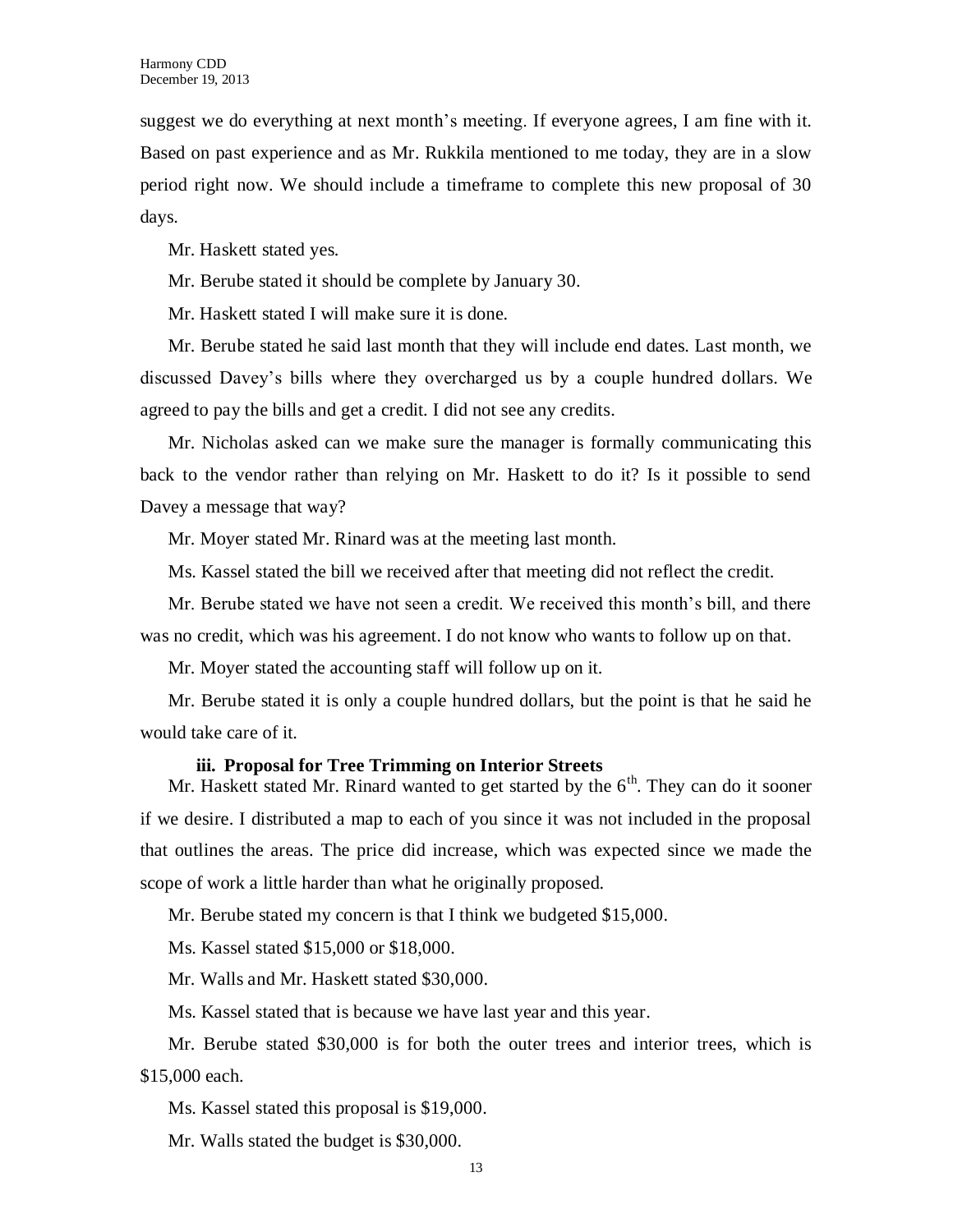Mr. Berube stated I understand, but just because it is there does not mean we should spend it or have to spend it.

Mr. Walls stated that is correct.

Mr. Berube stated I was going to ask them to go halfway between their proposal amount and our budgeted number and start this work right away. Is Mr. Haskett fine with this proposal?

Mr. Haskett stated yes, I am.

Ms. Kassel stated remember that when we create that budget number, we are thinking about the streets that have been done historically.

Mr. Walls stated now we have more streets.

Mr. LeMenager stated last time we did this, that line did not exist, so we have more trees than before.

Ms. Kassel stated exactly.

Mr. Berube stated my point is that it never hurts to ask for a discount.

On MOTION by Mr. LeMenager, seconded by Ms. Kassel, with all in favor, unanimous approval was given to the proposal from Davey Tree for tree trimming on the interior streets in the amount of \$19,639, as discussed.

Mr. Berube asked did Mr. Rinard provide a deadline for completion of this project? I think last month he mentioned 60 days.

Mr. Haskett stated he told me originally three to four weeks to get it done since he is having a different crew come in from Maitland.

Mr. Berube stated then let us set a deadline of February 15. If he said three or four weeks, that would give him eight weeks to allow for holidays.

Mr. LeMenager stated they did a nice job last time, but it just took a long time.

#### **C. Field Manager**

#### **i. Dock and Maintenance Activities Report**

The monthly field activities report is contained in the agenda package and is available for public review in the District Office during normal business hours.

Mr. Haskett stated we are 99% complete with the renovations at Ashley Park. Winds and cool temperatures have kept us from finishing the spray painting of the pergola. A lot of work went into that to help it last a few more years. I think you will all be happy with it when you see it. We expect by Monday or Tuesday to be complete and back open.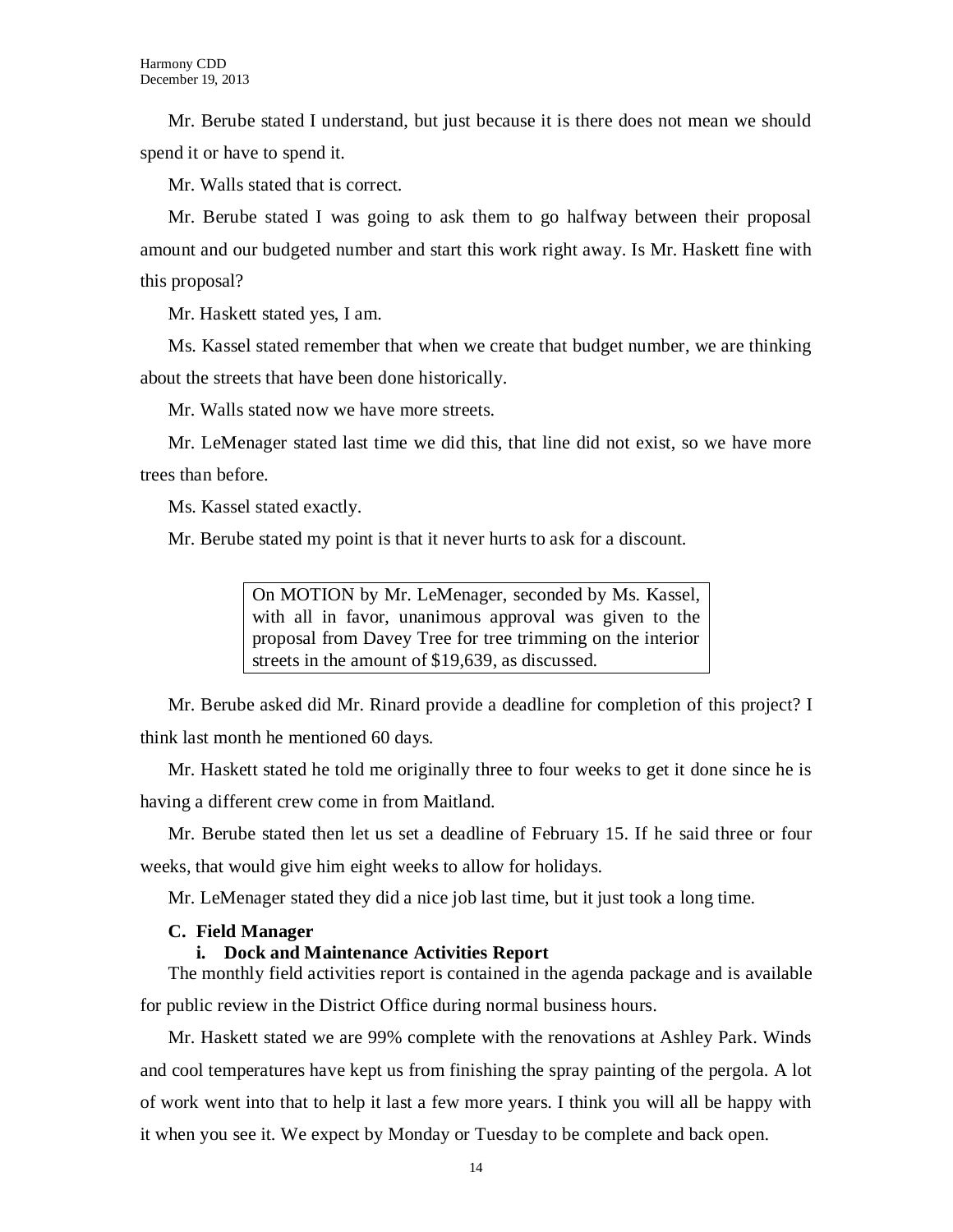Mr. Berube stated there is a dramatic change in the look of that facility. The pool looks clean and shiny. The building is clean and multi-colored. It looks nearly brand new. A lot of little details had fallen down. It is a radical update to that facility, which really needed it. I think we did all the work in-house.

Mr. Haskett stated yes, it was all done in-house. The guys paid attention to particular details.

Mr. Walls stated send my thanks to them.

Mr. Haskett stated I certainly will.

#### **ii. Buck Lake Boat Use Report**

The monthly boat report is contained in the agenda package and is available for public review in the District Office during normal business hours.

Mr. Haskett stated this report has changed a little. It will change again. This is the result of the new system and me not being familiar with it. Mr. Mark Catanese has been awesome, and kudos to him again for this reservation system. I have seen a big increase in users compared to what we had. The system seems to work very smoothly. We have received very few complaints, and the ones we have received were corrected. There were a few user errors that we are trying to help work out. I am very happy with the system. I think the residents so far are very happy with it, as well.

Mr. Walls stated I used it the other night. It works great and is very user friendly.

Mr. Haskett stated you will still see Ms. Rosemary Tschinkel's name. It is hard to break old habits, and people still call her for assistance so she will make the reservation for them. It still comes back to me for confirmation and approval. I would like to see if we can add on some other items, such as reservations for the pools and pavilions and things like that. I think that would really help streamline the process, as well. I will talk with Mr. Catanese and see what it will take to get that accomplished.

#### **iii. Consideration of Bids for Floating Dock Proposal**

Mr. Nicholas stated we are having some delay with the permitting authority. We are increasing the number of slips on the dock with the new design, so that brought in a list of new circumstances that we are talking and working through, including some administrative issues from the Water Management District. We are balancing two things: sorting out the long-term issues as well as getting the renovation done that was approved. The Water Management District is fine with replacing whatever was there since it was under a previous permit. The new stuff is adding additional slips and the count of the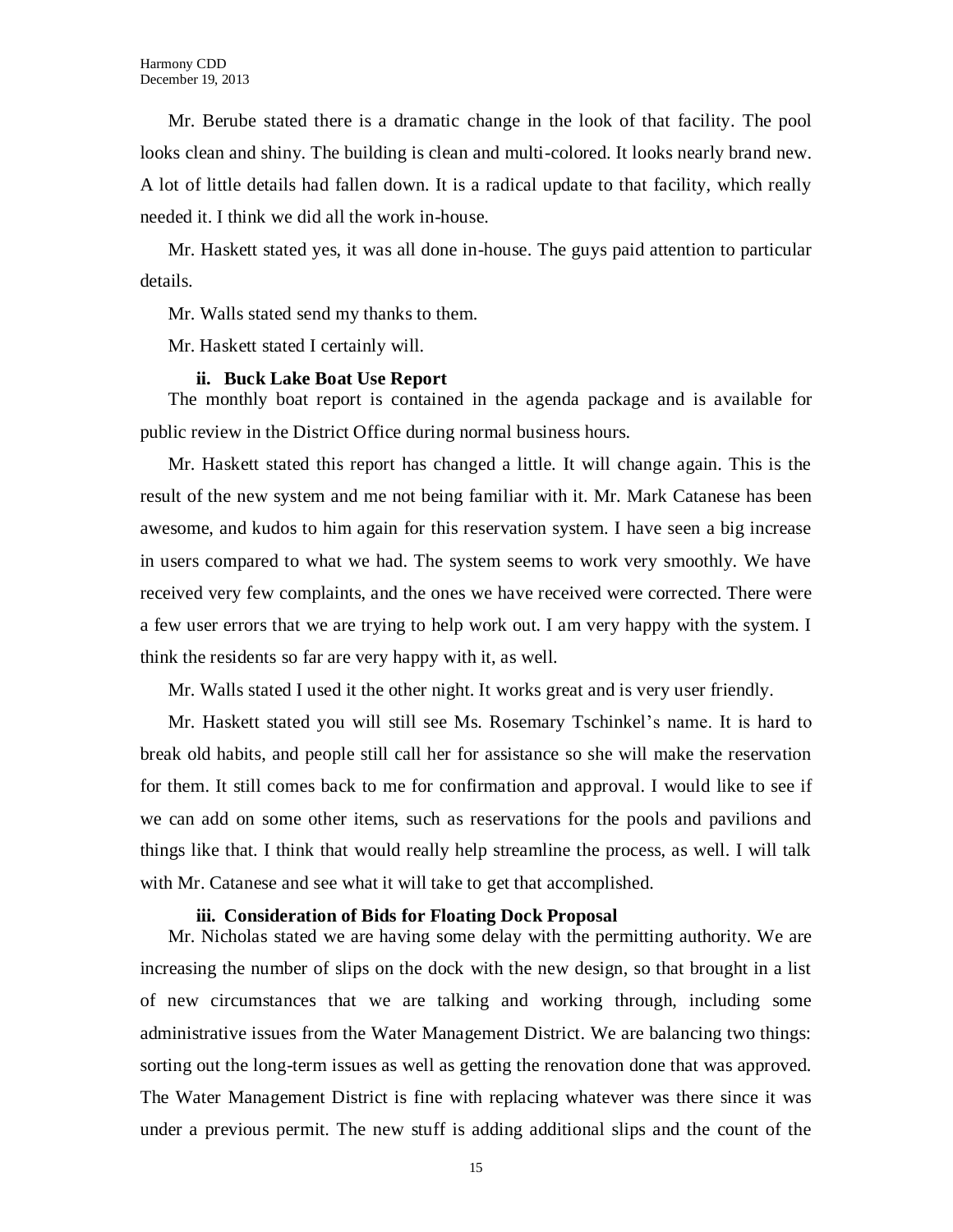vessels. That is the part where we have some delay. We have asked the vendor to break it up into two parts and provide us a quote to come out and do the work he was going to do to replace the existing pieces now, including I believe the mooring for the additional size up. They just cannot put the fingers in.

Mr. Haskett stated they told me today they cannot do the mooring.

Mr. Nicholas stated they cannot do the extra posts just yet, but he can replace all components of the dock that are there.

Mr. Berube asked he cannot do the posts because of the permit?

Mr. Nicholas stated that is correct. We cannot add the extra boat slip sections until we have this issue worked out. The vendor has a premium that he wants to charge to make an additional trip later to do the extra work. Mr. Haskett has some details on the economics of that. The decision is to not do anything until we have the long-term issue worked, which could be 30 days or a few months, or proceed with partially renovating exactly what is there and wait on the expansion of the dock until we get this worked out.

Ms. Kassel asked how urgent is the replacement? Can we afford to wait a couple months? Is there a downside in doing that, especially since we are in the winter months?

Mr. Haskett stated The Dock-Ters personnel are of the opinion that it needs to be done sooner rather than later, which was the purpose of having it replaced and getting proposals approved. The dock is in bad shape. I am not the expert on it, but we do get a lot of northerly winds coming off the lake which rock the dock.

Mr. Nicholas stated it is hard to say. The vendor will always encourage you to do work.

Mr. LeMenager asked how much extra are we talking about?

Mr. Berube stated \$4,300.

Mr. Nicholas stated I thought it was \$3,800.

Mr. Haskett stated that is correct, and that is because he has to bring his equipment out here twice.

Mr. Nicholas asked the original approval was for what amount?

Mr. Berube stated it was about \$42,000 and we are going to \$46,000.

Mr. Nicholas stated that would be the total work, including the fingers being added. The additional capital outlay that would happen right away would be how much?

Mr. Haskett stated \$22,260.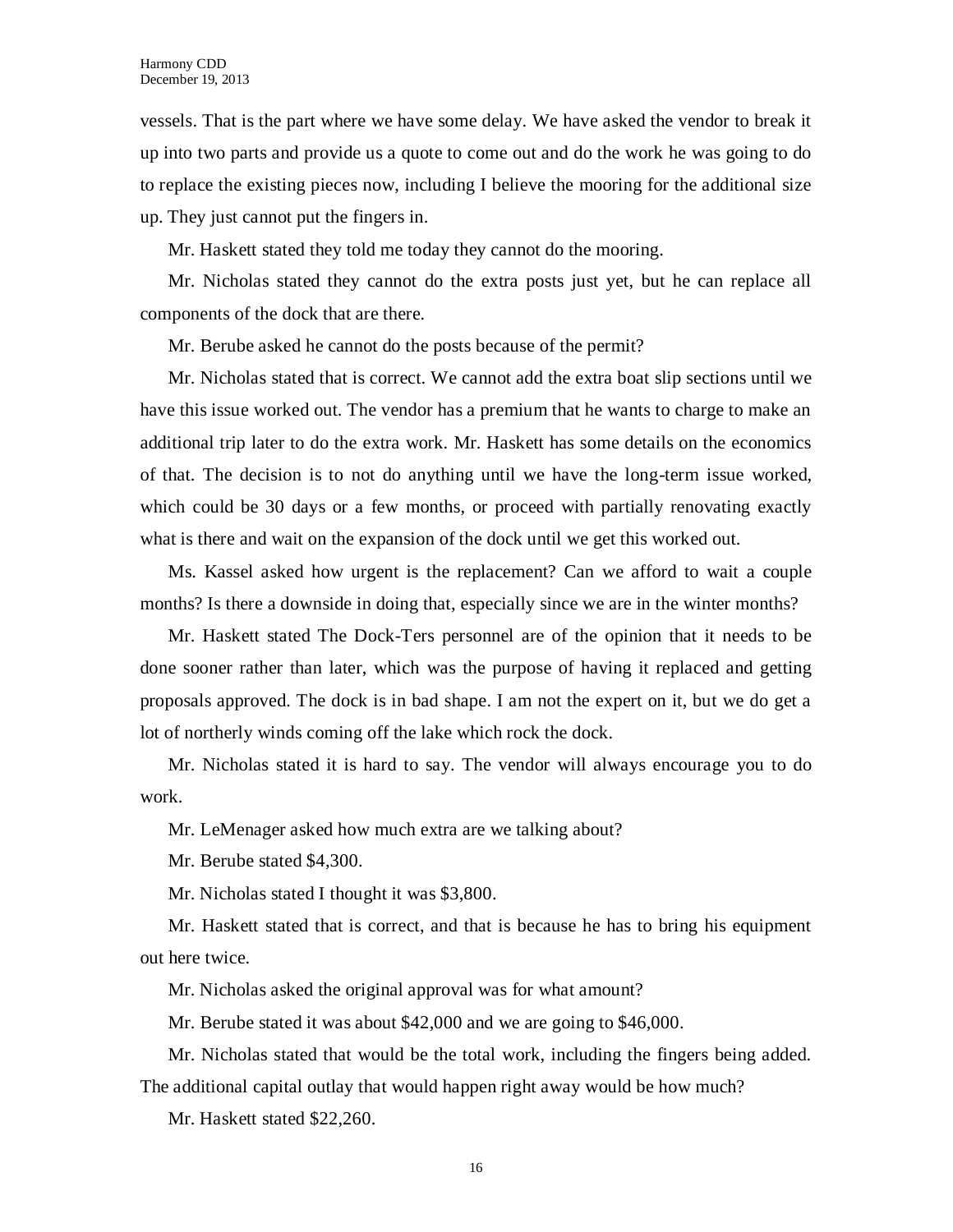Mr. Nicholas stated so you would spend about half of what you approved to get everything replaced that is already there. That is the effect. The fingers can be added when we get the permitting issues worked out.

Mr. LeMenager asked do we still have some money left in the capital projects fund?

Ms. Kassel stated about \$3,300.

Mr. LeMenager asked will this project be paid out of that fund?

Mr. Moyer stated \$3,395. The dock will come from renewal and replacement.

Mr. LeMenager asked can we not do the first replacement and finally use up that \$3,395 on the other part, which is clearly not replacement since it is new infrastructure? Then we can use up that last amount in that fund.

Mr. Berube stated Mr. Walls mentioned using that money toward this project.

Mr. Nicholas stated I think that will happen regardless. The decision for the Board is if you need to see something happen now, and if so, we can get you a very nice dock replacement for the size, width and dimension that is already there in the new material and the new design, with the understanding that we will need to go back a second time to add the additional parts, with the understanding that there will be a premium in the overall price. Or would you rather wait? The vendor will always encourage us to move. It just depends. If we get bad weather, it might not be good. If it is calm, then the dock may last a little longer.

Mr. Walls asked is it SFWMD?

Mr. Nicholas stated yes, and DEP.

Mr. Walls asked is it mostly SFWMD?

Mr. Nicholas stated it is a complicated hold up.

Mr. Walls stated I know some people there who might be able to help.

Mr. Nicholas stated we are dealing at the State level.

Ms. Kassel stated if it is 30 days to several months, we have been waiting this long. My feeling is if it is not an urgent situation based on your knowledge and what you see, then we should wait. But if you feel and recommend that it is a safer thing to do and that there are really good reasons for spending a premium, then we should proceed.

Mr. Berube stated I agree that the dock that is there is in pretty bad shape. I get upset that we have already gone down this road, and for unanticipated reasons, we are looking to spend more money than we planned.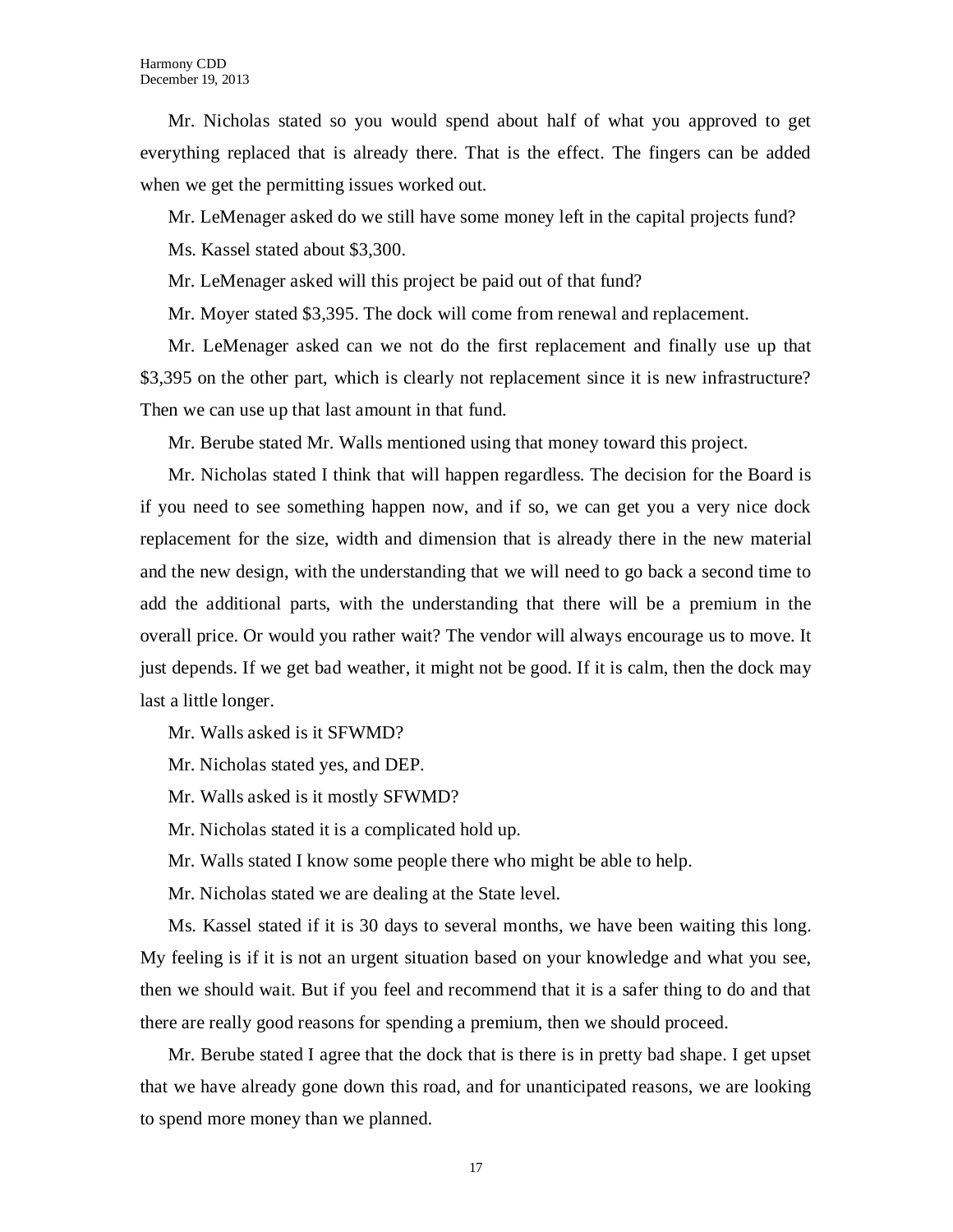Mr. Nicholas stated you may decide you love what is there and will not want to add the expansion. Then you would save \$20,000 after seeing what is there. It could be a positive outcome. It is not all negative.

Mr. Farnsworth asked did you indicate that if they replace just what is there, that they will only billing about half of the total?

Mr. Nicholas stated yes, it is only \$22,000 to replace the structure that is currently there. The additional work to add the expansion later and having them come back out on a separate date, whether it is a few weeks from now or the end of the year, the delta between the original bid and that price is \$3,800.

Mr. Berube stated we would be spending \$22,260 and \$24,078, for a total of \$46,338.

Mr. Farnsworth stated it sounds reasonable to me to allow them to do the replacement of what they can. Then schedule the expansion at an appropriate time. Yes, we will pay a premium, but I do not see a problem with that.

Mr. Walls stated I am inclined to wait. The reason we went with the larger dock was because the way the boats are configured around the current dock. There is not a lot of space. We do not know how long this will take. Obviously I want our staff out there checking the dock to make sure it looks good when they are there so that we can allow people on it. I have been on docks that are a lot worse. I am inclined to wait just because we do not know what the timeframe is.

Mr. Nicholas stated from a purely economic sense, if you wait and a big piece of the dock falls off and the vendor says it will cost more than \$3,800 to fix that piece, then you go ahead and replace what is there. If you can get through that time without doing it while we resolve the permitting issues, then you get the big dock all at once. That is what the economics look like, unless you really want to see the dock go in right away.

Mr. Berube stated if the vendor really wants the work, then let him do it in two parts at the agreed-upon price. We will find out whether or not he really wants this job.

Mr. Walls stated I am fine having him do the replacement now and paying him now, not knowing how long it will be until the next phase and then telling him that we want him to do it for the same price. If they will not agree to that, then we will wait however long it takes.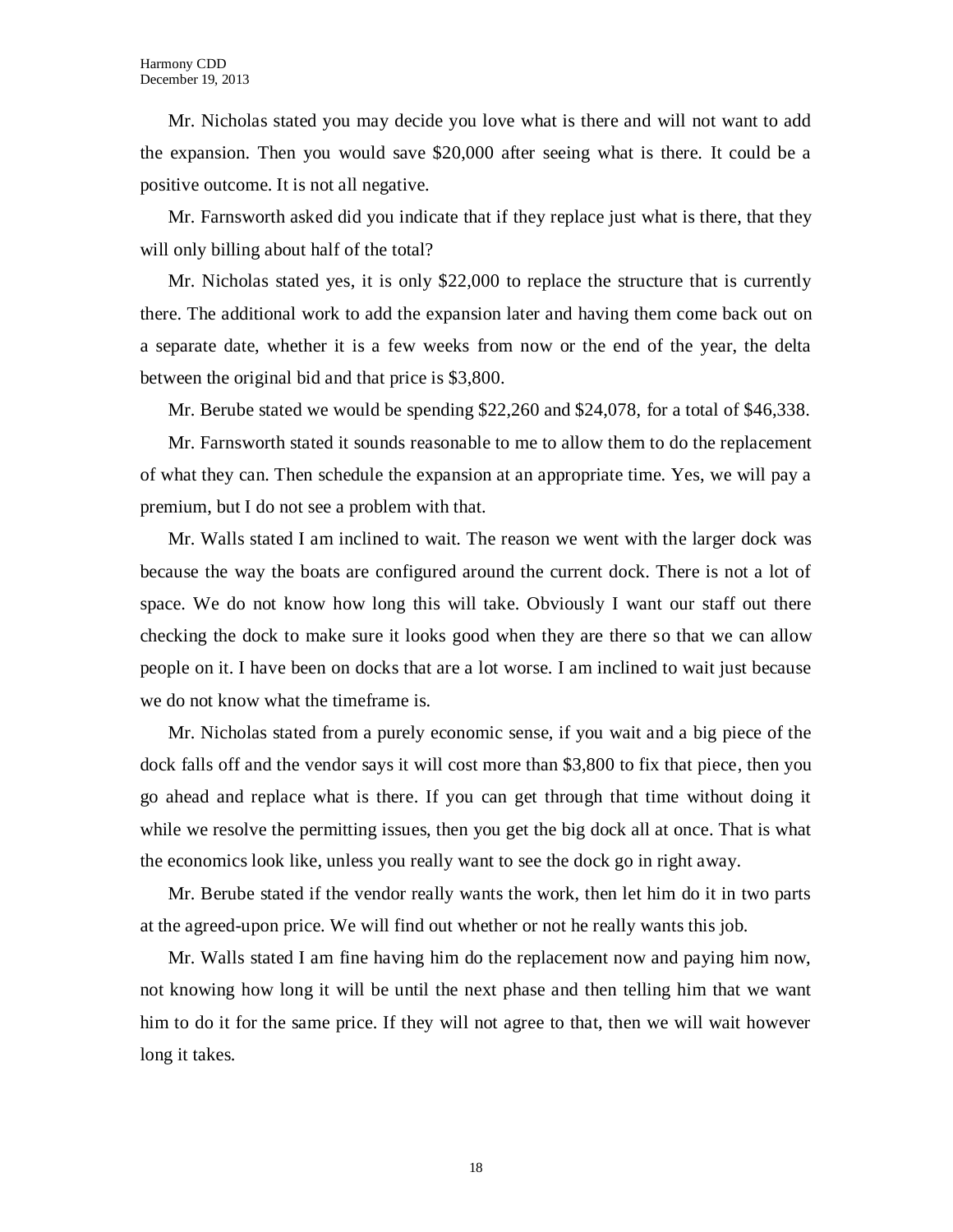Mr. Nicholas stated let us say this takes six months to work out. It is a permitting authority with the State of Florida, which is slow moving and complicated. He provided a bid that is probably only good for so long.

Mr. Haskett stated it was good for 60 days.

Mr. Nicholas stated if we call him back in six months and his work is slow, I am sure he will negotiate the price and do it at a cheap price. But if he is busy and he does not need the work then, he can pretty much tell us the price he will charge.

Ms. Kassel stated we can revisit this next month, and we will know how close we are to permitting, whether it looks like it will happen soon or not. If it does not look like it will happen soon, then we can decide to move ahead with the first phase because we do not want to wait, or we can decide that we are willing to wait. We do not need to make that decision now if we are willing to wait a month.

Mr. Berube stated we do not need to make a decision now. The vendor already knows what is going on.

Mr. Nicholas stated yes, he is on the permit, so he was noticed on the hold up.

Mr. Berube stated we are not going to make a decision tonight because I think that is the will of this Board. That is what I am hearing.

Mr. LeMenager asked is the proposal only good for 60 days?

Mr. Moyer stated we have already accepted the proposal and spent the \$21,000 deposit.

Mr. Berube stated we already have money into it, which is no big deal.

Mr. LeMenager stated but now we are talking about splitting the proposal into two pieces. How long is that good for?

Mr. Berube stated it is not indicated.

Mr. Walls stated it does not matter. We already accepted their original proposal.

Ms. Kassel stated we have already paid the deposit on the original proposal. That is good, so we should be good on that because we made the deposit.

Mr. Nicholas stated you have paid for the renovation, is what I am hearing.

Mr. Moyer stated that is correct.

Mr. Berube stated the first one is already paid for, essentially.

Mr. Nicholas stated I think that is a fair request, and I believe we have already advocated that we understand the vendor will make another trip. It is worth a try.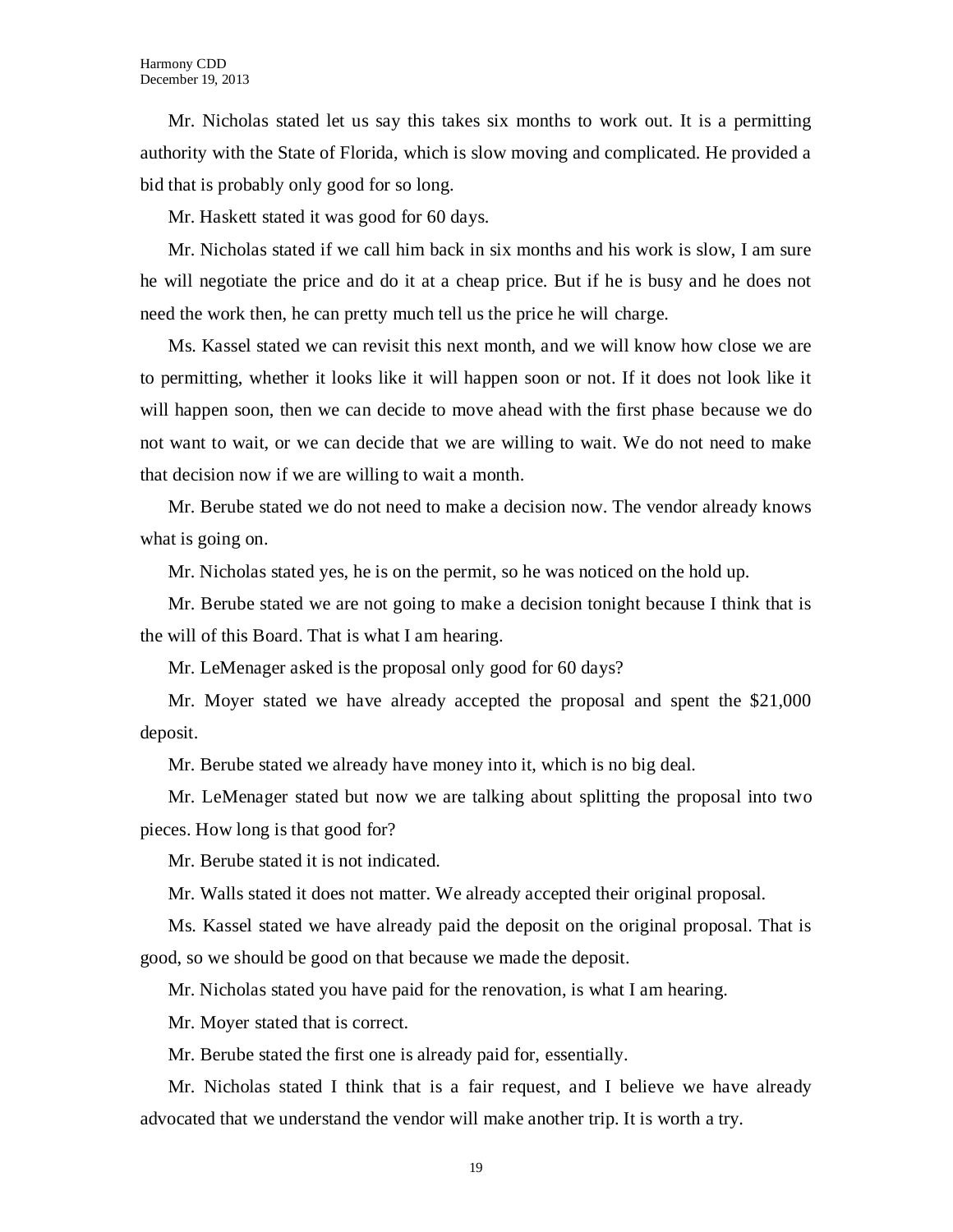Mr. Berube stated the Board's request is they can start right now with step one, and they will have step two if we can get both done for our original bid price. And make it the same dock as much as possible. We are not looking for anything for free, but I am sure he wants to work. We want to save as much money as possible.

Mr. Nicholas stated I think that is fair.

Mr. Haskett stated we will have that discussion with him.

Mr. Berube stated he can start tomorrow if it works out.

Mr. Nicholas asked so are we saying the Board is moving forward with two phases as long as he will stay with the original bid? What if he gives us some sort of timeframe on the second phase?

Mr. LeMenager asked do we need a different proposal?

Mr. Nicholas stated you can build the first part and tell him you are done.

Mr. LeMenager stated under the current proposal, he can only do the work that is permitted.

Mr. Nicholas stated that is correct.

Mr. LeMenager stated what is permitted is the replacement, so he can actually do that under our current contract. We do not need a new contract for that.

Mr. Nicholas stated whether or not he agrees to do the whole thing inside the number is the issue.

Mr. Farnsworth stated therein lies the problem.

Mr. Berube stated I do not want to start anything until we have a definitive agreement. He will want an end date, which he will need to provide. What is your best guess?

Mr. Nicholas stated I have had situations like this with agencies that go very quickly and they are very friendly, and we have had situations where they dug their heels in.

Mr. Berube stated if he wants to do the whole job, he can start right now with phase one, if he agrees to do both phases, when available, at the original contract price of \$42,000. He also needs to agree that we will have permitting in place within six months.

Mr. Farnsworth asked what if the only thing he will agree to do is one phase and he has to wait to do it all at one time? Are we willing to accept that delay?

Mr. Berube stated I do not want to start anything until we are in agreement.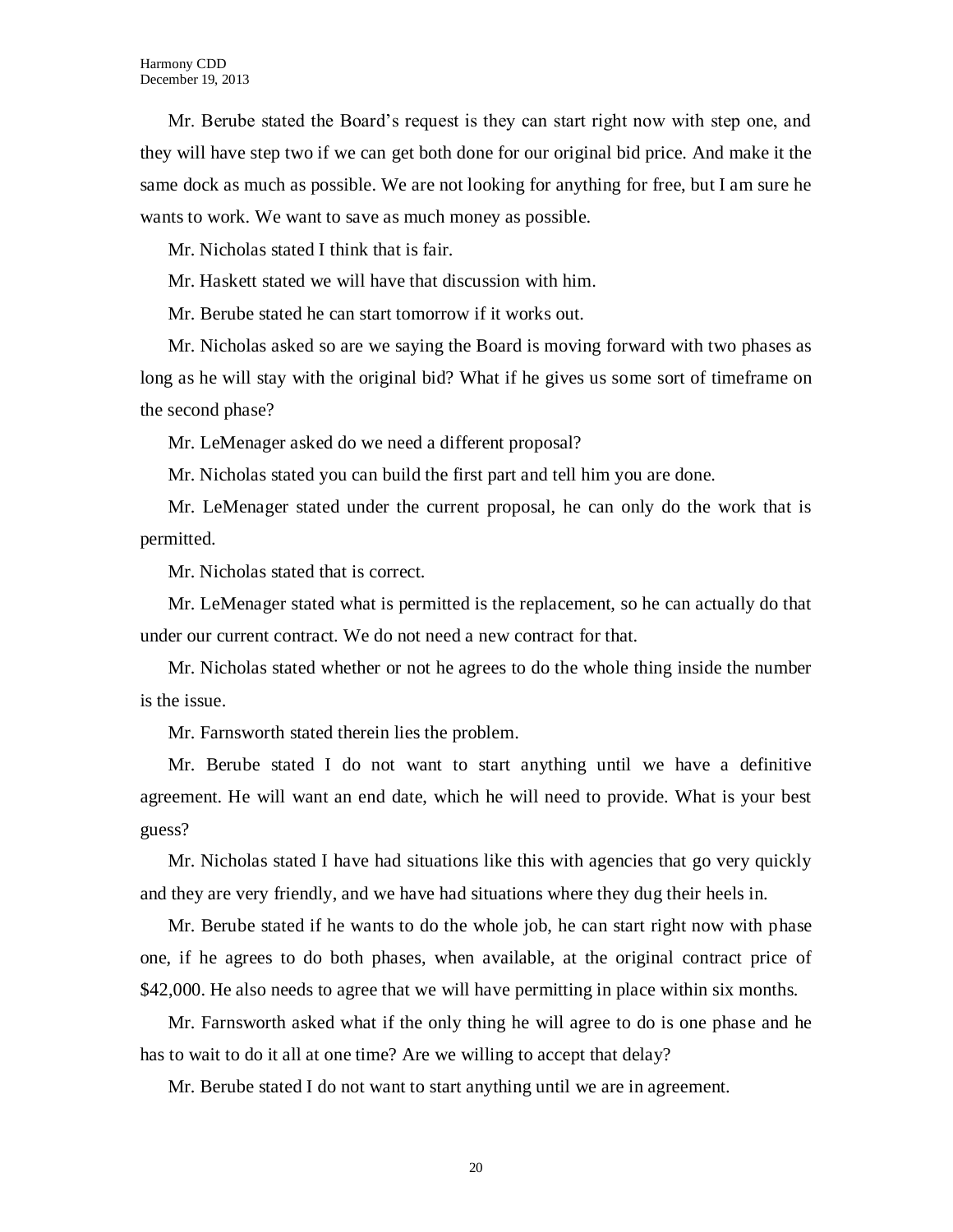Mr. Walls stated we have our money on deposit under the original contract. These permit issues happen all the time. This is not something new. He has to build the dock.

Mr. Nicholas stated I would imagine it is force majeure on the deposit.

Mr. Walls stated we need to get something going. If he has our money, I think it is a liability to us to have him on hold for months having our money. We need to operate under our current agreement.

Mr. Berube stated we need an end date to lock him in.

Mr. Nicholas stated I think what Mr. LeMenager is saying makes sense, that it does not matter at this point. You have an agreement and he can only fulfill the first half of it, anyway. So let him do the first half since you already paid him the money. To Mr. Walls's point, he is holding the material.

Mr. LeMenager stated unless the original agreement has some permitting contingency in it, he has made a commitment to come out here and do the work. Half the job is permitted, so he can do half the job.

Mr. Berube stated he already has the money, but we are losing sight of reality. If the permitting issues are resolved, the original dock gets built and there are no two pieces.

Mr. Nicholas stated that is correct.

Mr. Berube stated we are only going with the two pieces because we want to maybe start with a two-piece dock to get around the permitting issue. If that is solved tomorrow, all of this discussion is gone and we are back at our original contract.

Mr. Nicholas stated it will not be solved tomorrow. I think it is safe to say he will need to come to the site prepared to do only the piece that is ready and permitted. Without it in hand, he is only going to start with that piece.

Mr. Berube stated if he is willing to do the entire two-piece proposal at the original contract price, then we need to determine a time definite before we renegotiate. I do not know what is reasonable: three months, six months, or something else.

Mr. Walls stated I do not understand why we renegotiate.

Mr. LeMenager stated I have been in business for more than a few years. These are nice proposals, but they are not itemized. To me, the bottom line is they need to justify the \$3,800 expense. What are they spending extra?

Mr. Berube stated he will be making two trips.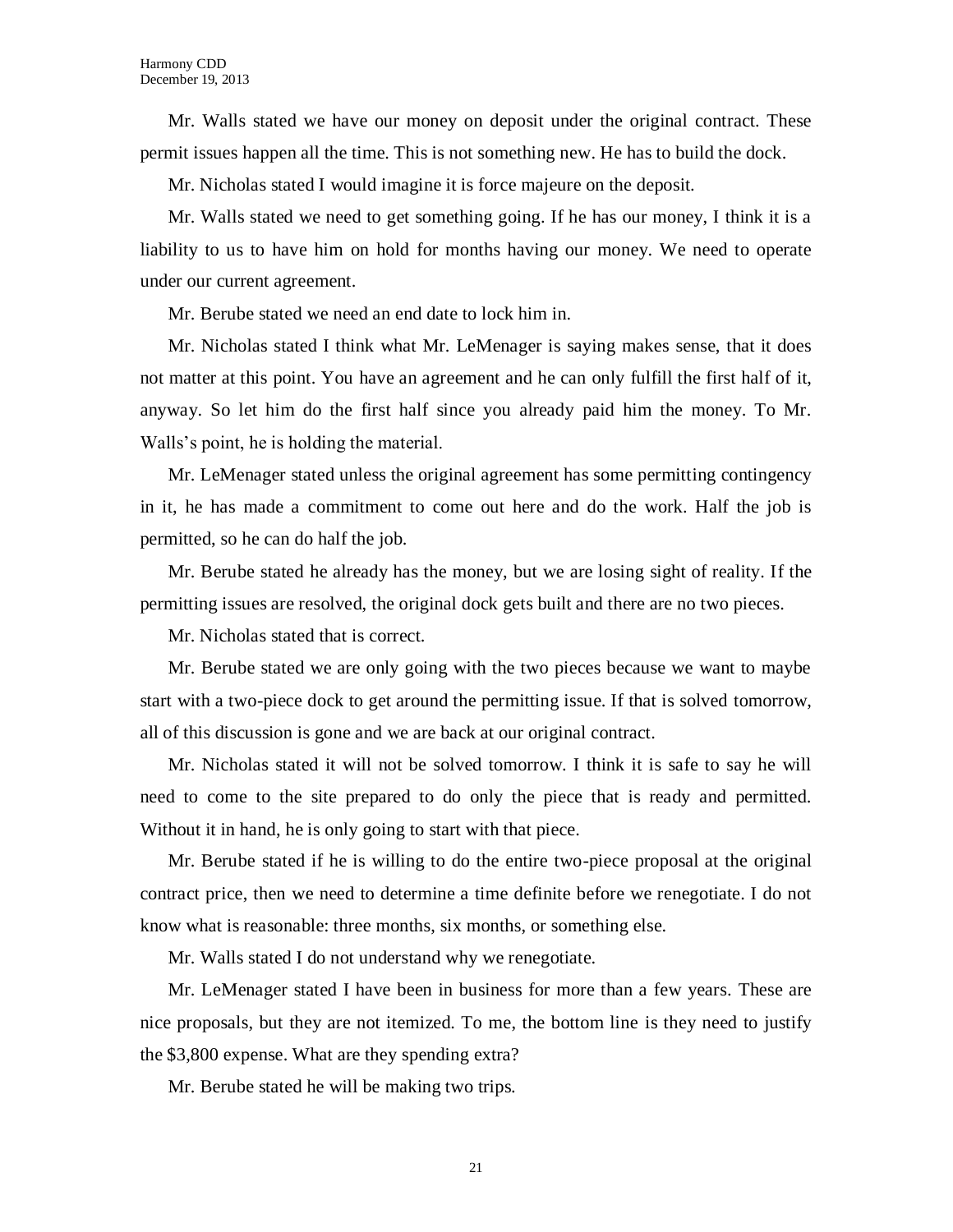Mr. LeMenager stated I do not care. It is not documented. It is one number on a piece of paper. There is no itemization of what the costs are. So what costs \$3,800 more? Two trips is not a big deal. You get in your vehicle and drive.

Mr. Berube stated 30 days from now, this may look a lot different, which will be 38 days because of the holidays and our meeting schedule. See if he is willing to do all the pieces for the same price. We will not make any decision on this tonight, I do not think. If he wants to do both, we will make a final decision on that at our next meeting.

Mr. LeMenager stated I have no problem paying a little extra if he can document what his extra cost is. If he itemizes what he has to do with the accompanying dollars, then I am in favor of it. But if he throws a dart against the wall and asks for \$3,800 more, that is a nice try.

Mr. Berube stated I do not want to pay anymore. I will bet there is a lot of profit in this job, and that is what he is after.

Ms. Kassel stated I understand that the permitting is causing a delay, but we have already given him a deposit on his proposal. Since we already accepted his proposal and paid the deposit, why should we have to pay him anything more?

Mr. Berube stated we are forcing a change.

Mr. LeMenager stated his proposal is to do the whole thing at one time.

Mr. Berube stated the lack of permit forces him to break the new dock into two pieces. One replicates what is there now since no permit is required for that. Then when the permit is issued for the rest of the new construction, he comes back and adds on the piece to what he has already added.

Mr. LeMenager asked was this your idea or his idea?

Mr. Haskett stated it was a combination.

Mr. Nicholas stated it was our idea to ask him the question, knowing this would come up rather than holding up the whole project. We had a choice to present to you. It was either that we could not get any of the dock work done, or have the vendor tell us what it would look like to do it in two parts.

Mr. LeMenager stated if he can justify the \$3,800, I am in favor of it.

Ms. Kassel stated I think it is safe to move on.

Mr. Berube stated this is basically tabled.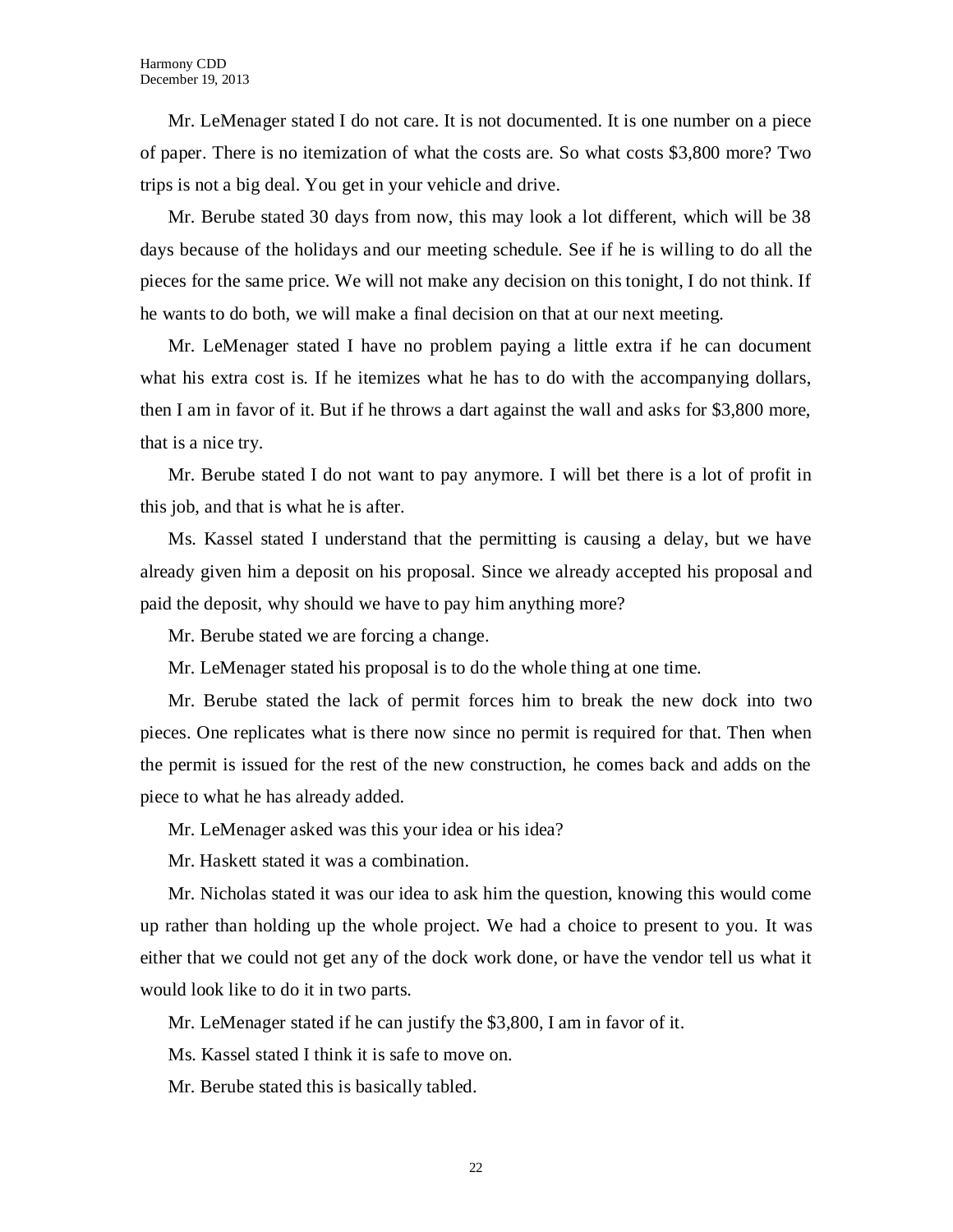#### **iv. Safety Items**

Mr. Berube stated a couple years ago, went sent the staff to CPR training. I think that was good, and we have some new staff members. If the Board agrees, I think we should renew their CPR training.

Mr. Nicholas stated they will be included on anything our company does on an annual basis. We have 30 people in our classes, so they will roll right into those.

Mr. Berube stated as an extension of that, everywhere you go in public places, you see automatic electric defibrillators (AED) on the walls. It struck me that we do not have these. We have a couple swimming pools and a boat dock that might be likely places where someone might need an AED at some point. I looked into it. Do we want to consider potentially putting an AED in the two gated facilities that we have, which are the pools, which are the most likely places for someone who may need resuscitation? I thought also at the boat dock. If someone is out on a boat and has a heart attack or stops breathing, it is a long trip in from the boat. By the time they get to the dock, it may be another long time before the rescue squad gets here. The answer always comes down to money. I looked into them, and they are between \$1,200 and \$1,500 each for a reasonably reliable one with a case.

Mr. Nicholas asked is that on Amazon or was that a commercial grade unit?

Mr. Berube stated that was Amazon and other places. That seems to be the price. You can buy them on eBay for \$400, but their brand name is no good. Do we want to do this? I do not know.

Mr. Farnsworth asked is the case they come in weather tight?

Mr. Berube stated yes, the majority of them are designed for mounting on a wall. You would not hang it on a pole at the dock. You would put it under some cover under the shielding of the buildings. They come in a metal case that is quick to open and easily accessed.

Mr. Farnsworth asked so it is nominally airtight?

Mr. Berube stated yes.

Mr. Walls stated we have some at work, and I think the only reason we have them is because someone received a grant to pay for them. From what I understand, they are difficult because you have to maintain them and check them periodically. No one ever uses them. I supposed it could happen, but ours have never been used.

Mr. Berube stated I would love to have them on the wall and never need them.

23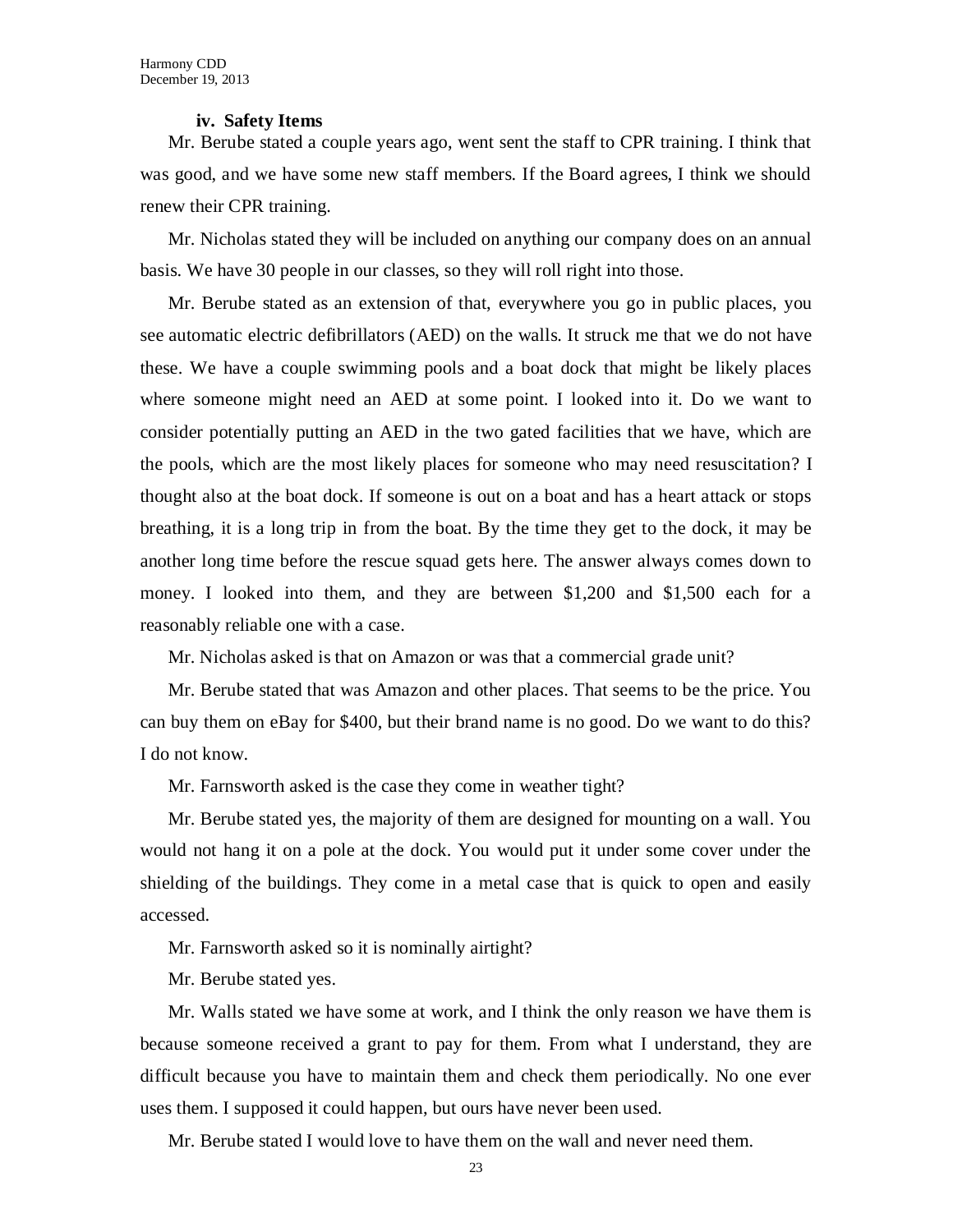Mr. Walls stated it is a process since they have to be maintained and checks.

Mr. Nicholas stated it is a process and there are firms that do nothing but exclusively remind you of battery maintenance and things. It is not just the asset purchase. You would have to sign up for some program where they would come out from time to time and keep them maintained.

Mr. Berube stated I am just pointing it out. We are a government agency and a public facility. I wanted to know the thought process of the Board. I am not saying we should or we should not.

Ms. Kassel asked does Mr. Moyer know of any other CDD that has such things in their facilities?

Mr. Moyer stated The Villages has that equipment, but their demographic is substantially different. It is a very aging community where it makes a lot of sense, and they are used in that situation.

Ms. Kassel asked what about other CDDs with a regular mix of people?

Mr. Moyer stated none that immediately come to mind.

Mr. Haskett stated my concern would be for the pools and how you would secure it.

Ms. Kassel stated against vandalism.

Mr. Berube stated in theory, everyone in there is a resident. I am fine either way. I see them all over. I realize there is a cost to it, and there are some background issues that have to be worked out. If the decision is no, I am fine with that, too.

Mr. LeMenager stated perhaps I am oblivious, but I cannot tell you where I have seen them.

Mr. Nicholas stated they are at Disney and airports. They are all over.

Mr. Berube stated there is usually a red and white sign on the wall that says AED with an arrow pointing down, and it is in a box right there.

Mr. LeMenager stated I will look for them.

Mr. Farnsworth asked do you have any idea what the maintenance is?

Mr. Nicholas stated we own a couple. There is one in this clubhouse and one in our office. I think it is a couple hundred dollars each quarter, and they send you emails. You have to sign off that something has happened. They send you the supplies, which are in addition to the reminder. It is another medical industry all in itself for supplying it.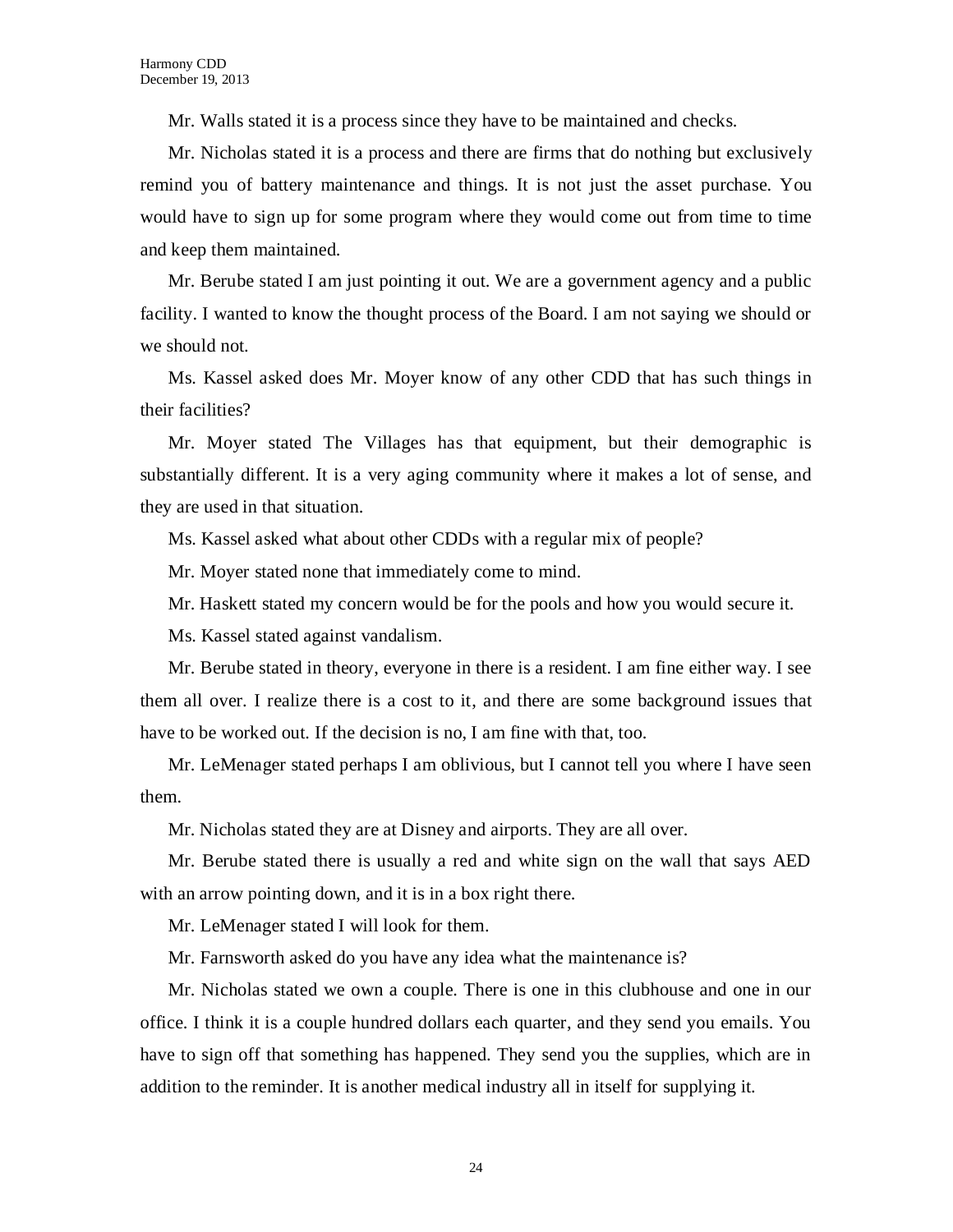Mr. LeMenager stated perhaps someone can give us a presentation on it. At this point, I am clueless what they are all about.

Ms. Kassel stated we will save this item for further exploration.

Mr. Berube stated that is fine.

#### **v. Miscellaneous**

Mr. Berube stated I have been in and out of the area by the compound several times. Every time I look at that dumpster, it is full and there is stuff all over the ground. It suggests to me that a lot of excess stuff is going in there or we are collecting a lot of trash. Whatever the case, people around there do not seem to think there is any outside trash coming but it just seems to gather. Am I seeing what is normal and should we get a bigger dumpster?

Mr. Haskett stated this time of year, it would be nice to have a larger dumpster. Davey generates a lot of trash that goes in there, such as their mulching bags and things like that. We had an issue this past week with the waste service not emptying it in a timely manner, and that has been addressed. That may be why you see it overflowing again. We will keep an eye on it. If we need a larger container, I will come back to you. I do not want to ruin the budget this early.

Mr. Berube stated we are already over budget on waste disposal anyway. It happens. In talking with our staff, when the container is full and they come by with a load of trash, they have to climb up on it and jam it all in. How much space is Davey taking up?

Mr. Haskett stated not a huge amount.

Mr. Berube asked enough to make a little bit of a problem?

Mr. Haskett stated yes, on occasion.

Mr. Berube stated keep an eye on it and if we need to get a bigger one, we will discuss it further. It is out of public sight, but there is debris all over the ground and we do not need our staff getting up on there and cramming it all in.

Mr. Berube stated my last item is the tree that was removed in Lakeshore Park along the tree line in the back. A tree disappeared a month or so ago. Was that scheduled for replacement?

Mr. Haskett stated I think that was a sycamore tree that Davey pulled out that was struggling. We are not going to suggest anymore sycamores along there because it is a wet area. I will talk with them and see what they have planned for it.

Mr. Farnsworth asked what is the status of the handicapped pool lift?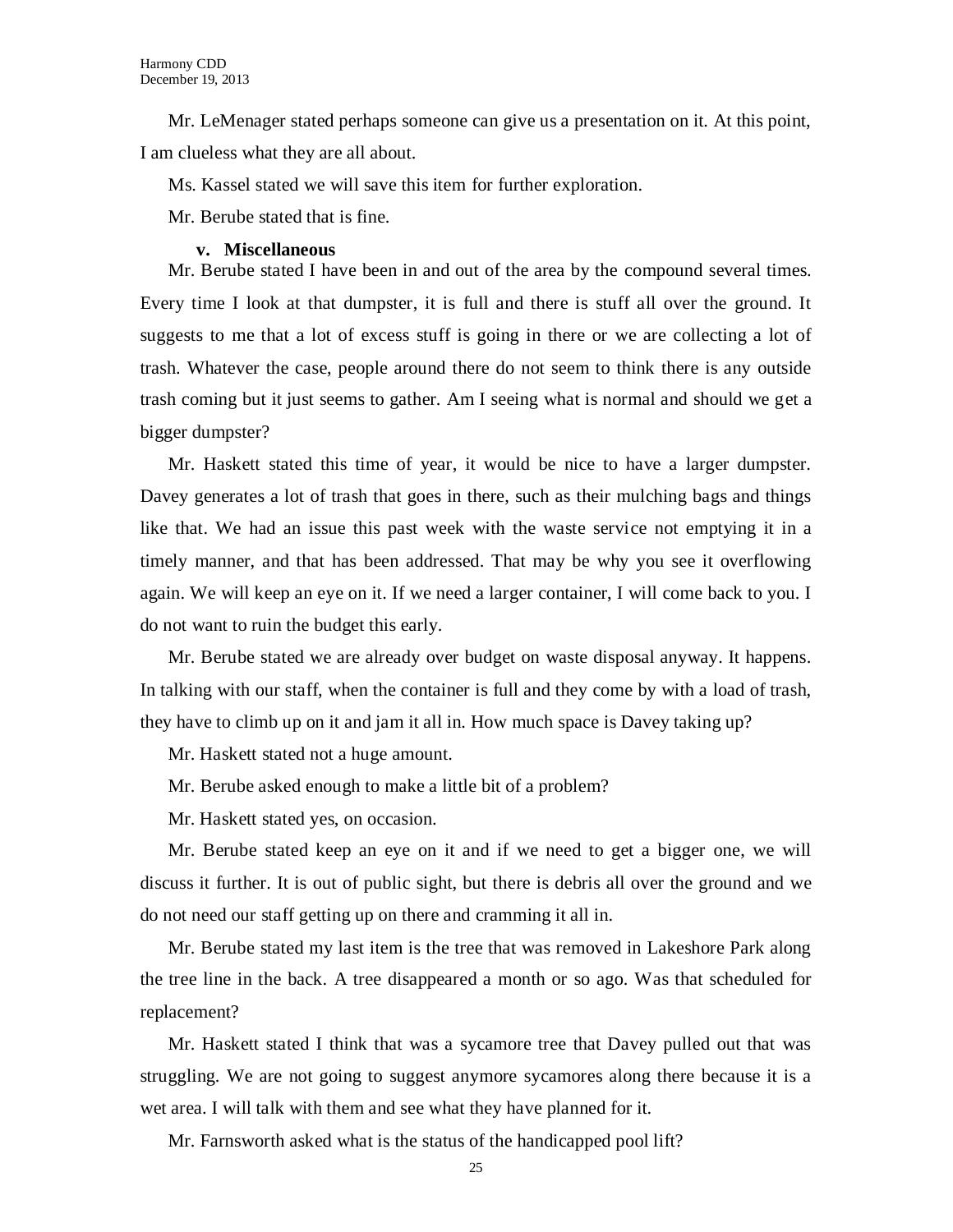Ms. Kassel asked has it been installed?

Mr. Haskett stated no, it has not. We are planning to install it in the next couple weeks.

Mr. Berube asked is that the digging that was happening?

Mr. Haskett stated yes, that is in preparation for it. I assigned that task to occur over the holidays, so hopefully it will be accomplished before the next Board meeting. The equipment has arrived, and it is time to get it installed.

#### **FIFTH ORDER OF BUSINESS Developer's Report**

#### **i. Youth Soccer League**

Mr. Nicholas stated I would like to thank Ms. Brenda Burgess. I have been out of town and she takes copious notes, so I was able to follow along in the minutes. I want to discuss soccer use at the field at Lakeshore Park. For some time, Mr. Bill Fife, our lifestyle activities director, has been trying to get soccer programming for small children in Harmony. He is connected with Mr. Kamal DeGregory from the soccer club from St. Cloud who is open to starting a Harmony soccer league as an extension of the soccer club in St. Cloud. It would be approximately 50 kids, ages 5 to 12. They would be looking for use of the field from February through May, two evenings a week and Saturday mornings for a three vs. three soccer tournament league whose participants would mainly be kids in the Harmony school and who live in Harmony. Mr. DeGregory has completed a use application for the facilities and provided it to Mr. Fife. I have it with me today. They generally collect \$5 additional per child, which is the fee that they pay as they start up these leagues and go to other municipalities. He is requesting that since the first year is touch-and-go, for the Board to waive the rental fee for field use for this particular Harmony league for year one while he builds it up and gets it off the ground. As long as it is successful, he will go into year two and pay the CDD the normal fee that he pays everyone else, which is \$5 per child as a use fee to have practices and games there two days a week and on weekends.

Mr. Berube asked is it \$5 per child per event?

Mr. Nicholas stated it is a one-time payment. It is not every week.

Mr. LeMenager stated per season.

Mr. Nicholas stated that is correct.

Mr. Berube asked what is the anticipated number of kids?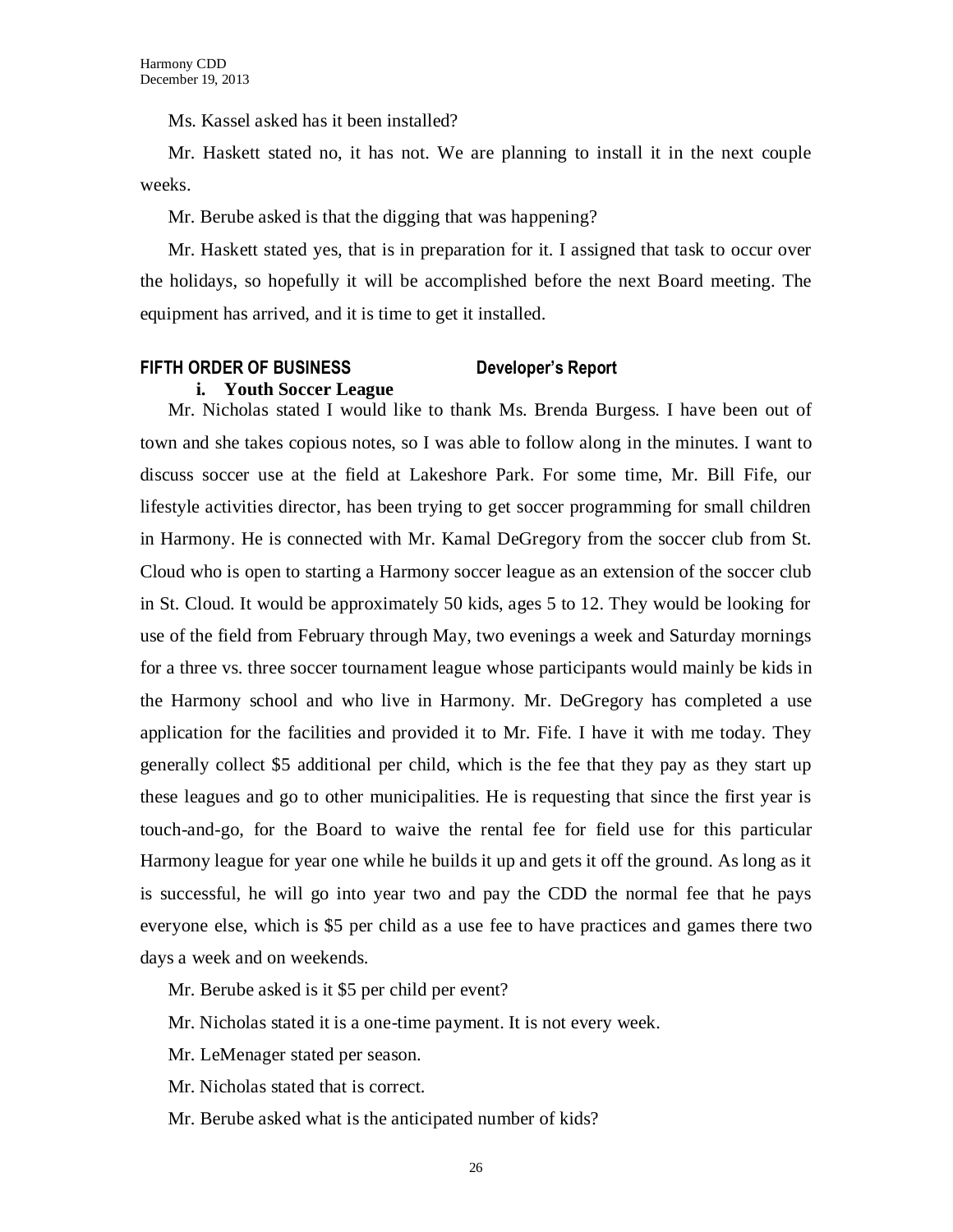Mr. Nicholas stated 50.

Mr. LeMenager stated it sounds like a marvelous idea. My wife and I thoroughly enjoy watching all the little kids out there playing soccer.

Mr. Walls stated I understand startup fees, but my concern is the parking over there. A lot of times when they have flag football, people park on both sides of the road. We need to make them aware of that or do something so that it is safe. I have driven through there when they have had events, and kids dart into the road because they are going to the fields or back to their cars. You cannot see them.

Mr. LeMenager stated drive slowly.

Mr. Walls stated we need to work on that if we are going to put a lot of people there at one time.

Mr. LeMenager stated we already put a lot of people there at one time very frequently because I live across the street. The bottom line is that Schoolhouse Road was designed the way it was. Unless you want to spend hundreds of thousands of dollars to redo the road, we need to play the hand we are dealt. The only thing I might suggest is to encourage them to use the parking lot more.

Mr. Walls stated that is what I am saying. They are parking illegally on one side of the road.

Ms. Kassel stated yes, it is illegal to park on that side of the road.

Mr. LeMenager stated it is not illegal to park on either side of Schoolhouse Road.

Mr. Berube stated you cannot cover up the bicycle lane.

Mr. Walls stated they are parking in a lane of traffic.

Mr. Berube stated it is a fine line, and most deputies will not do anything about it.

Mr. LeMenager stated no one will ever enforce it.

Mr. Berube stated we do not own the streets. I like seeing the facilities being used.

Mr. Nicholas stated I do not think you need to vote on that. We will submit the application on Mr. DeGregory's behalf, and Mr. Fife will interface with him. I will update Ms. Tschinkel on the calendar.

Mr. Berube asked is he listing this as a non-profit organization?

Mr. Nicholas stated he is a non-profit organization.

Mr. Berube asked do we have an insurance requirement?

Mr. Moyer stated yes.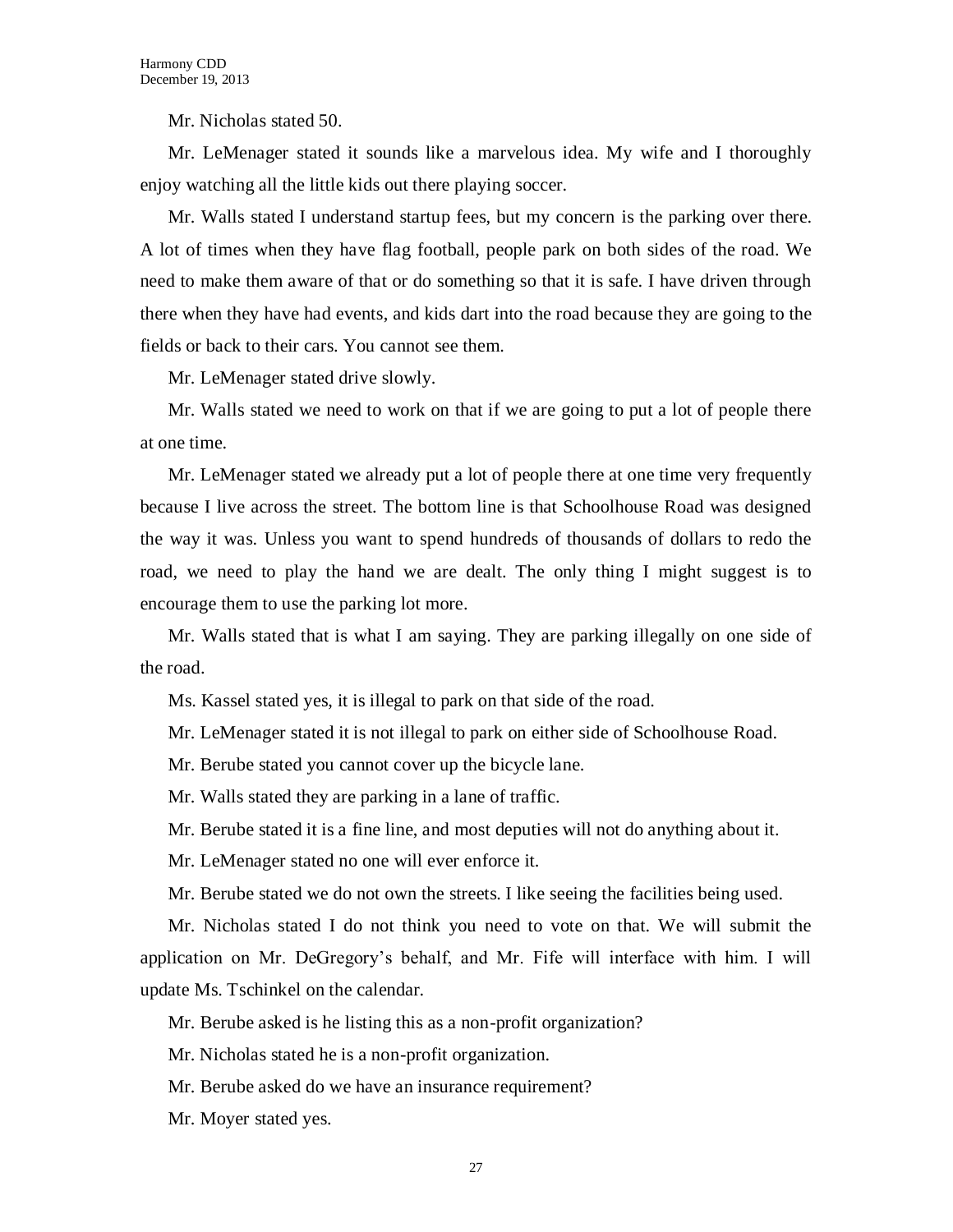Mr. LeMenager stated that is not waived.

Mr. Haskett stated they did state in their notes that they will provide their insurance certificate. They have their own carrier.

Mr. LeMenager stated that sounds great.

Mr. Berube stated there seems to be a lot of usage with organized events. Mr. LeMenager lives across from there. Do we know who is authorized and who is not? Who keeps track of that?

Mr. Walls stated they should be filling out the use application.

Mr. Nicholas stated anything that is requested through our office, we have them complete the use application and we assist them through the process. The process, frankly, is not awesome. There is still some paperwork that goes back and forth with Ms. Tschinkel. If it is coming through us, we generally follow this process.

Mr. Berube stated but no one really watches it. For instance, before daylight savings time changed, several groups of kids were playing flag football. I have no idea if they asked or not.

Mr. Nicholas stated we love it.

Mr. Berube stated I like seeing the activity. Are people just coming in and taking over the field?

Mr. Nicholas stated it is possible.

Mr. Farnsworth asked if the field has not been scheduled but is open, then what is the problem?

Mr. Walls stated insurance for one.

Mr. Berube stated that is correct. That is why we have a rule, and it comes back to the enforcement of the rule. Who in the office maintains what is going on at that field?

Mr. Nicholas stated Mr. Fife communicates with Ms. Tschinkel for anything that we are looking to reserve on the calendar. The calendar is centrally kept at the Celebration office. If anyone else calls in, they will know what is previously booked by anyone since she keeps that calendar.

Mr. LeMenager stated it has to be fairly well organized because one group is there one day and another group will be there another day every week. There has to be some organization. I never actually thought about it.

28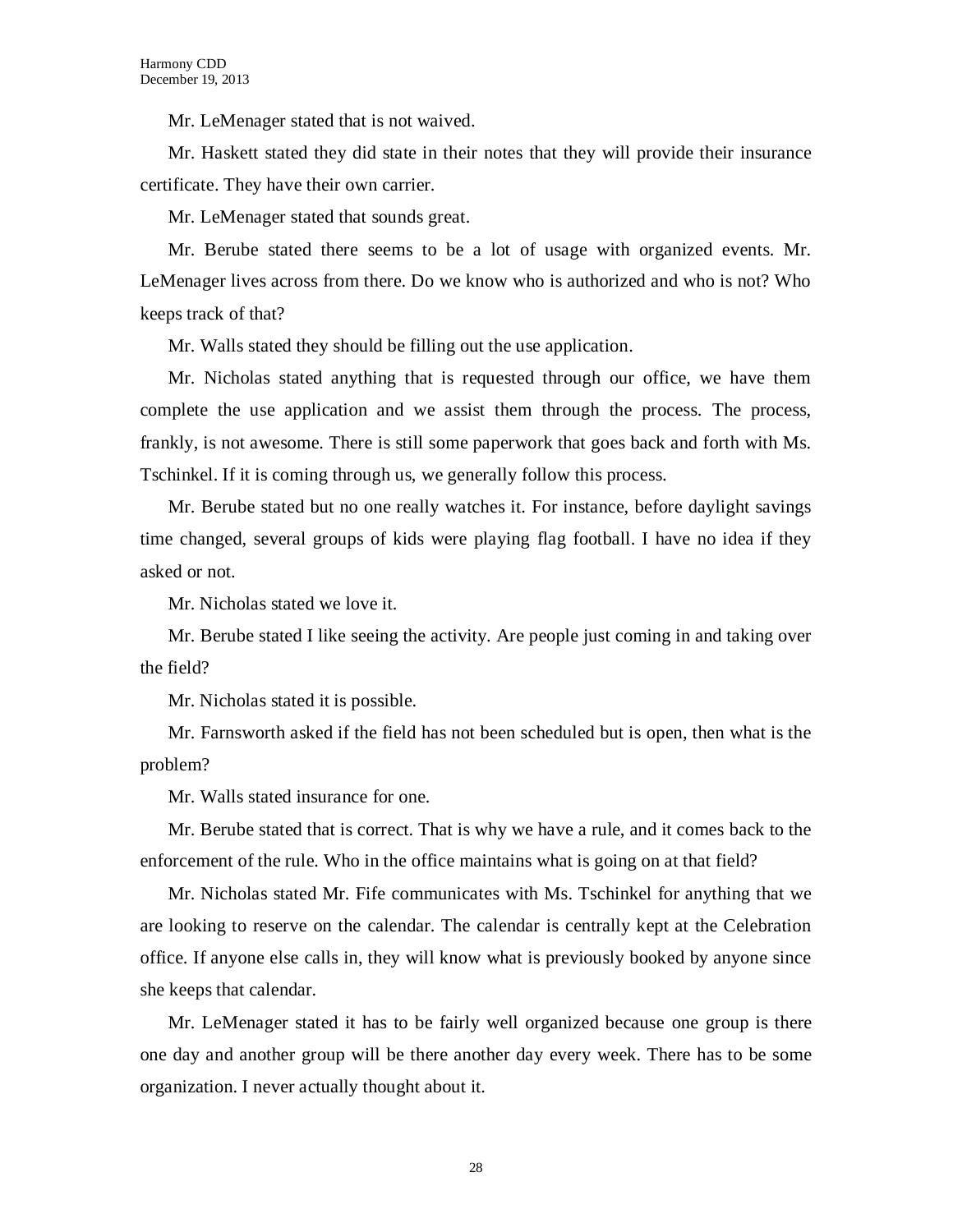Mr. Berube stated it just dawned on me that this person is applying and is doing it the right way.

Mr. Nicholas stated he came through Mr. Fife, and I encouraged him to send Mr. DeGregory through this process. I do not know about flag football. I see them out there, and I figured it was a dad getting extra kids together.

Mr. LeMenager stated it is extremely well organized.

Mr. Berube stated it is positive, but we have rules set for this. Is Ms. Tschinkel the timekeeper of the calendar for all this?

Mr. Moyer stated she is the time keeper. I review every one of these permits, and I sign off on each of them. I frankly do not remember signing a permit for flag football. Everyone who uses the pavilions and our facilities for birthday parties and other events submits a use application.

Mr. Nicholas stated the Pop Warner people come through us. They want to do their first kick-off day where they have physicals and issue equipment. That is a regularly schedule one-time event. Having kids out there having fun is part of the deal of why we built the field.

Mr. Berube stated it is a good civic activity, but we set parameters for a reason. If people are outside those, we need to know.

Mr. Nicholas stated these people had it reserved and if someone else was there when they arrived, I think they would just ask them to step aside. These guys chalk their field and bring in their own goals, and it is very organized.

Mr. Berube stated I have no issues with that.

Mr. LeMenager asked what is the work they are doing on the goalposts?

Mr. Berube stated painting.

Mr. LeMenager stated no, it is much more than that.

Mr. Haskett stated they were scraping the rust off, renovating them, and straightening them back out.

Mr. LeMenager stated it looked like they were digging.

Mr. Haskett stated they were putting in concrete around the posts to keep them straight.

Mr. Berube stated kids sometimes climb the nets, and that pulls the posts over.

29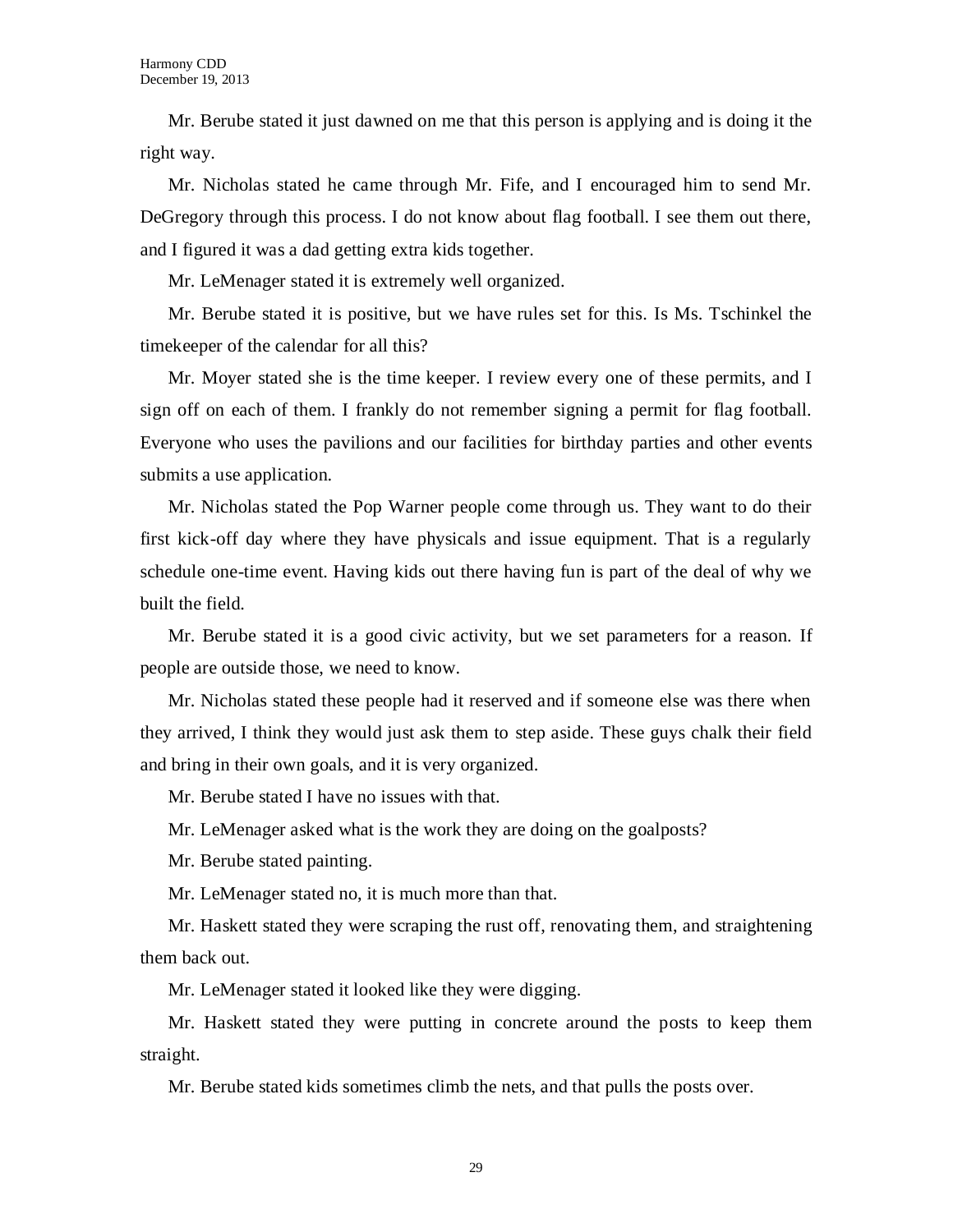Mr. Haskett stated while we were keeping kids off the turf for it to grow in, we took advantage of that and redid the goalposts and repainted them.

Mr. Berube stated it all looks pretty good.

Mr. LeMenager stated one idea always strikes me. I live by the soccer fields, so I see how much usage it has. I must admit that every time I walk by the baseball field, I never see anyone on it. Does it get used at all?

Mr. Walls stated yes, I had a T-ball team that used it. But you go through the school to get there.

Mr. LeMenager stated it is at the community school and has dugouts and everything.

Mr. Berube stated the big field behind the school has a fence all the way around it. In the back is a nice baseball field with dugouts and backstops and everything. It is beautiful.

Mr. Farnsworth asked is it behind the school?

Mr. Berube stated yes.

Mr. LeMenager stated it is accessible to anyone and totally open.

Mr. Berube stated yes.

Mr. LeMenager stated I see kids practicing baseball on the soccer field all the time, and I wonder why since the baseball diamond is only three blocks away.

Mr. Farnsworth stated that cost a lot of money to build. Why are there not more organized activities there?

Mr. Berube stated I am sure they would love to have more people use the baseball field. It cost a lot of money to build it and maintain it.

Mr. Nicholas stated Harmony is growing, and it is hard to get people out here to start the club. I think soccer is a good start. Football has been going for a couple years. T-ball will be next. We have been working with the T-ball groups, but they do not have enough kids to make the league go.

Mr. Farnsworth asked is the field big enough to handle kids older than T-ball?

Mr. Nicholas stated I do not remember the dimensions.

Mr. LeMenager stated yes, you can get a little league in there.

Mr. Farnsworth asked up to 12 years old?

Mr. LeMenager stated yes.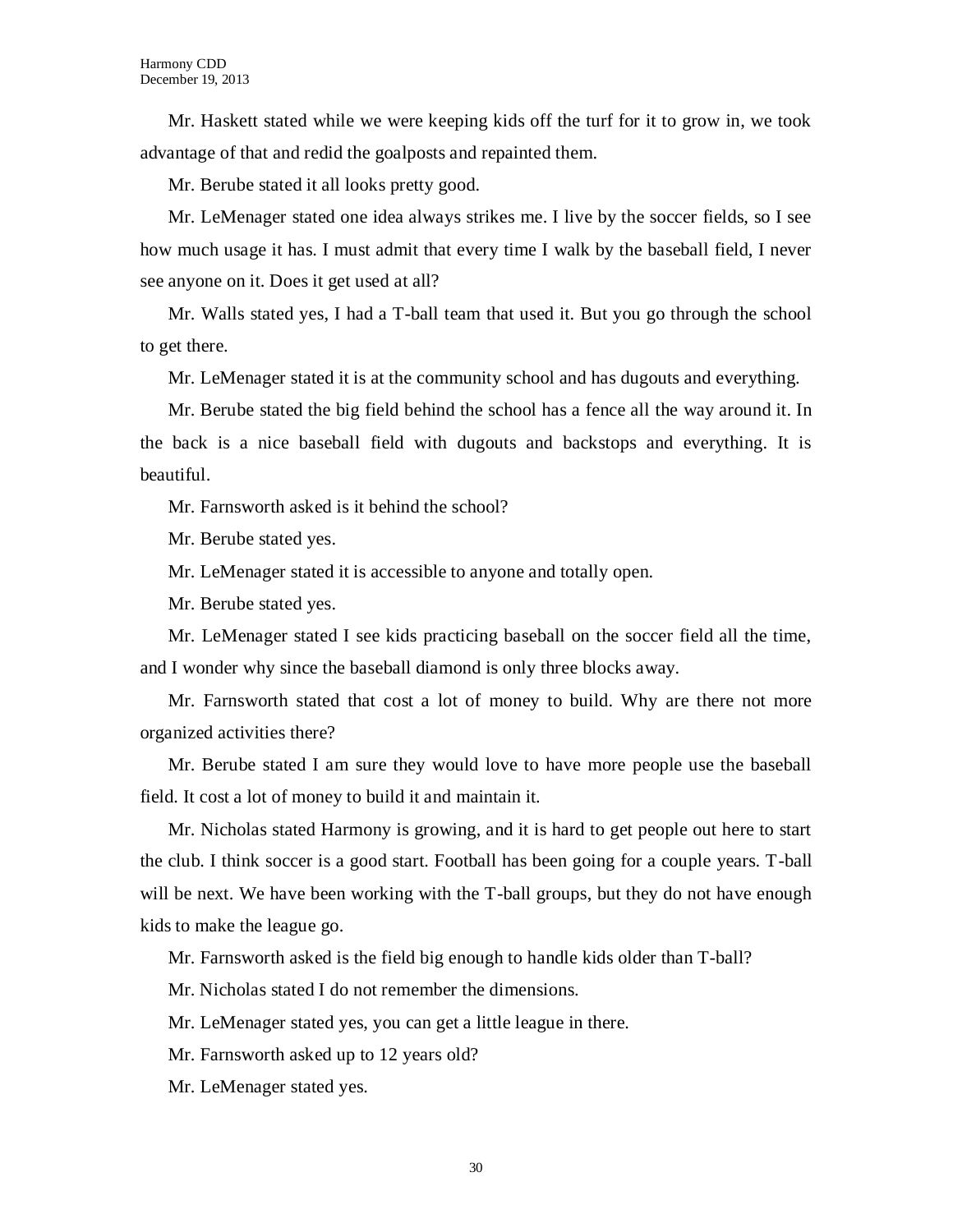Mr. Berube stated the leagues will figure it out, but you need to get someone with some interest.

#### **ii. Off-Duty Patrols**

Mr. Nicholas stated Mr. Haskett and I were driving around last Monday, and he was informing me of a couple more nuisance, borderline vandalism things that came up after that weekend. We elected to call and organize off-duty patrols starting when school is out of session on December 20 from 8:00 p.m. to 2:00 a.m. They will run in six-hour shifts and will go all the way through Saturday night when the kids are back in school. We exempted Christmas Eve night from that list. The bill was about \$3,200 or \$3,300, and I sent an email to Mr. Moyer to that effect. We have not done any of our random patrols, but I reminded him that we talked about splitting up that sort of thing. You will see that on a future invoice approval, and we had to pay for it already. So beginning tomorrow night from 8:00 p.m. through 2:00 p.m. except for Christmas Eve, they will be checking facilities, pool areas, all the dead end streets, and that sort of thing.

Ms. Kassel asked we do not need any sort of motion to approve that?

Mr. Moyer stated this is a follow up to what the Board has already approved.

Mr. Berube stated that is within his scope of direction. Is our portion about \$3,000?

Mr. Nicholas stated no. I did not bring the invoice, but your share is about \$1,600.

#### **iii. Street Lighting Plan**

Mr. Nicholas stated we are close to having the photometrics done with Orlando Utilities Commission (OUC) on the new neighborhood street lighting plan. It will require between 35 and 37 fixtures. It is a pretty simple document. They have not given us the alternative option of LED lighting, which is quite white as opposed to the amber street lights that you are accustomed to.

Mr. Farnsworth stated sometimes it is rather harsh lighting.

Mr. Nicholas stated LED is a different light altogether. It is something to consider as we move forward. I know OUC owns these fixtures, and perhaps at some point we can ask them when they will do any retrofitting, if ever, to LED. I think the community school was originally installed as metal halide. They were not LED but they were a white light. There was some community feedback that all the other lights are amber and why are these white. So OUC changed them back to amber. I wanted to tell you that one option OUC is proposing is to do LED white light, but it is different from the traditional fixture. It is something we can talk about moving forward if you are interested. The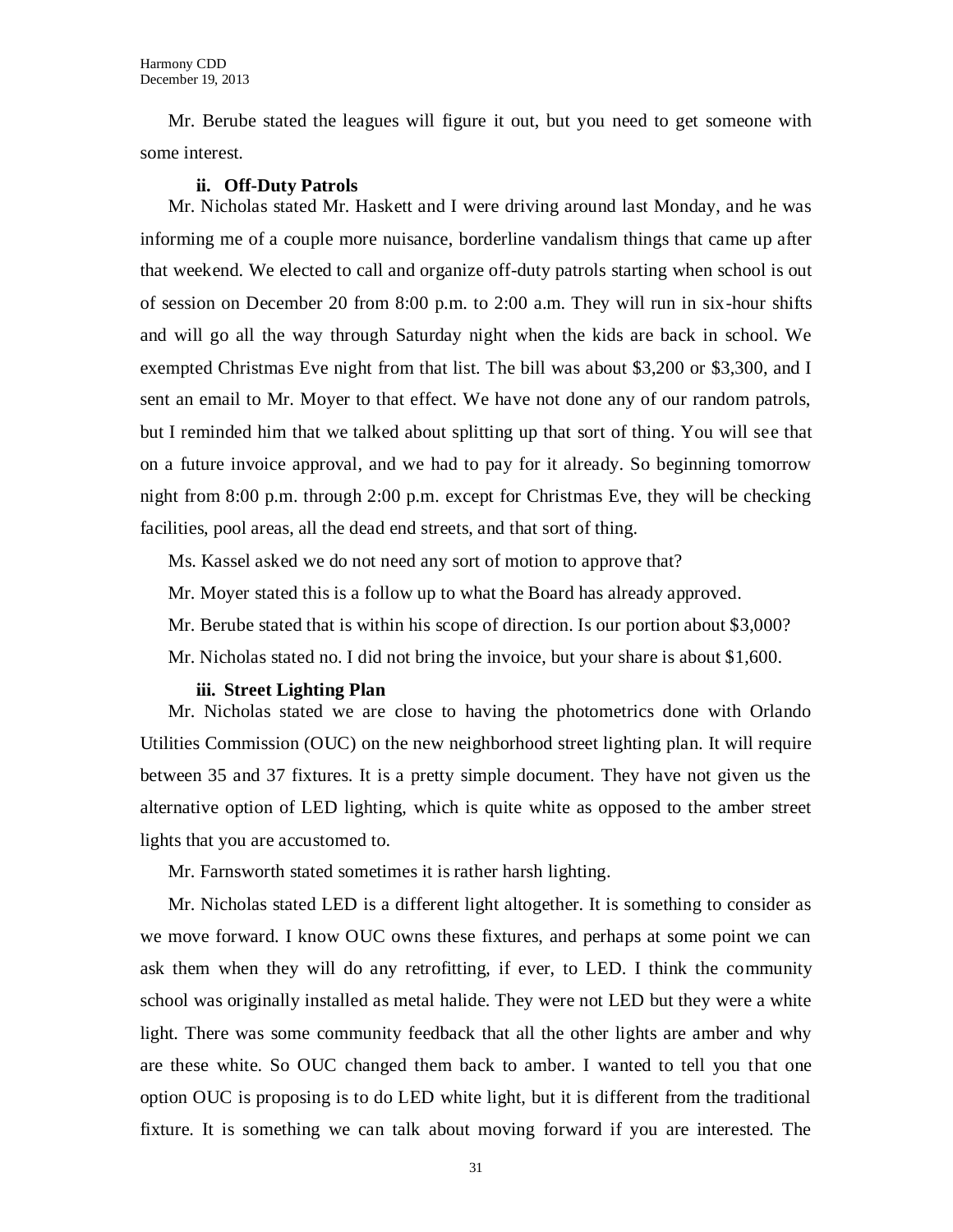neighborhood is H-1, out near U.S. Hwy 192. Perhaps we can get them to come out and change one fixture to an LED and we can see what the cast and color look like. This is a service agreement with OUC, so it will need to be signed by us as well as the CDD. We are paying for all the infrastructure to put it in, but the CDD would ultimately take over the agreement in terms of the fixtures.

Mr. Berube stated it will be similar to the other 11 agreements we already have.

Mr. LeMenager asked how are we doing on consolidating the other 11 agreements that we already have into one?

Mr. Nicholas stated we can do that, which is an option. We have several options on the table with OUC. The immediate point is that we have at least negotiated enough of a monthly maintenance discount that will almost nearly offset all the new contract value in H-1. So if you did exactly what has been done in the past for Neighborhood H-1, it is an addition of about \$1,500 to \$1,600 monthly for those 35 to 37 fixtures. We negotiated a reduction of about \$1,200 in the old contract monthly maintenance amount. He had been waiting to do that reduction until we decided to do a consolidation or some other debt buy-down on that. I sent him an email just this week asking that in lieu of the fact that I will be asking the CDD to add these fixtures, I would like them to proceed with the maintenance reduction in advance of what we ultimately decide on the consolidation effort. I want to remind you again that OUC owns these as part of their distribution network. As a public utility, they have certain rules on the costs of capital and margin on top of what they install. They cannot waive it, and they will not waive it for us. When we talk about consolidation, there is a premium, in effect, to buy these contracts out. They are collecting their premium through these series of payments. If you decide to avoid the payments, they still want the premium. I have run a number of different scenarios, and the direction from the Board that would be helpful is how much, if any, of your \$550,000 in uncommitted cash would you like to allow me to financially model to help consolidate these agreements and reduce the monthly cost? There is an infinite number of scenarios of what is available to you. We could take out contracts that are more recent for the 2007- 2008 phasing infrastructure and roads that have more payments still remaining on them and have not fully amortized. Or you can go back to the beginning in 2002 for the original phasing on the main spine roads and try to take those out, which have fewer payments remaining. In either case, they are not going to waive this premium that comes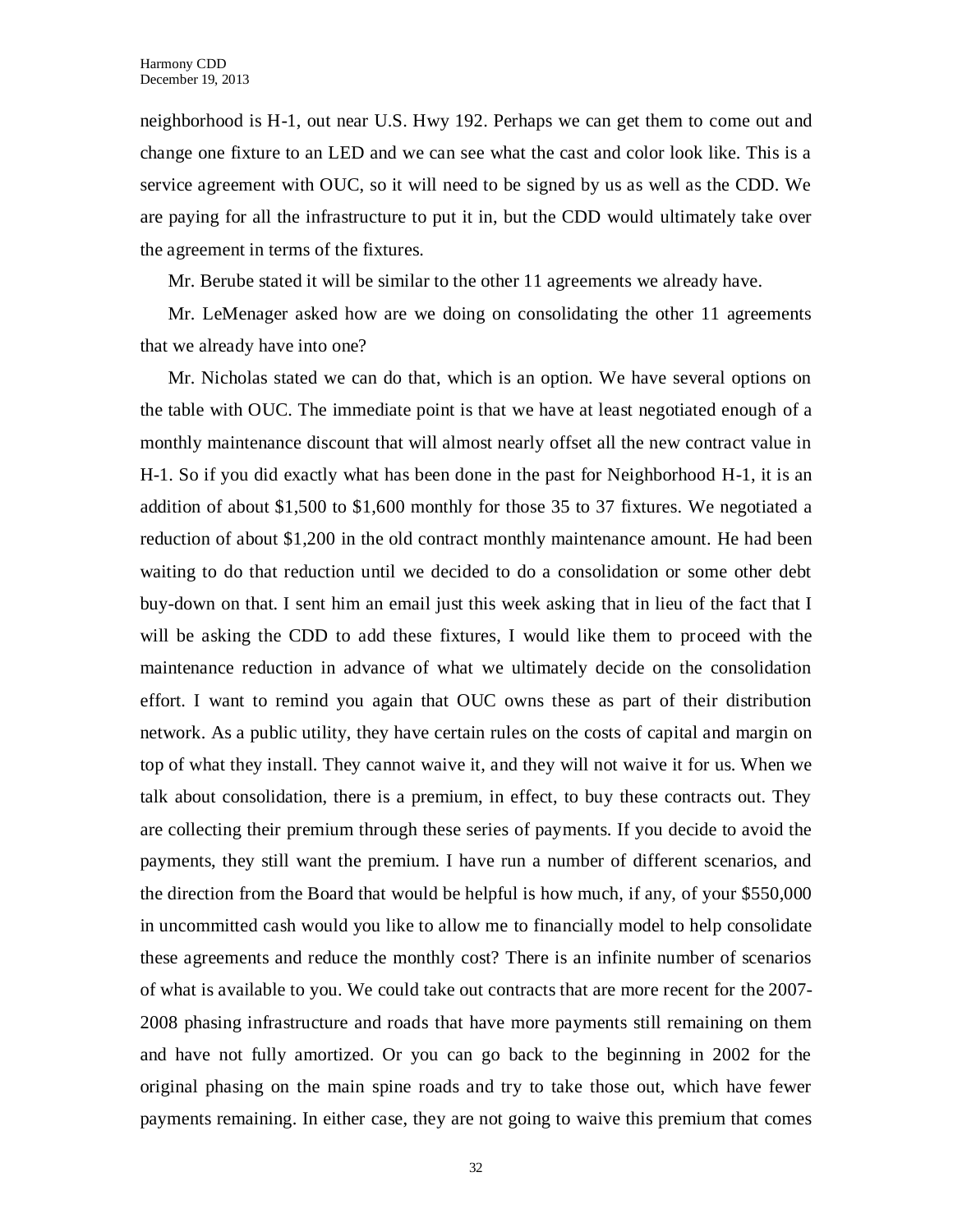along with their work to come out and actually connect to the distribution network that we installed.

Mr. Berube stated let us go back to the first contracts, the biggest ones. Our discussion included buying them out now because they were available to buy out now.

Mr. Nicholas stated they are all available for buy out.

Mr. Berube stated the first two contracts are older than ten years.

Mr. Nicholas stated that is correct.

Mr. Berube stated we know what that buy-out is. For \$500,000 up front, we would buy that out, which will save \$10,000 per month for ten years. So we would spend \$500,000 now for a net gain of just over \$1 million at the end of the ten years. That was the original math.

Mr. Nicholas stated it is slightly under \$10,000 per month, but you are right. The biggest monthly reduction in cash would come as a result of taking out the very first contract. There is an infinite number of ways to look at this. The reason I discussed the first contract is because you have been paying interest for ten years on that.

Mr. Berube stated we have another ten years to go.

Mr. Nicholas stated I went to OUC and asked them to waive the prepayment margin. The CDD has good credit and has been paying the bills at 10% on that money for over ten years. We have 9.75 years left on that contract, so it is half amortized. I asked them to waive the 10% prepayment. We went back and forth and negotiated with the CFO of the company. There are certain regulatory rules as to why they could not set a precedent and do that for us. When they were not able to remove the premium, it put all the other contracts in place. So you can take out any one you want. The premium was no longer part of my negotiating strategy. They will charge a premium on anything we take out, so now you have your choice.

Mr. LeMenager stated effectively, we have mortgage on all the equipment. Those are at 10%?

Mr. Berube stated 10.25%.

Mr. Nicholas stated they set the rate based on a State-wide understanding with the Power Commission. They do not have any contracts that deviate from that, so they negotiate once with the Power Commission. Then for all the subdivisions they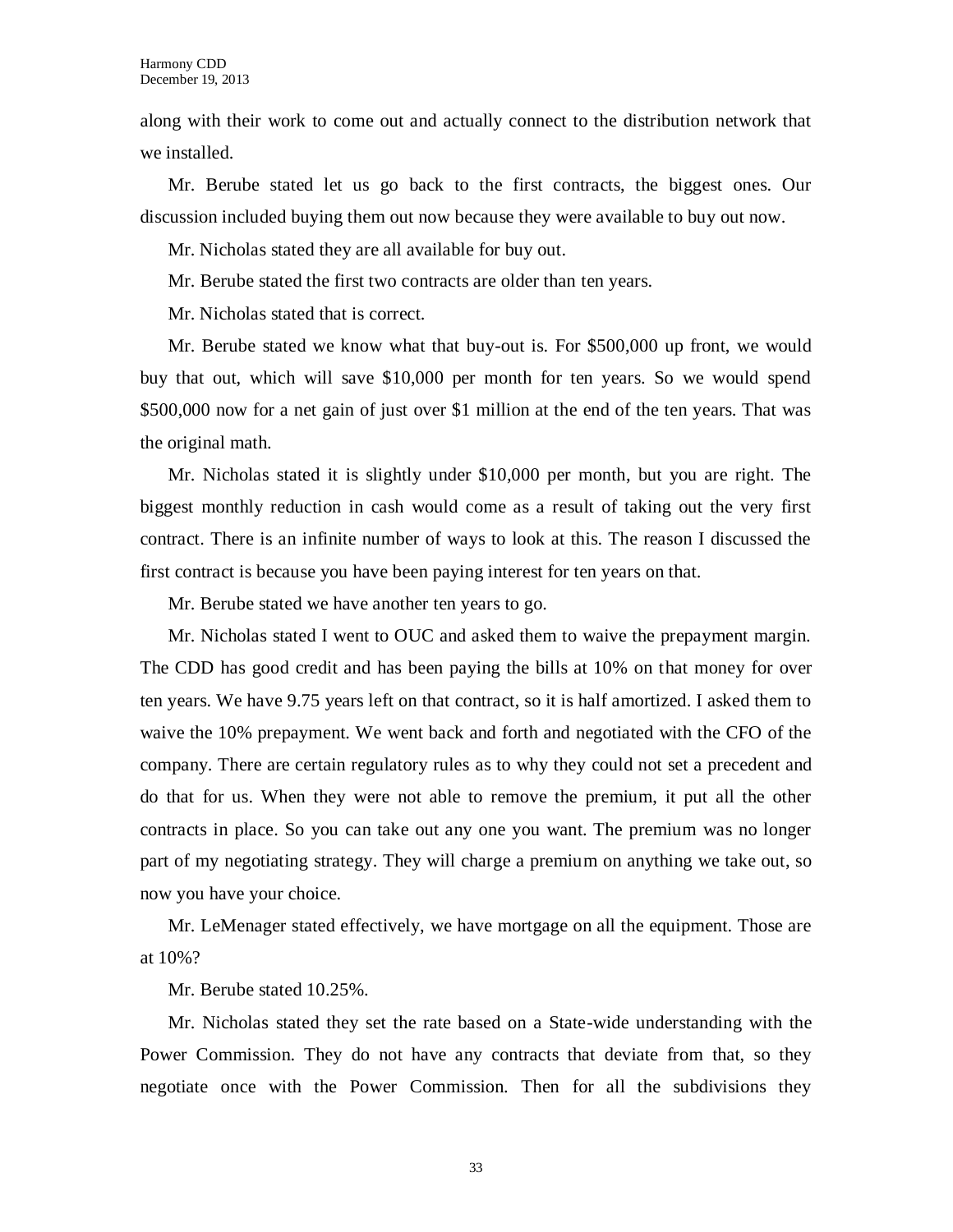subcontract with, they have two rates: one for good credit and one for bad credit. The bad credit rate is about 14.8%, and the good credit rate is about 10.5%.

Ms. Kassel asked if we bought out this contract, would we be responsible for maintaining these fixtures?

Mr. Nicholas stated they will never relinquish the maintenance obligation because you will never own those fixtures. They will always be part of the OUC distribution network. Unless we change our thought process and the CDD would like to start purchasing these lights instead of having them be part of the distribution network, that will always be the case. We tried the model scenarios about hiring staff to do that ourselves, but they will not allow us. That would be like allowing someone else to maintain their transformers. They just will not do it.

Mr. Berube stated right now, they say for contracts one and two, they have \$500,000 in their capital investment in all those light poles and everything that goes with them. They are charging us 10.25% interest that we are paying every month. If we bought them out at about \$500,000, we would save about \$10,000 per month.

Mr. LeMenager stated that would be a savings in interest.

Mr. Berube stated no, for the total payment.

Mr. Nicholas stated it is a combination of the reduction in maintenance fees that we negotiated by going to them and saying we want to work with them to reduce the monthly expense for the CDD.

Mr. Berube stated nothing would change except we would have bought out their capital investment. We would spend \$500,000 now to recoup about \$10,000 per month for the next 120 months. We would get \$1.2 million in the bank because we are not spending \$10,000 per month in exchange for that \$500,000 layout. They will still own the poles and they will still provide the maintenance. It is still theirs and not ours. All we did was paid them back what they laid out.

Mr. Nicholas stated that is correct. I want to be clear since Ms. Burgess is very detailed about including this in the public record. I do not have all the spreads and scenarios in front of me. I do not know that it is exactly \$10,000 per month, but the point is if you put \$500,000 of the CDD's cash to work today, it will save you about \$1 million in obligations. That \$500,000 would be paid back in whole dollars without considering the costs of money or anything in less than five years. That is the simple punch line on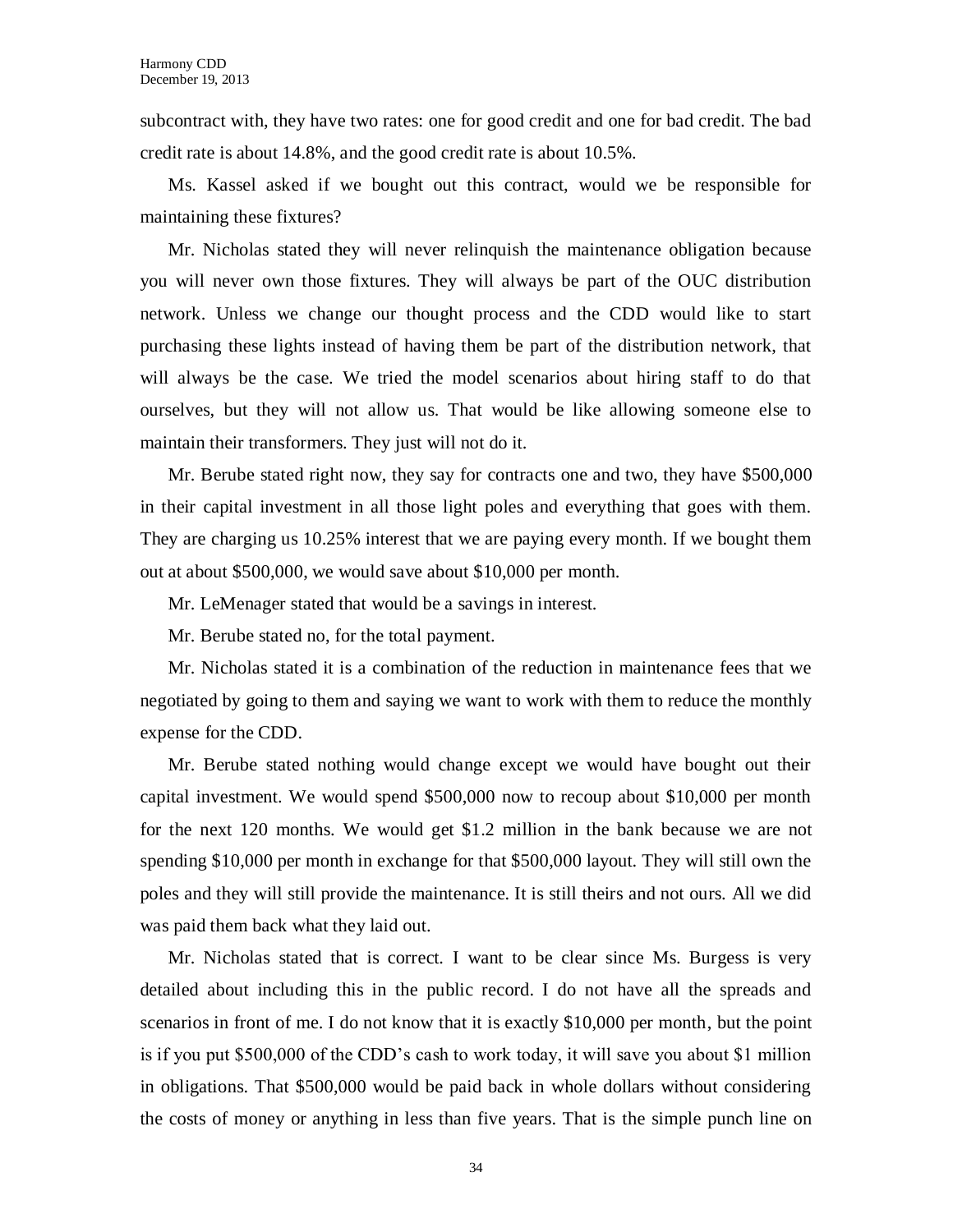the raw economics. I also took the more recent schedules and ran those, as well. The math was not quite as good because their market pricing when they installed them before must have been worse. They flow with the market, as well, so the results are slightly worse than what we just described. If we spent \$500,000 of uncommitted fund balance to take out the most recent contracts, you would not get the same return as you would by taking out the older ones, just based on the pricing.

Mr. Berube stated those contracts are bewildering. There is no standardization. It all has to do with the market at the time, as Mr. Nicholas just mentioned. It is a mess.

Mr. Nicholas stated we could take all those contracts and roll them into one master agreement and re-amortize again, which would reduce the payments even further than what we are talking about. We have that, but the problem is that you are still paying over 10% interest on it. That is a little hard to understand refinancing it at 10% interest. In the world of interest rates, that might be viewed as a bad whole-dollar decision. But we do not have a choice on the 10.5%. It is not like you can go to a private lender and get that done. This is a self-financed OUC deal.

Mr. Berube asked have they given you the approval to do these buy-outs if we pursue that option?

Mr. Nicholas stated we do not have to ask for any permission. We can choose which contract and mail the money.

Mr. Berube asked we can just do it?

Mr. Nicholas stated yes. I am struggling with this. It is a bit like the School Board. I was not going to do all the work with the School Board until the CDD said you definitely want to do it and accept the land and maintain it. I am in the middle. I want to negotiate the best deal with OUC that I can feel good about pitching, because it is our money, too. We are spending the bulk of these funds in operation and maintenance payments. We can take some cash that the CDD has that is currently earning less than 0.25%. This cash is not working for our citizens or for me. We can put that cash to work by paying down an obligation with a greater reward.

Mr. Berube stated it is a 10% gain.

Mr. Nicholas stated these funds are uncommitted, and you would not touch the insurance fund or the renewal and replacement fund. You would still have a month or two of operation and maintenance reserve on top of this.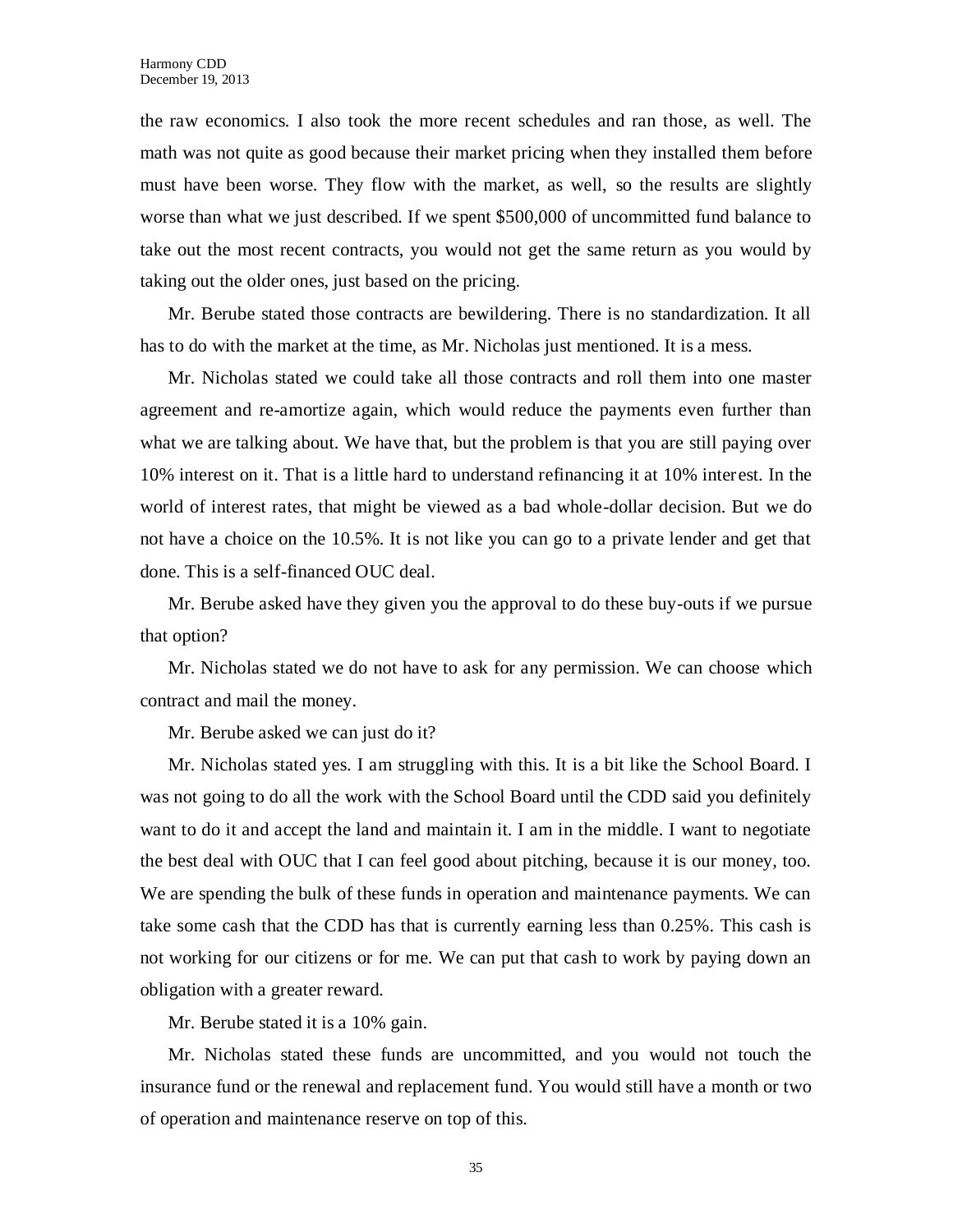Mr. Berube stated we would be laying out \$10,000 per month less if we did this.

Mr. Nicholas stated at the end of a year, you would have it built back up.

Mr. Berube stated we would have \$120,000 in additional money in the checking account that we did not write checks for.

Mr. Nicholas stated if it starts January 1, it would not be \$120,000 because your fiscal year started in October. Presumably, in September you would reset the assessments to the lower number for the following fiscal year.

Mr. LeMenager asked where does the \$500,000 come from? Is that for one contract?

Mr. Nicholas stated the original phase of infrastructure is for Five Oaks Drive primarily, the whole stretch from Town Center all the way back. The amortized principal balance of that is about \$500,000.

Ms. Kassel stated that would take pretty much all of our operating reserves and all of our unassigned fund balance.

Mr. Nicholas stated that is correct. It would take all your unassigned fund balance, and the Board would have to change its policy instead of having a three-month operating reserve to a one-month operating reserve.

Mr. Farnsworth stated it is only for a short time.

Mr. Nicholas stated you are collecting assessments at the higher rate. Even if we negotiate this great deal, you are still going to be collecting at the higher rate. You are effectively refilling that unfunded balance immediately every month. You are just now paying yourself and not the 10.5% note.

Mr. Walls stated right now we have a three-month operating reserve, but the developer pays about \$70,000 per month.

Mr. Nicholas stated and you understand the dynamics of that.

Mr. Walls stated yes. That three-month reserve amount is for when we have most of the money coming from residential assessments. The developer is paying every month for a majority of the budget now.

Mr. Nicholas stated that is correct. Your monthly operation and maintenance is between \$100,000 and \$115,000 per month. We are writing a check for \$78,000 of that amount.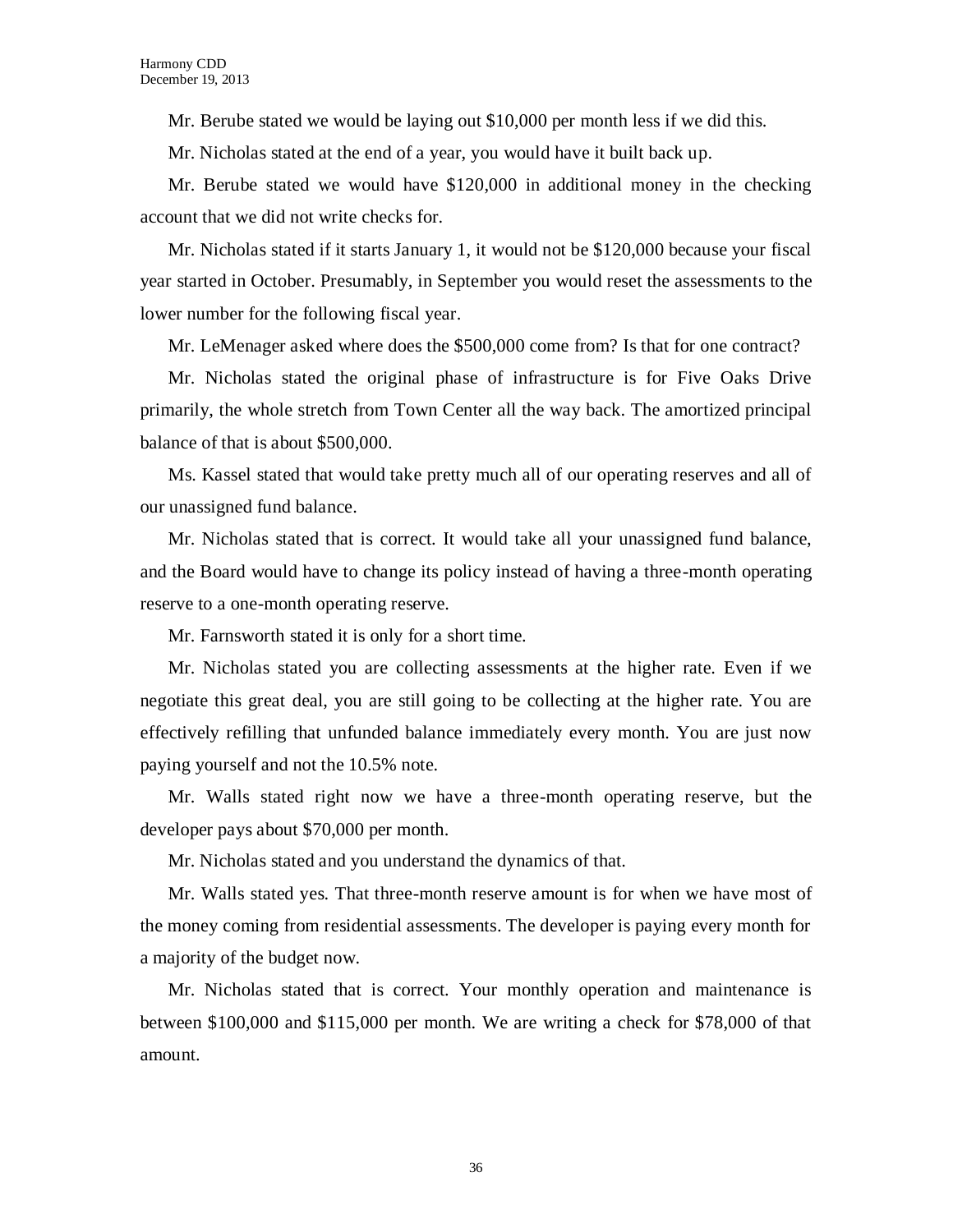Mr. Berube stated \$10,000 would automatically come off the top of the current monthly spending, so effectively, we would be putting \$88,000 a month back into the operating account.

Mr. Nicholas stated I know we discussed it but I want to make it clear in case it is \$9,200 or something other than \$10,000.

Mr. LeMenager stated my concern would be that temptation to spend the \$9,000 per month. We worked pretty diligently to create some serious rainy day reserves. We have not had a hurricane in a long time, certainly not since I have lived here. Tropical Storm Fay was mostly a rain event, but we will have a hurricane and it will knock down a lot of trees. We will need to spend a lot of money to replace them and fix things up. What you are talking about is leaving us pretty naked. What if a hurricane comes next year?

Mr. Nicholas stated there is \$185,000 in reserves for replacements, which is not leaving you naked. There is \$50,000 cash set aside for the first \$50,000 of self-insurance. There is also a policy that this Board has to carry three months of operating reserves. On top of the \$185,000, the \$50,000 and the three months of reserves, there is this additional \$500,000 of uncommitted cash just sitting doing nothing.

Ms. Kassel stated the balance is \$136,000.

Mr. Nicholas stated the balance of \$136,000 comes from changing the policy on three months of operating reserves. You would have to pull the three-month operating reserve down to about one month in order to have that fund balance be uncommitted. I want to be clear for the record this is not naked; it is quite clothed, actually. I also want to remind the Board that you have citizens, including a major landowner in the CDD, paying you money every month and every year, with you managing that money. Currently, that \$500,000 is not earning any interest, and it is out of the pocket of the landowner.

Mr. LeMenager stated it is that major landowner who cut this deal originally. Let us be honest.

Ms. Kassel stated this came up because you were telling us about the Neighborhood H street lights. I feel like we can table this until next month when we have some hard figures.

Mr. LeMenager stated I like the idea, but send us some information during the month so we can review it. We have five weeks until the next meeting. I am sort of amenable. I want to feel more comfortable about the reserve position we are going to put ourselves in.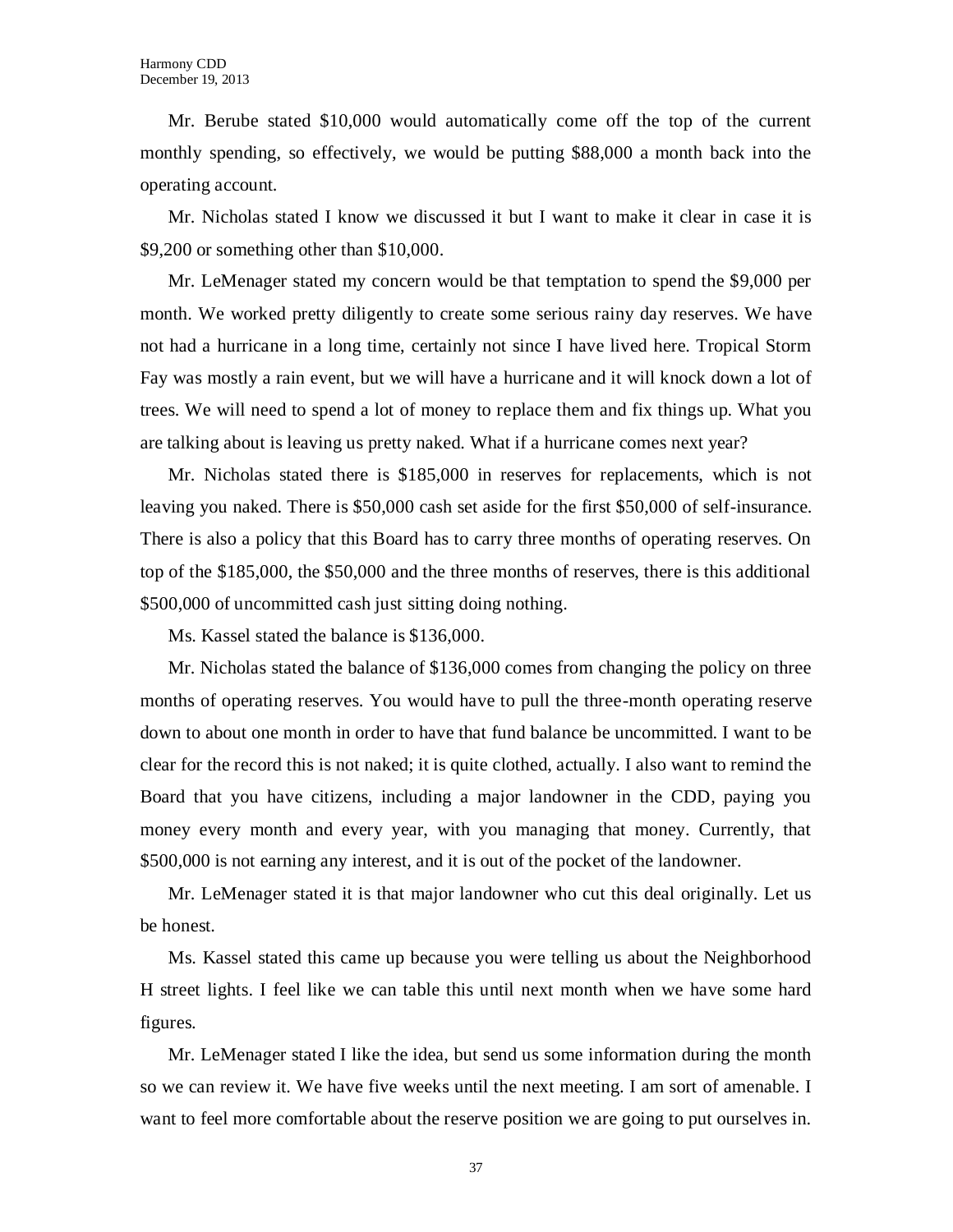I would like to see where this puts us for the next hurricane season. Let us hope we have another incredibly quiet one, but this is Florida. We know we will have one someday.

Ms. Kassel asked was the presentation of the Neighborhood H-1 lights simply about that? Or was it to bring up this discussion?

Mr. Nicholas stated it was not to bring up this discussion. I am glad you did because a lot has happened, and there is still more discussion. If it was final, then I would be presenting something. You can choose any contract in the set.

Mr. Berube stated take Neighborhood H-1.

Mr. Nicholas stated let us say it is \$150,000. You do not have to spend \$500,000, but there is a financial analysis involved. If you pick the right contract, then you stand to make back the most money. I am not advocating that you do it just because you have extra money and choose the right amount that you feel good about spending. I am suggesting you do it from a purely financial standpoint so that you have some leverage on your cash and that you use it in the best, optimal way. If you take the other approach that you want a large rainy-day fund and nothing is enough and you want to keep building it up, then take maybe half of that and see what contract you could pay off for \$250,000. I could pick one that is from six or eight years ago. I am suggesting with the analysis, the one that gives you the most bang for the buck is one that has a little more than \$500,000 in principal.

Mr. LeMenager stated I understand. I am always driven by what our attorney tells us is our *raison d'être*, which is the maintenance of infrastructure.

Mr. Berube stated it is also managing money.

Mr. Nicholas stated what is nice is if the power poles go down, it is OUC's problem and not yours. That is one luxury of this for hurricane season.

Mr. Berube stated we spend a lot of time managing money.

Ms. Kassel stated I think next month we will perhaps have some figures in front of us in the agenda or at the meeting. Then we can decide.

Mr. LeMenager stated I want to be comfortable about our rainy-day money we have managed to save.

Mr. Nicholas stated it is not a small decision. It would be changing the capital structure of the CDD's balance sheet. I think you should take it seriously. The question I have is, would you like me to present what I think is the smartest economical and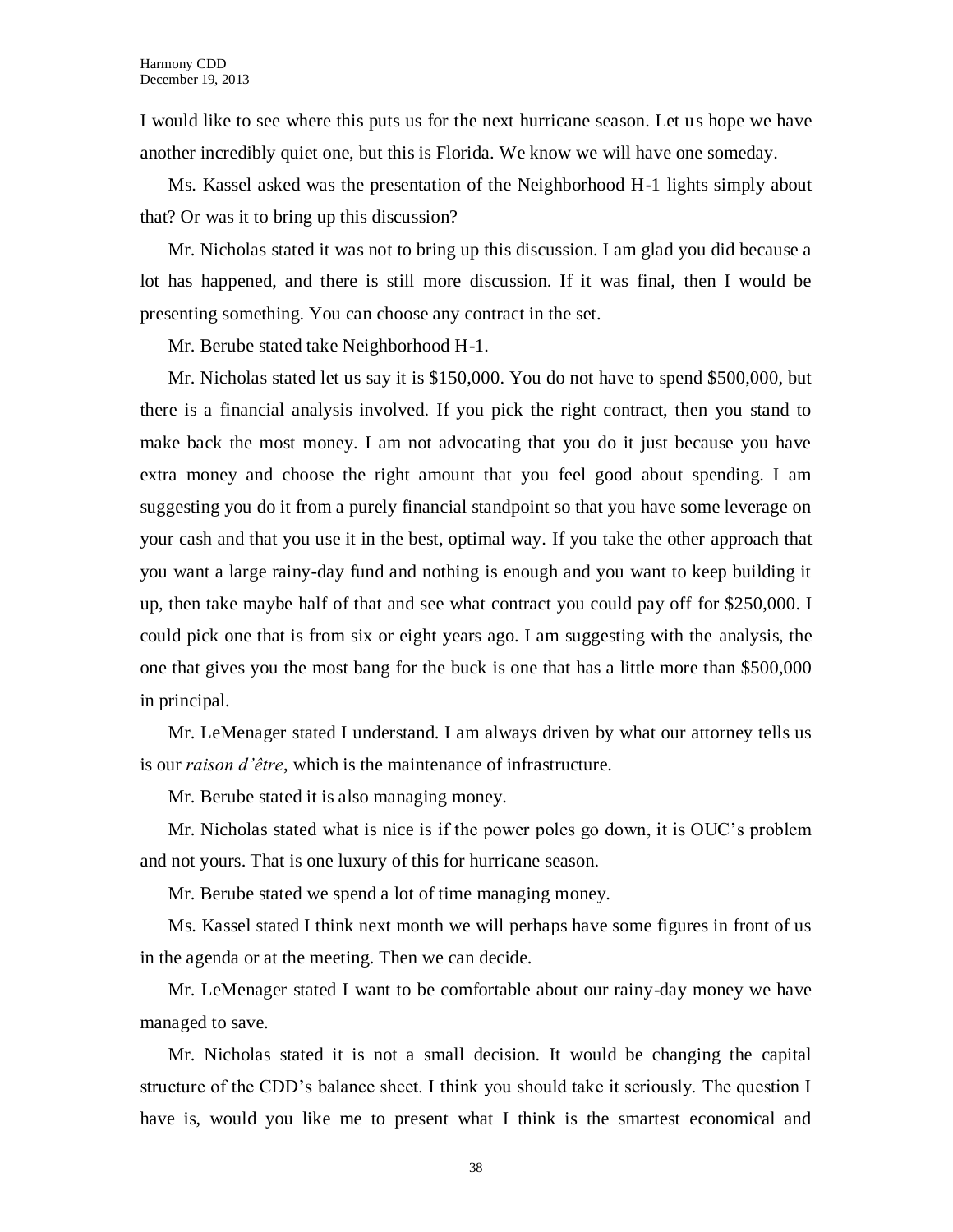financial move, or do you want me to pick a number in that uncommitted fund balance and try to fit it so that you still feel comfortable with the amount being spent?

Mr. Walls stated I would be comfortable with about \$400,000. I would suggest you look for something to plug that into.

Mr. Berube stated consider that we are under \$500,000 now. With each month that goes by, it drops by \$10,000. That is the way it is working.

Mr. Walls stated I am looking at what the reserves are today.

Mr. Berube stated by the time all this is settled, contracts one and two would probably be pretty close to \$400,000 because it goes down \$10,000 per month.

Mr. Nicholas stated the principal does not drop by the amount you pay for the payment.

Mr. LeMenager stated our mortgages do not work that way.

Mr. Nicholas stated you are only at the halfway point, so we are still paying quite a bit of interest.

Ms. Kassel stated if we pay \$500,000, that would be pretty much all of our reserve and all of our unassigned fund balance.

Mr. Berube stated he had a pretty good spreadsheet for contracts one and two.

Mr. LeMenager stated I am happy to look at it.

Mr. Nicholas stated I have to simplify it because it is all about choosing the one you want and showing you the return.

Ms. Kassel asked would you do two for us?

Mr. Nicholas stated yes. I also have a question about process. For the Neighborhood H-1 project in particular, we are going to be presenting a very simple one-page arrangement from OUC. I wanted to ask how you felt about LED, even if LED meant a different hue on the light itself. Remember you are not saving the money on electricity; they are because the energy is included in what we are talking about. Not that you do not still want to be good stewards and save electricity, but that does not have any impact on you. The other question is, we will need to execute this agreement together. I need some direction on how you feel about LEDs and if I can proceed with the lighting design. At some point at the next meeting or the meeting after, we will need to get that going because they have a lead time on delivering the lights.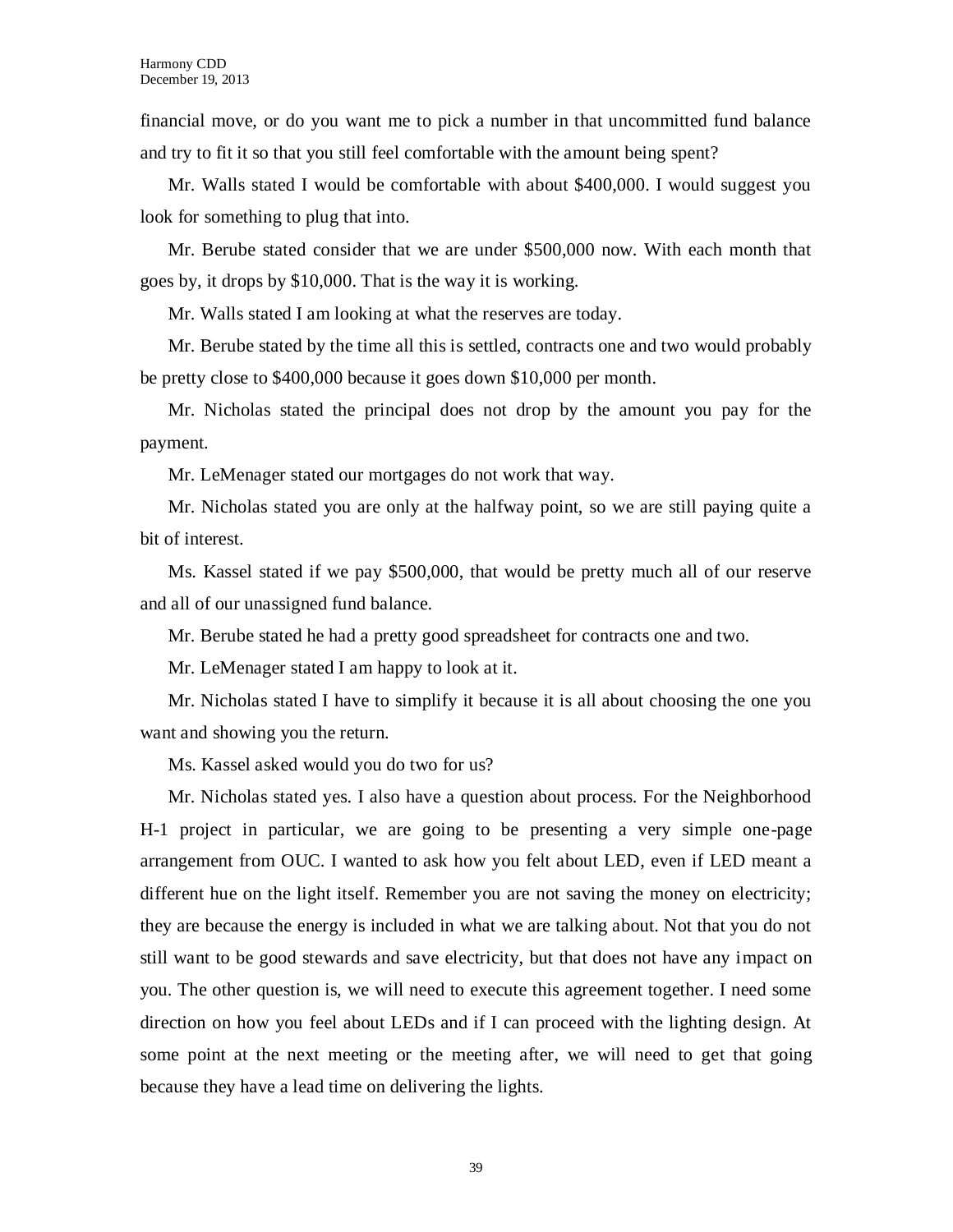Ms. Kassel stated you suggested that we have an LED light so we can see what the cast is and what the hue is. It is hard to make a decision on something you have not seen.

Mr. Walls asked is the capital more for LED?

Mr. Nicholas stated it is maybe \$100 a month, so the upfront cost must have been negligible. I was shocked, actually, because everything you hear about fixtures like that is a major cost. But it is not a major cost.

Ms. Kassel stated personally, I am fine with LEDs. I think it is more responsible of us, especially the type of community we are. But I do not want not see something that is really anomalous or upsetting to people.

Mr. Nicholas stated part of Neighborhood H-1 will be some major roads. When the phasing was installed, not all these fixtures are going into the new neighborhood. They are also going into an existing roadway that never got lights installed, which is on Dark Sky on the south side about halfway up.

Ms. Kassel stated it is pretty dark there at 5:30 a.m.

Mr. Nicholas stated for whatever reason, they were not installed initially, so we have to add those.

Mr. Berube asked they want to charge a \$100 premium for LED lights and it will save them money on electricity?

Mr. Nicholas stated yes.

Mr. Berube asked and on maintenance? But they want us to pay a \$100 premium?

Mr. Nicholas stated they are just installing what we choose. They will go to the vendor, buy the product, bring it here and bolt it to the underground that we installed.

Mr. Berube stated we are talking about buying them out and absorbing another contract for 20 years at 10.25%. What is the upfront cost?

Mr. Nicholas stated I think it is about \$150,000 for this next set of lights to just pay them to install the infrastructure. You are just paying them back for what they paid the vendor.

Ms. Kassel stated it is paying them upfront versus taking out a loan.

Mr. Nicholas stated that is correct.

Mr. LeMenager stated I must admit that I like that better than the refinancing idea.

Ms. Kassel stated let us see what the financials are.

Mr. LeMenager stated we have more neighborhoods that are still coming online.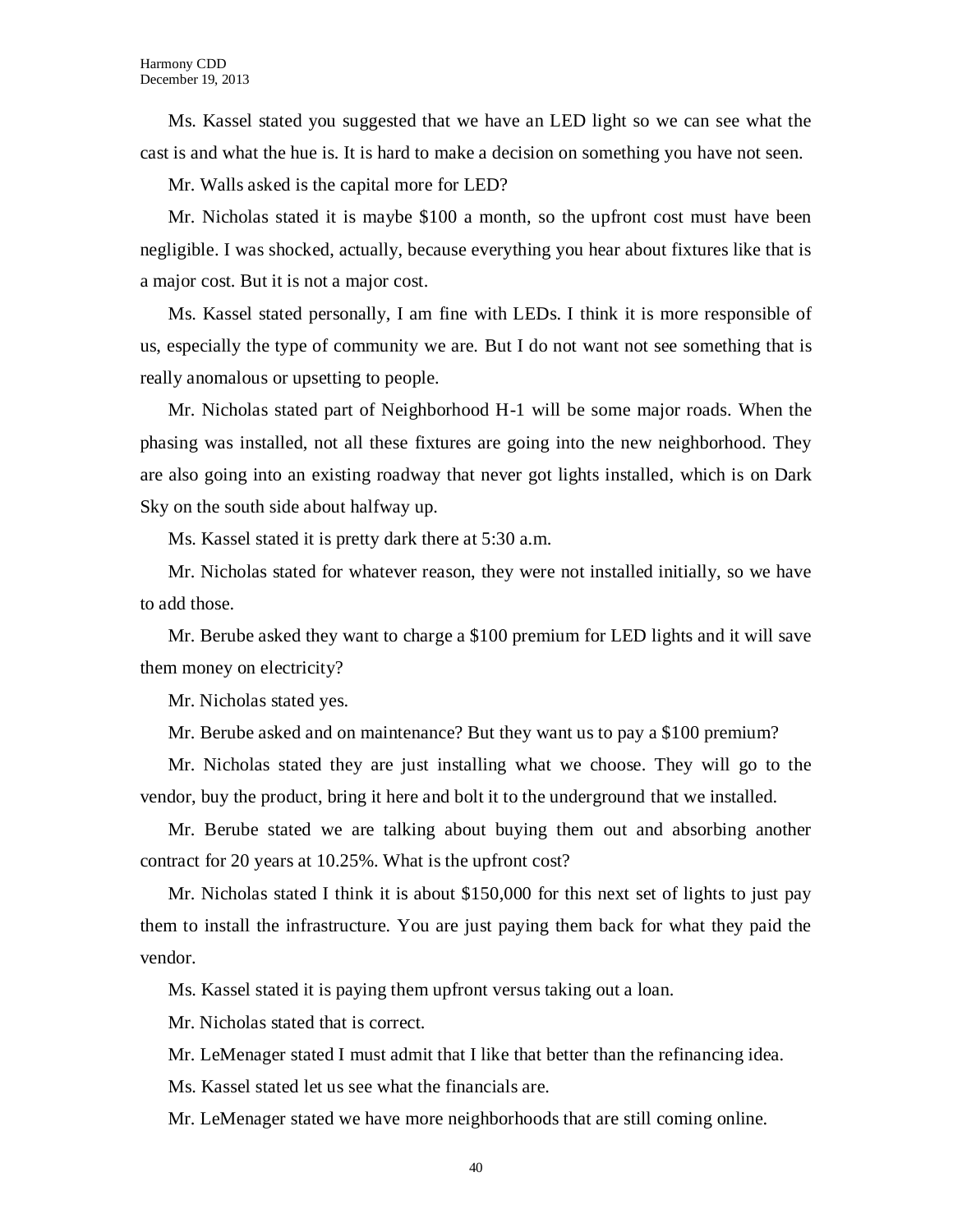Mr. Berube asked why continue to do what we have already done and are trying to fix, when we have an opportunity?

Mr. LeMenager stated I say many times that we play the hand we were dealt. Here we have an example of something that was done in the past, for whatever reason, good or bad. We know there is probably a better way to do it. We are much more financially stable now. I like the idea of taking care of some of that cost on the front end.

Mr. Walls stated as Mr. Nicholas said, you need to look at your return because \$150,000 amortized over 20 years may only save \$1,000 or \$2,000 per month or whatever the number is. But if you invest the money in the older contract, you may save \$10,000 a month.

Mr. LeMenager stated I appreciate that, but we are not an investment body. We are a maintenance entity.

Ms. Kassel stated we are going around and around. Let us see the figures and then decide.

Mr. Nicholas stated I will send you the letter quote on the two ways to do it, either the payment way or the upfront cost. I will send you the photometrics, the design, and where the actual lights are so you can see some of them are outside the neighborhood. I also want to mention something if you are open to it. For future subdivision planning, we can design it ourselves, and instead of having it be part of the distribution network, we can meter these devices, purchase them ourselves, and then you can choose whether or not you want to hire OUC to perform the maintenance. The difference is there are no meters between the transformers and these lights. It is part of the network. If we told OUC that we are going to do this ourselves, we could go to Holbrook or whatever fixture manufacturer and negotiate with them directly to buy the lights.

Mr. LeMenager asked who would buy them?

Mr. Nicholas stated the CDD would.

Mr. LeMenager stated no. This conversation is going to get me on my conversation about why CDDs are such an evil invention of the Florida Legislature. We have spent all our capital. Any capital expenditures that are left are on the developer, not the CDD.

Mr. Berube stated I would not want to own the light fixtures and take the electric bill every month. I would be fine with buying out the maintenance portion of what we are doing in Neighborhood H-1. When I look at that, I see effectively that we are buying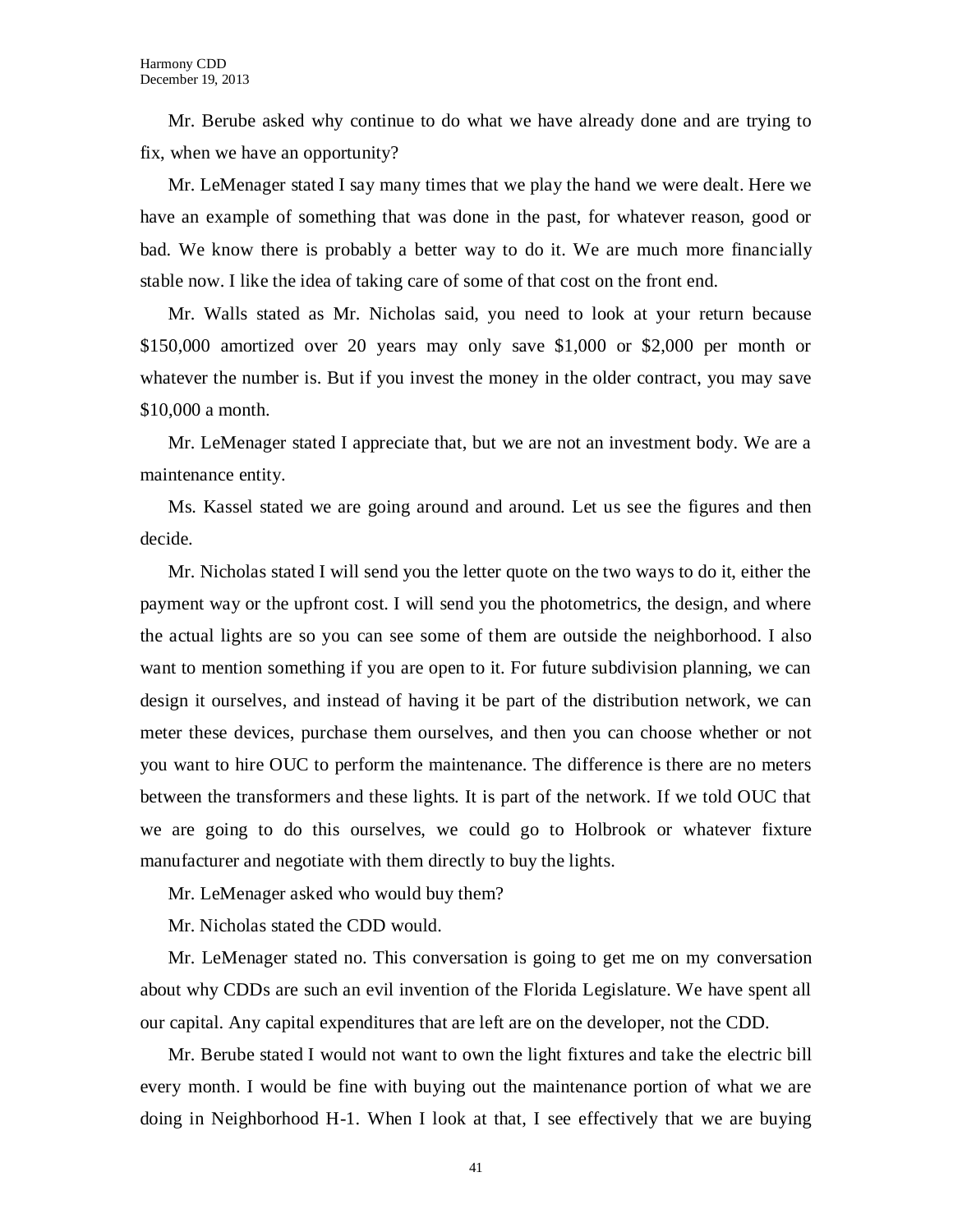some light poles for 20 years. I would never finance that at 10.25%, and that is what OUC is asking us to do.

Mr. LeMenager stated the bottom line is, we have spent all the money there is to be able to put in any new infrastructure, end of story.

Mr. Berube stated I think we want to see the \$500,000 analysis, something in between, and what it will take for us to not get involved in financing Neighborhood H-1.

Mr. Nicholas stated under that direction, then taking out the recent contracts would be the preference. You want to leave the ones that have the fewest number of payments left so that they are done. If that is the philosophy, that is the way you would go. You would leave the oldest contracts alone under Mr. Berube's philosophy.

Ms. Kassel stated I am asking for your suggestion of paying \$500,000 and for \$400,000.

Mr. LeMenager stated I am happy to look at the numbers. I am concerned that this is yet another thing where we are on the hook for brand new infrastructure that has never been paid for and all the funds have long been spent.

Ms. Kassel stated this is the hand we are dealt.

Mr. Berube stated we can argue about it all day, but it is what it is, and we are going to take it.

Mr. LeMenager stated regarding LED lights, I hate the white light. I think we should keep all the neighborhoods the same.

Mr. Berube stated it would look different. We have gone to great lengths to keep everything blended.

Mr. LeMenager stated I think we should keep one color.

Mr. Berube stated I agree. I am fully in agreement with LEDs for durability and being green.

Mr. Nicholas stated at some point, they may make an LED that comes in amber, and I think that exists. I just do not think OUC is there yet. You only meet once a month, but we are on timelines to do certain things. In the event that OUC's lead time for delivering these fixtures exceeds the length of time between next month's meeting and the end of the project, what I may do is proceed with ordering the fixtures, but I need to have some communication back and forth. If your choice is to purchase them, what I need is some

42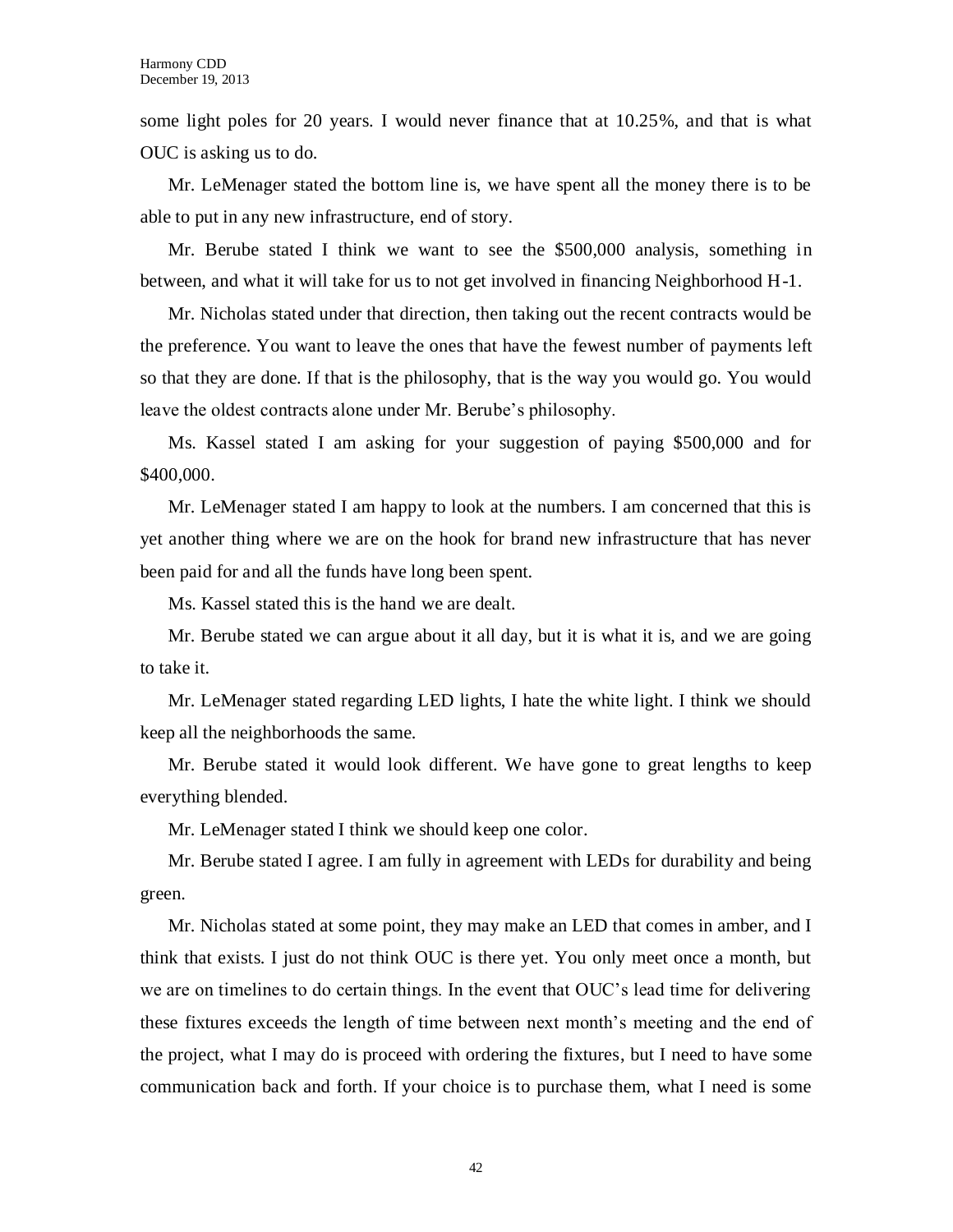direction if that occurs. Which way do I go? With whom do I speak? How do we get back together?

Mr. Walls stated this is a large expenditure.

Mr. Berube stated this is about ordering fixtures.

Mr. Nicholas stated that is correct, for the new neighborhood and bringing it online.

Ms. Kassel stated I thought we made our feelings clear just now by saying we want to try to keep things looking fairly uniform.

Mr. Walls stated he is talking about buying out the contract.

Mr. Nicholas stated if it is going to be 15 weeks for a lead time on these fixtures, and the next meeting is in January but the end of the project life is sooner than 15 weeks from the next meeting date, then we need to do this sooner. I am hoping to get some direction on H-1 in terms of your preference. Frankly, we would go into the agreement telling you that you would not be able to pocket anymore because I am negotiating this maintenance reduction that was already in the budget. But if you want to pay for those things in advance, that changes the dynamics a little. We may need to meet with the District Manager or a Board member and provide you with the agreement. I can send it out between the meetings or make some inference as to your preference if that occurs. Maybe it does not matter. Maybe they have an eight-week lead time or a six-week lead time and we are in good shape.

Mr. Berube stated that is just the lead time. That does not have anything to do with the finances.

Mr. Nicholas stated I do not believe they will order the fixtures until we agree to the service contract. I believe step one is to decide what we are doing for the 35 fixtures. Then they go to procurement and order it. I could be wrong, but I do not think OUC will order a specialty fixture that is only used in this neighborhood without some sort of service agreement.

Mr. LeMenager stated that seems reasonable.

Mr. Walls stated I am not trying to hold anyone up, but we are talking about a pretty good sum of money. I would like for this whole body to meet when we make that decision, whether it is a regular meeting or a special meeting. I think it needs to be decided at a meeting.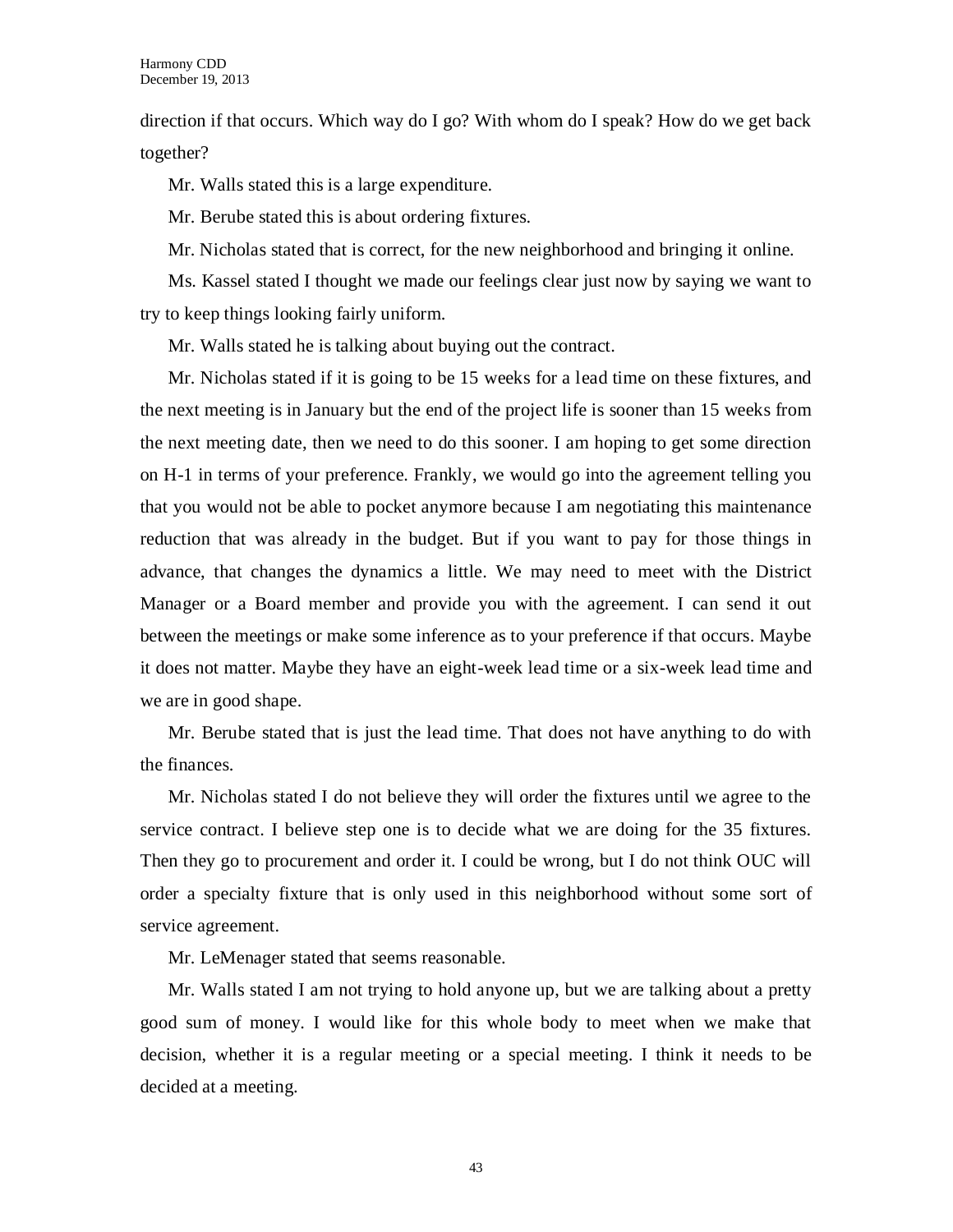Mr. LeMenager asked how quickly can we meet? We still need to advertise it to the public to have a meeting.

Mr. Moyer stated I need 10 days' lead time.

Mr. Nicholas stated I just need to redo the quote to have them include the upfront costs as a possibility. He has already sourced the fixtures, so that is already in place. We already have a financed estimate, so that can happen fairly quickly. The lead time might not be an issue, but sometimes with this big equipment, it is.

Mr. Berube stated do your best and we will deal with it when we get there. That is a constraint of governmental bodies.

Mr. Nicholas stated a special meeting is always an option if we need one.

### **SIXTH ORDER OF BUSINESS District Manager's Report**

#### **A. Financial Statements**

The financial statements are included in the agenda package and are available for public review in the District Office during normal business hours.

Mr. Moyer stated we collected a minor amount of assessments, which was not anticipated, of \$42,000. We will receive most of the assessment levy from the residential houses that are occupied either this month or in early January. That is just how this works out. The assessment on the developer depends on the timing of his payment, which is historically in March. That gives you a heads up on our cash flow position. As we discussed, the developer is also directly assessed and pays on a monthly basis. They are right where they need to be. Other than capital outlay for the dock, we are a little under budget but pretty much right where we need to be.

Mr. Berube stated Ms. Kassel had a question last month in how that worked.

Mr. Moyer stated the issue was what did we decide to do in the budget and why did we not budget it. The reason it was not budgeted is there was discussion and understanding that it was going to come out of the reserves. The way we are booking this is now under capital, but it will be transferred to renewal and replacement. When we get to the end of the fiscal year, if we are under our overall budget, even though one line item is over budget, that is fine and we will leave it. If we exceed the budget, then we will come back and do a budget amendment to increase the renewal and replacement fund to equal the expenditure and decrease fund balance.

Mr. Walls asked do you generally spend out of reserves?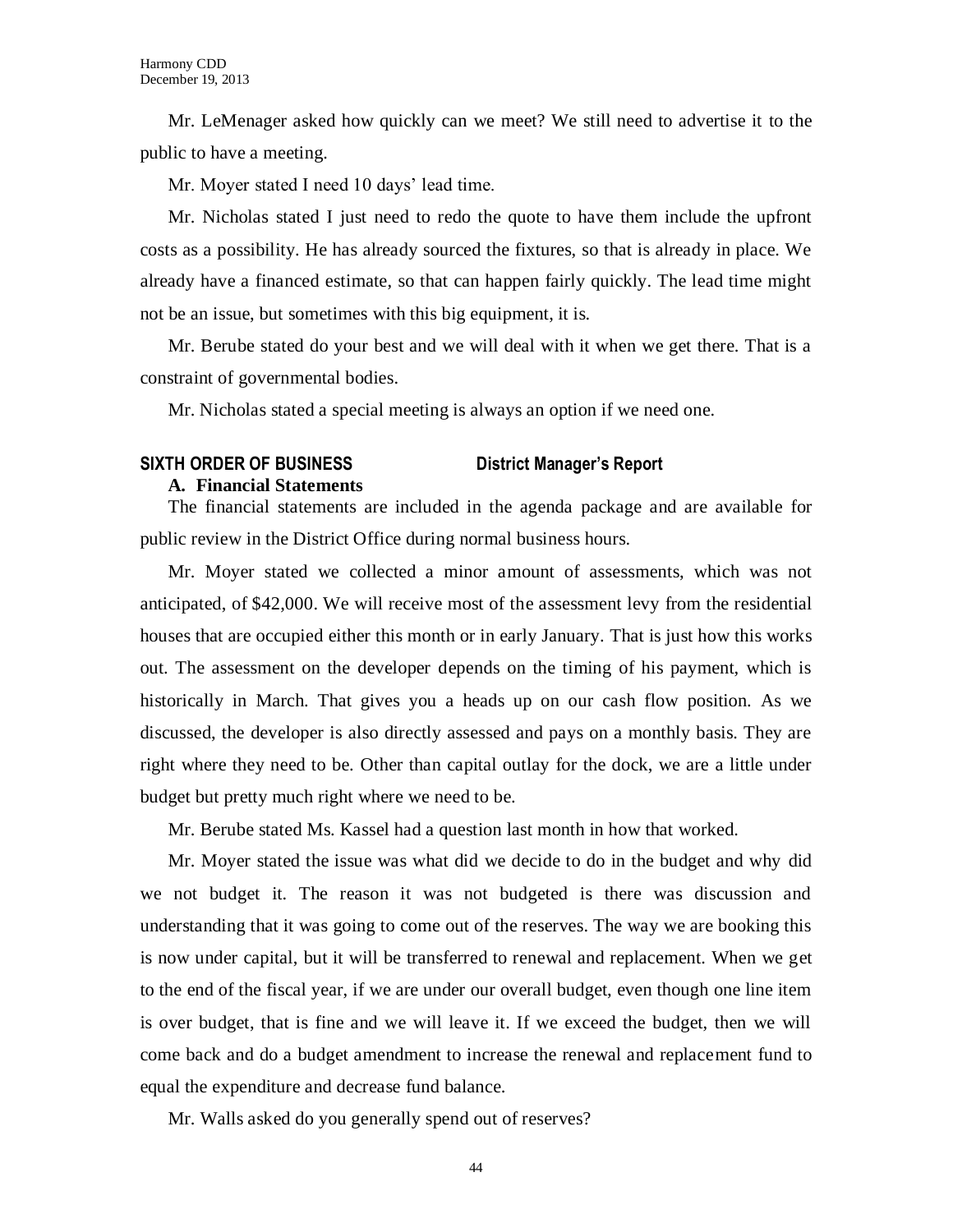Mr. Moyer stated not usually.

Mr. Walls stated that is what I thought. What we do is move money out of reserves into capital outlay or wherever we are spending it.

Ms. Kassel stated the mistake is that it is under capital outlay and it should not be.

Mr. Moyer stated we will move that to reserves.

Mr. Berube stated I want to be sure Ms. Kassel's question was satisfied. I thought it was, but I wanted to be sure.

Ms. Kassel stated I thought we had budgeted it for \$40,000 under some line item in the budget, but it went under capital outlay, which is incorrect.

Mr. Moyer stated you are correct and we will move it.

## **B. Invoice Approval #164 and Check Run Summary**

Mr. Moyer reviewed the invoices and check summary, which are included in the agenda package and available for public review in the District Office during normal business hours, and requested approval.

> On MOTION by Mr. Walls, seconded by Ms. Kassel, with all in favor, unanimous approval was given to the invoices, as discussed.

### **C. Public Comments/Communication Log**

The complaint log is contained in the agenda package and is available for public review in the District Office during normal business hours.

# **D. Website Statistics**

The website statistics are contained in the agenda package and are available for public

review in the District Office during normal business hours.

# **SEVENTH ORDER OF BUSINESS Staff Reports**

### **A. Attorney – Discussion of Rules**

Mr. Qualls stated I took my best shot at capturing the great discussion at the workshop and turning that into a redlined version of something that would be useful to you. I am sure there are a lot of things you have recommendations to change, which is why this is an ongoing process. Any comments you give me today, I will make today. The other option is to send me your comments. I can set up a document where I can show what Supervisor made a particular comment, so you can see it in front of you. Give me your comments today and I will provide you with another draft. This is a process, and it is important that you get the rules the way you want them.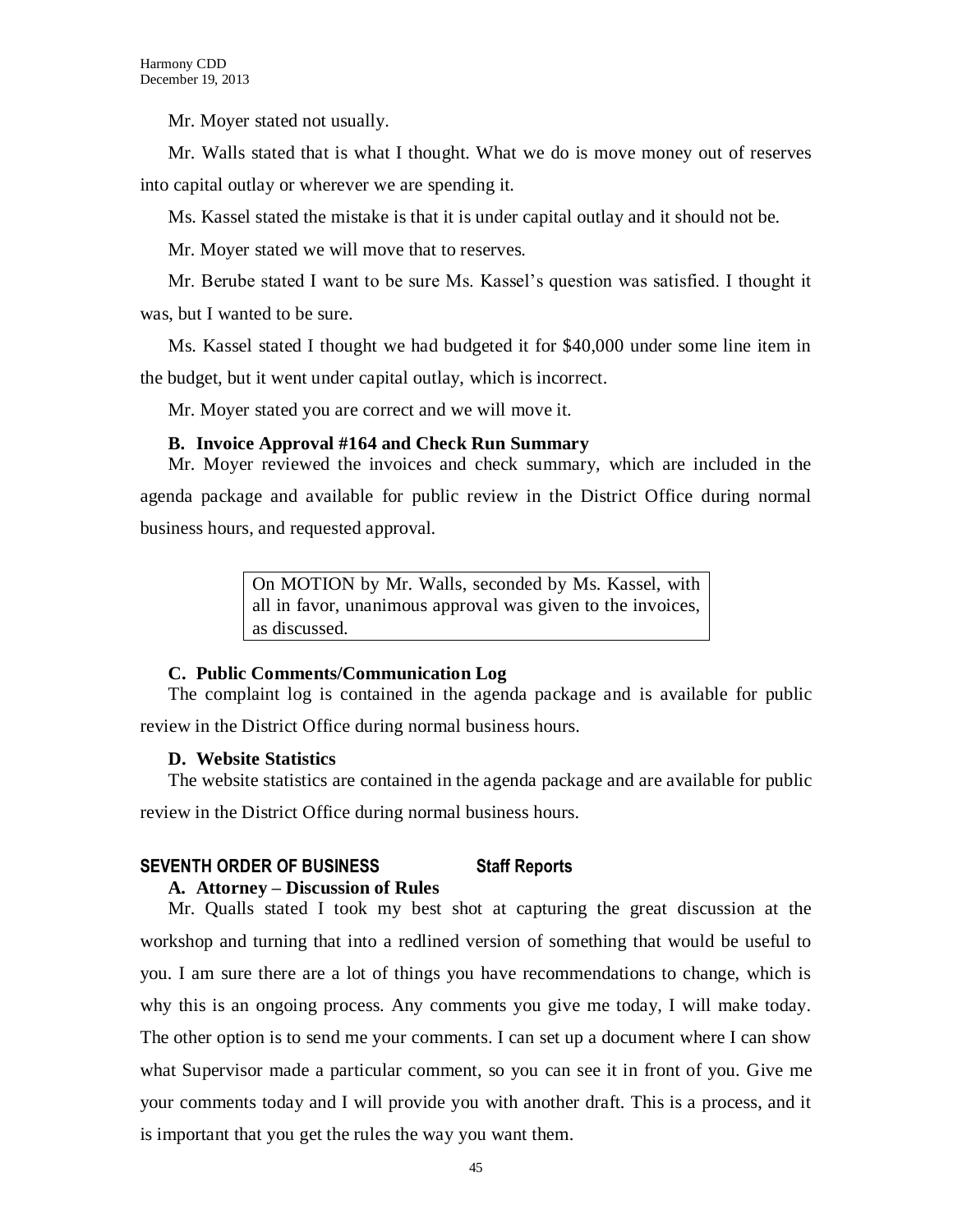#### **i. Chapter 1, Administrative Rules of Procedure**

Mr. Berube stated there has been no change until 1.4(5) related to public comments at meetings. I agree with everything. There is a typographical error under c on the third line where "is" should be "his."

#### **ii. Chapter 4, Parks and Recreation Facility Rules**

Mr. Berube stated I have no comments on page 1, but at the bottom is a comment that these rules were adopted April 28, 2011. I presume that will change to reflect a new date.

Mr. Qualls stated yes, that will be a future date whenever you set the public hearing to adopt the rules.

Mr. Berube stated the rest of the nomenclature will be changed to reflect the other changes.

Mr. Qualls stated yes, the footnote will be updated at the point you adopt a final set of rules.

Mr. Berube stated rule 1.8 references two District-owned pool areas. I think our water feature qualifies as a pool.

Mr. Haskett stated it is licensed as a pool through the Department of Health.

Mr. Walls stated these rules mostly apply to access-restricted pools.

Mr. Berube stated the reality is the water feature is a pool. We pay for a pool license.

Mr. Walls stated you are talking about the definition.

Mr. Qualls stated I would just point out that the general use is the District-owned recreation facility. I think a pool falls into that category where a pond would not.

Mr. Berube stated I am talking about the splash pad, not a pond.

Mr. Qualls stated I can change that.

Mr. LeMenager stated I do not know that you need to change it.

Mr. Berube asked are we fine with just the two pools that are enclosed?

Mr. LeMenager stated I think that is pretty clear in the context.

Mr. Haskett asked does it list two pools?

Ms. Kassel stated yes.

Mr. Haskett stated so as to not have to change the rule again for pools added in the future, perhaps we can remove the word "two."

Mr. LeMenager stated then all we have to do is update the attachment.

Mr. Qualls stated I will change it to "District-maintained pool areas shown on the attached map."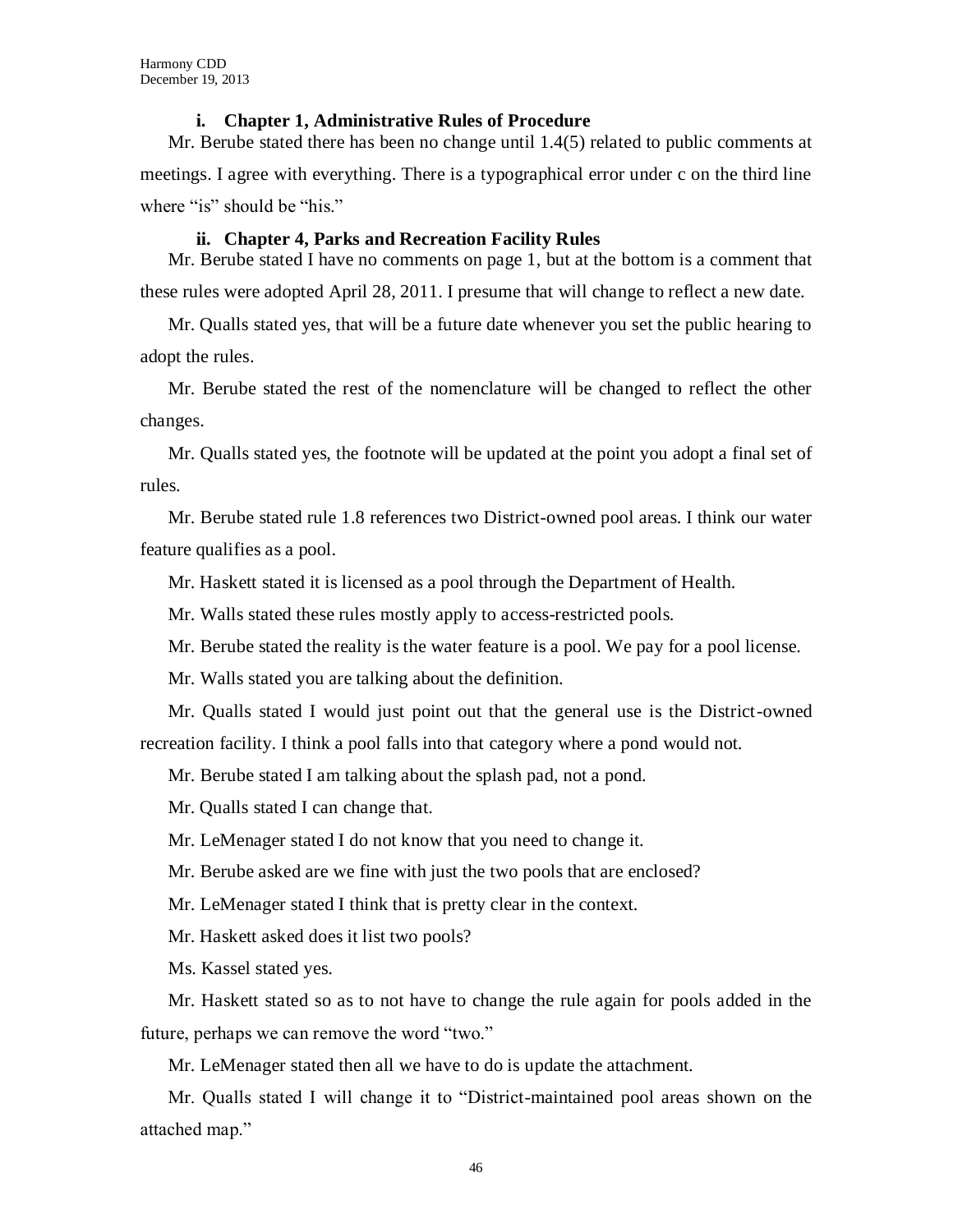Mr. Berube stated rule 1.11 defines a District resident. Rule 1.11.2 refers to a property owner who has elected to declare residency outside the boundaries of the District but also owns a home within the boundaries. Then 1.11.3 refers to a property owner who has not elected to occupy his or her home within the boundaries of the District, but rents his or her home out. How can people who do not live here be called residents? They are owners, not residents.

Mr. Qualls stated you have defined the term "District resident" and you want it to be broad enough to include people who own homes but are renting them out. So the owners can use the facilities and also the renters.

Mr. Berube stated no, this defeats that purpose.

Mr. Qualls stated we can change it.

Mr. LeMenager stated I would argue against that. If you bought something purely as an investment and you are renting it out, then you have given up your right to use the facilities.

Mr. Berube stated that is exactly right.

Ms. Kassel stated that is an excellent point. I think we need an "or" after these, so you will not have 1.11.2 and 1.11.3.

Mr. LeMenager stated I think 1.11.2 is for snow birds, who are people who have their legal residence somewhere else but come down here for three to five months a year.

Mr. Farnsworth stated in that case, they have not given up their right to use the facilities.

Mr. LeMenager stated that is correct; they have not given up anything. But if you are renting out your home, that is different.

Mr. Walls stated we deal with that later on in the rules that pertain to access cards.

Mr. Farnsworth stated I thought it was addressed somewhere.

Mr. Qualls stated what I am hearing you suggest is to strike 1.11.3.

Mr. LeMenager stated yes.

Mr. Nicholas stated that does not make them a non-resident. You are saying for purposes of use it does, which you address later in the document. He is just defining the word resident.

Mr. LeMenager stated that is not a resident. I do not think they should get an access card.

47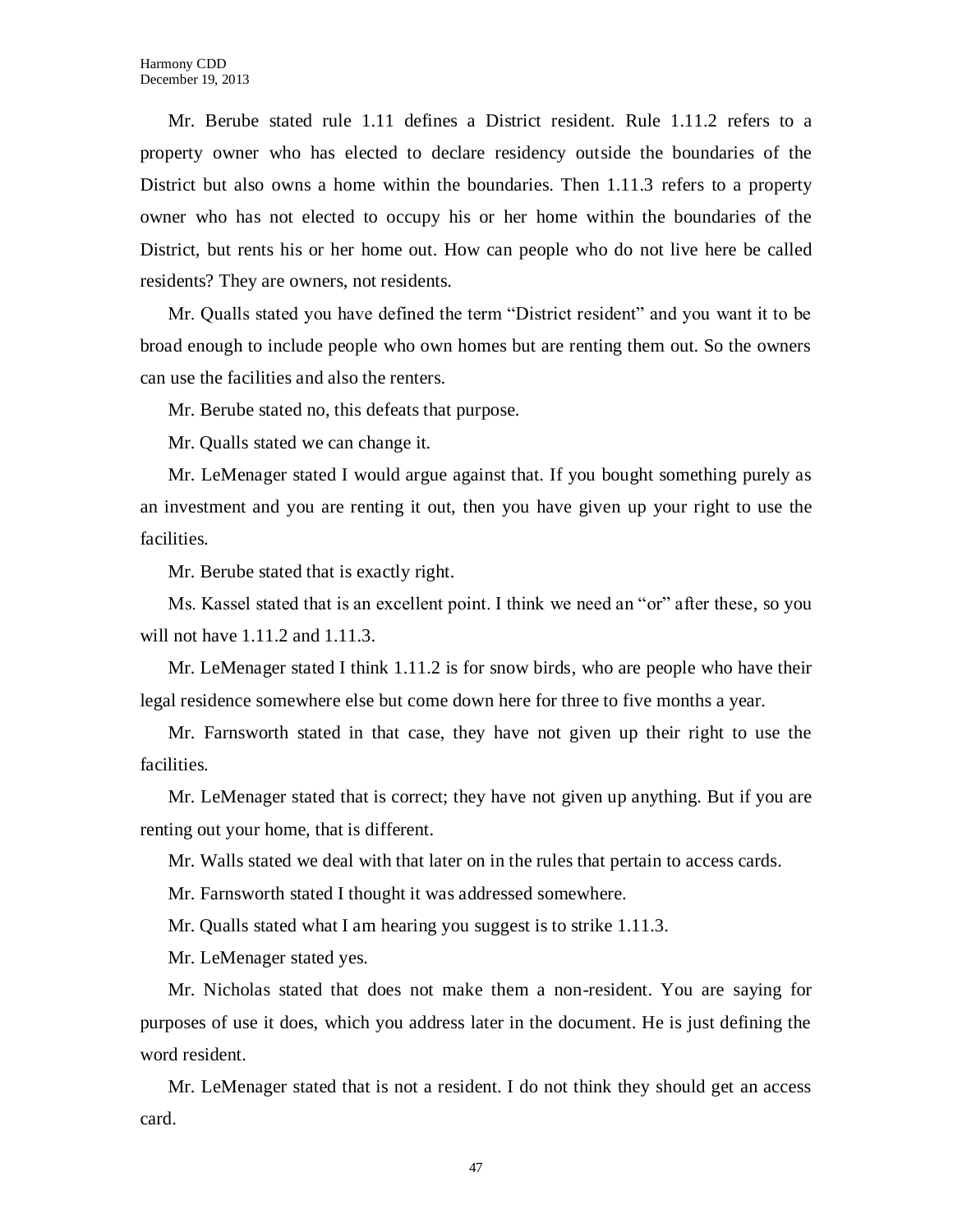Mr. Walls stated it has to be defined so that you can use the term later, which it is in the access card section.

Mr. Qualls stated that is correct.

Mr. Walls stated whether or not you call them a resident.

Mr. Berube stated  $1.11.2$  is fine but 1.11.3 has to go. Then move up 1.11.4 and 1.11.5 to reflect the change in numbering.

Mr. Walls asked should we call 1.11.3 something else? Should we give it a different name so it has a definition?

Mr. Qualls stated that is a good idea.

Mr. LeMenager asked what would the purpose be?

Mr. Walls stated later in the document, there is language that says if you fall into this category, you do not get an access card.

Mr. Berube stated I did not find any conflicts with 1.11.2 or 1.11.3.

Ms. Kassel stated as we go through, we can make that notation.

Mr. LeMenager stated we should strike 1.11.3 for now.

Mr. Qualls stated Mr. Walls is talking about proof of home ownership on page 4, which is provided to get an access card. The policy decision was made that if you own a home and you do not live here, we are still going to consider you a resident. Now I am hearing you suggest you want to change that policy to say if you own a home here but do not reside in it, you will not be considered a District resident.

Ms. Kassel stated no. If you own a home here and rent it out, then you are not considered a District resident.

Mr. Qualls asked so you are only a resident if you own a home and do not rent it out?

Mr. Berube stated that is correct.

Mr. Walls stated we were trying to prevent double dipping with owners and their tenants using the facilities.

Ms. Kassel stated a resident can also rent a home.

Mr. Walls stated whatever you want to call that person who owns a home but rents it out should be defined somewhere.

Mr. Qualls stated they would be a non-resident owner.

Mr. Walls stated something like that.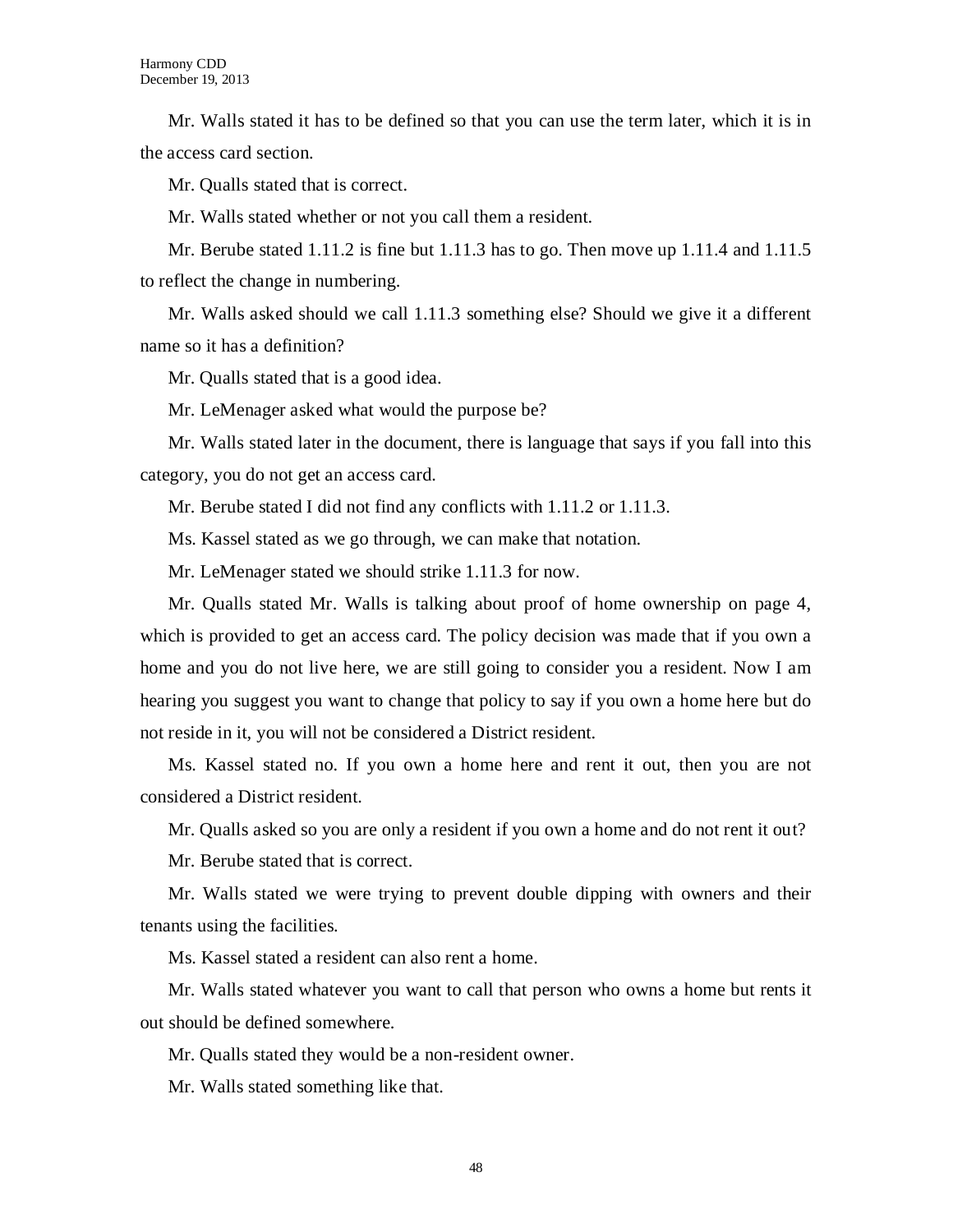Mr. Qualls stated so a non-resident owner who owns a home here and wants to access the facilities, in addition to assessments, will now have to pay the \$1,000 to access the facilities.

Mr. Nicholas stated no, a non-resident owner is fine. They do not have to be here all the time. They just cannot have a lease on their home.

Mr. Qualls stated if I am a home owner in the District and I lease that home out, I am paying the assessments and taxes. The policy is that I am not a resident. If I want to use the facilities, then I need to pay the extra \$1,000.

Mr. Berube stated yes, or if your renter does not use the facilities, then you can.

Mr. LeMenager stated I do not know if you can work out the wording, but basically if you rent out your home, then you have given your access rights to your tenants.

Mr. Berube stated that is exactly right. That was included in the documents from Fishhawk where they specifically said there was no double dipping. I read a lot of CDD material over the past month, and there are a number of them who do that, no double dipping for the facilities.

Mr. Qualls stated I appreciate that, but just because other people do it does not make it right. I am not suggesting that what anyone else is doing is wrong. You set the policy. I just want to understand it, and now I do.

Mr. LeMenager stated my wife had a different suggestion for 1.13 for guests that I had not thought of but apparently they do in Celebration. Right now, we are defining a guest as someone you physically accompany to one of our facilities. What if Grandma and Grandpa are coming for the winter or something of that nature? They may want to take the kids to the pool while the parents are gone. My wife wondered if it might be a good idea to have a policy similar to what you can do in Celebration, where if you have a guest, you can physically get them a guest card. You pay a deposit for that card, which is registered to that guest. When their time is up, then turn the card back in or you lose the deposit. Or there can just be a charge for it. We have a slightly different definition of guest.

Mr. Berube stated if we had an office onsite that could produce cards right there, that would be a wonderful idea. The process now is you have to provide the paperwork to Ms. Tschinkel who makes sure it is complete and sends it to Mr. Haskett who reviews it and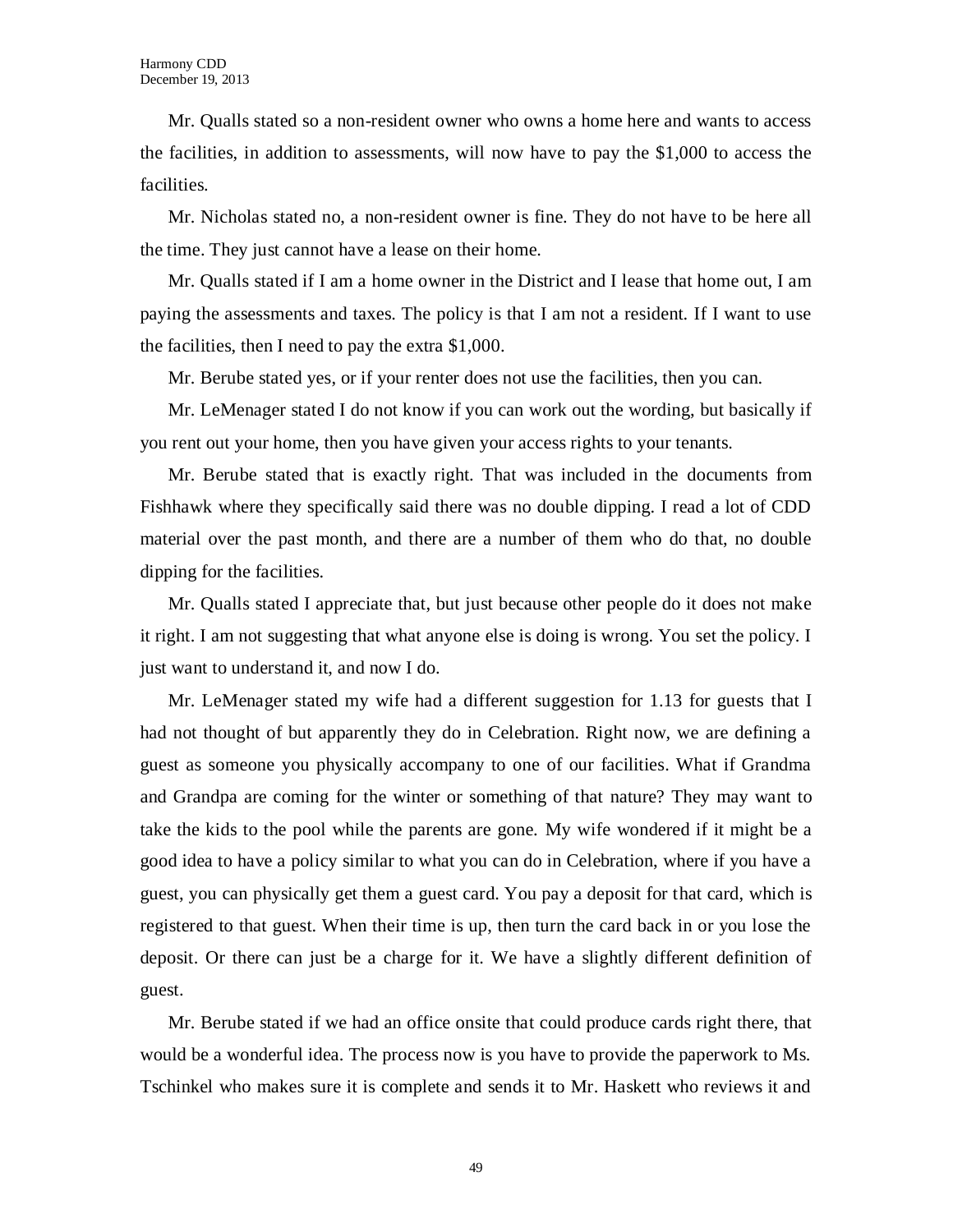then gets them printed. That might take two weeks. I hope it is not, but occasionally if he is on vacation, you will not get the card done.

Mr. LeMenager stated I am talking about a card that does not have a picture on it but is simply a guest card. It is not a new and unique card. It is from a supply of Guest cards that someone can pay to get.

Mr. Berube stated you still have to do the paperwork to verify who is who.

Mr. Qualls stated you are suggesting to strike "and accompanied for the day" so it reads "a guest is someone who is invited by a Resident to participate in the use of the Amenity Facilities."

Ms. Kassel stated that will open a can of worms.

Mr. Qualls stated I am just trying to capture the suggestion, not weigh in on the policy.

Mr. LeMenager stated yes, that is the essence of the suggestion.

Mr. Berube stated if Grandma and Grandpa are here for six months, then they are a resident. They are part of the family and get a regular family card.

Mr. Nicholas stated maybe at the time of original card acquisition, they get assigned a guest card, if that is a likely scenario, and it is attached to their address. It will never get used unless Grandma is in town, and they pay for that extra card that is connected to their use. I am trying to work out the operations.

Mr. LeMenager stated I am just raising the idea.

Mr. Nicholas stated that is a good thought.

Mr. LeMenager stated I thought of the same thing about getting the cards made, but I said I would raise the idea. I had not thought of it.

Mr. Nicholas stated if you look at it like an HOA or a membership scenario, there are plenty of unaccompanied guest situations, and they are perfectly fine.

Mr. LeMenager stated my wife's comment was what if parents are both working, and Grandma and Grandpa want to take the kids to the pool.

Mr. Nicholas stated or the parents might be out of town and the grandparents are staying with the kids.

Mr. LeMenager stated yes, something like that.

Ms. Kassel stated I like the guest card idea where families can get an additional card for an additional fee that is a guest card.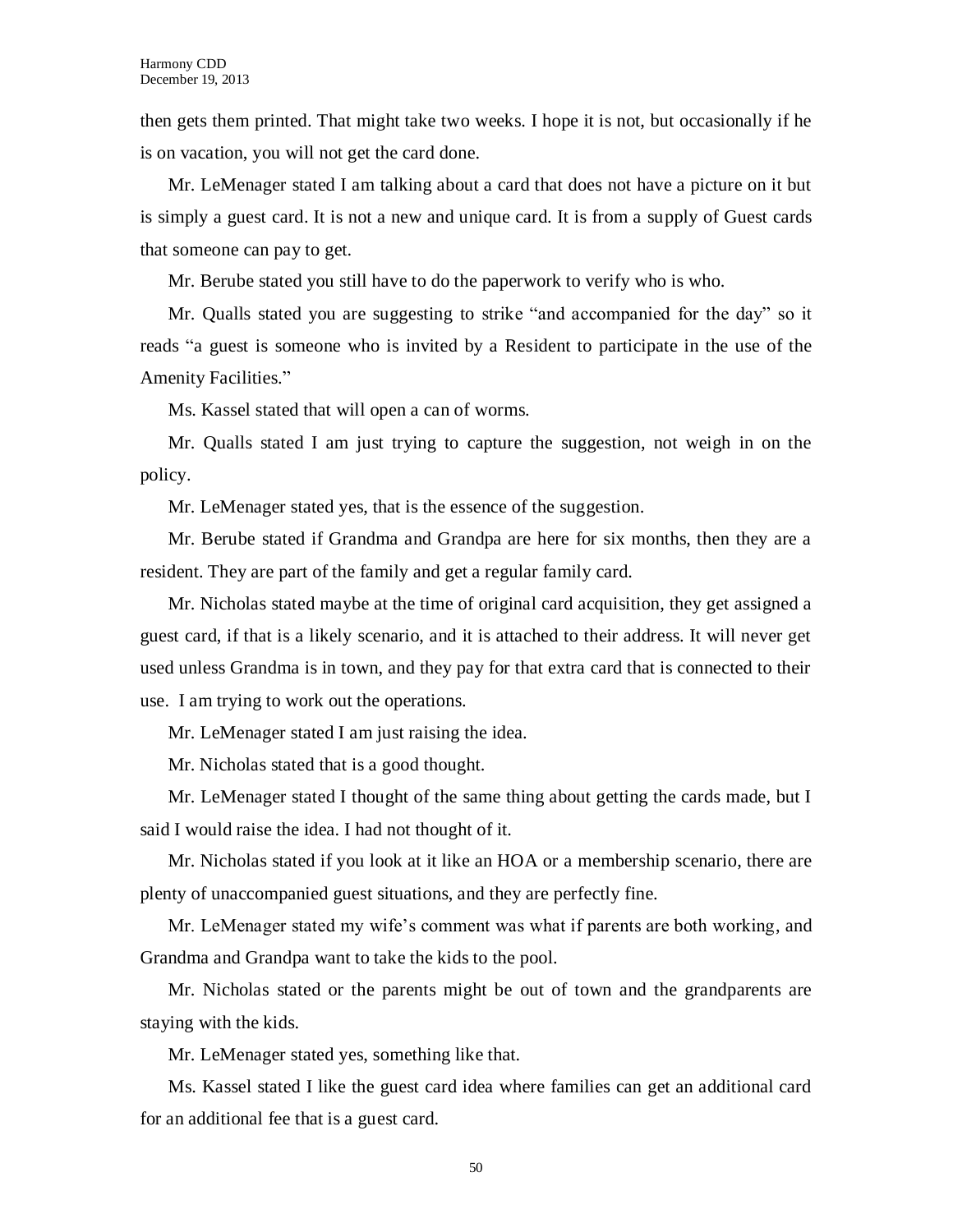Mr. Haskett stated some families do that already. They will list grandparents on their original paperwork.

Mr. Qualls stated we need to add a rule to provide for a guest card, whenever we get to that section.

Mr. LeMenager stated the fee is whatever the cards cost.

Mr. Walls asked what kind of fee are we talking about and what is going to stop me from going down the road and giving it to my dad and telling him to come here and use the facilities whenever he wants?

Mr. Berube stated pretty soon, there will be tighter controls with a set of eyes in the pool enclosures who will match cards to faces.

Ms. Kassel stated if his guest card is for his dad, then his dad can come at any time.

Mr. Berube stated I understand, but not if his dad is inside the pool enclosure and has his card and the face does not match.

Ms. Kassel stated a guest card does not have a picture on it.

Mr. Berube stated I thought you meant he would use your card.

Mr. Walls asked if we do that, then what is the point of an access card?

Mr. LeMenager stated so many people are going to cheat. I can think of people whose parents come to take care of the grandkids pretty frequently.

Mr. Berube stated they should get them a regular card. Call them a resident, but just do it the right way if they are here that often.

Mr. LeMenager stated they do not fit under family, and we would break 1.12 because they do not live there. They are coming to visit. I think we are all saying grandparents ought to be able to take kinds to the pool in a supervised manner, but they do not actually fall under any of these definitions. I think I hear that it sounds like a good idea to allow them to do that, but then we need a different category.

Mr. Qualls stated the simple thing is to change the definition of family and strike the last sentence.

Ms. Kassel stated no.

Mr. Berube stated we can make family to include caregivers for minor children. That is really what we are talking about. If Grandma is here, she is a caregiver for the kids.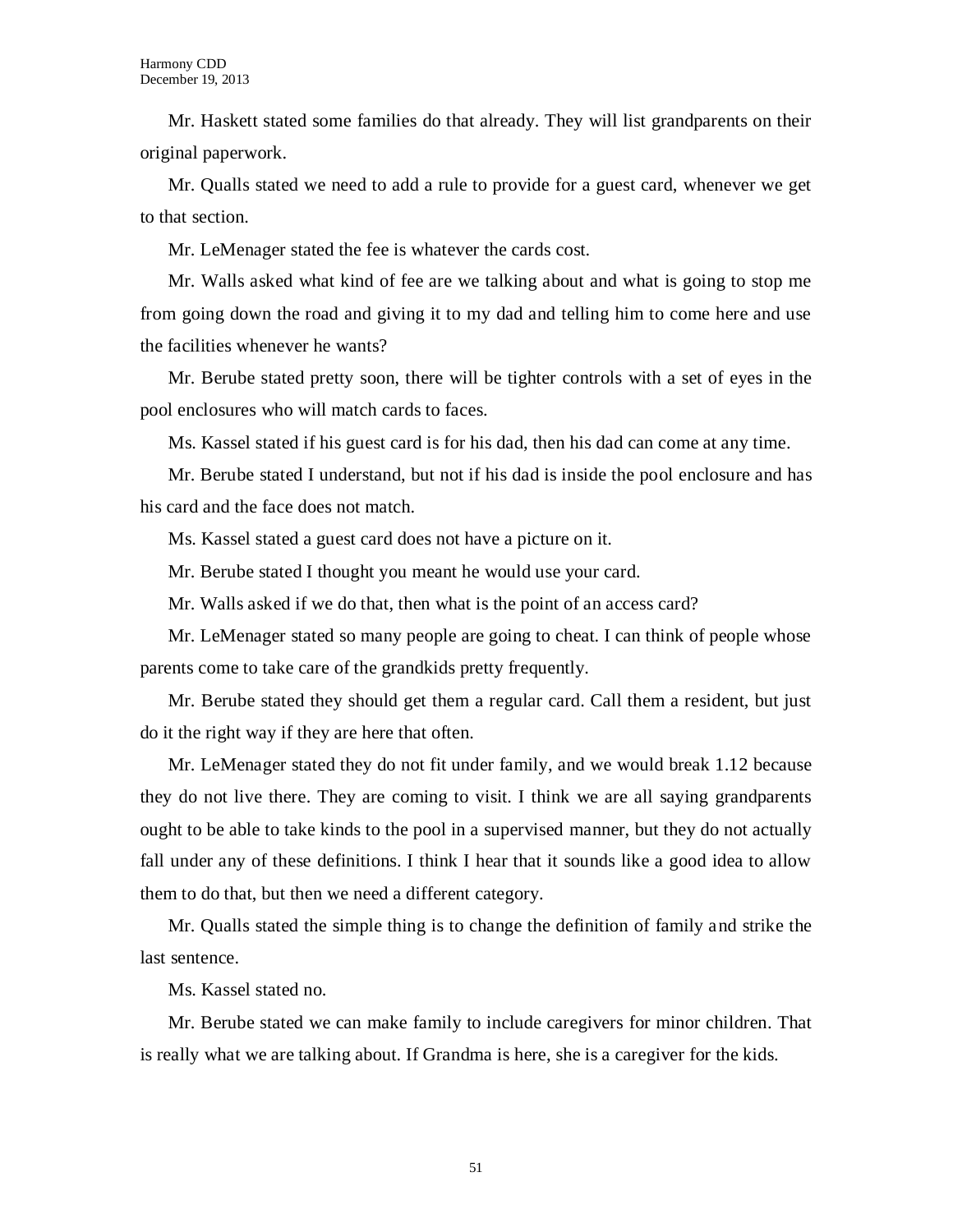Ms. Kassel asked what if we allow them to have a card that does not have a picture on it but we only allow two per family? Then after that, they do not get anymore. They cannot just keep getting guest cards and giving them out.

Mr. Haskett stated keep in mind that the system is limited to a certain number of cards the way it is programmed, which is 3,000 user databases. You can have up to 8,000 total users. At some point in the future, you will run out of space.

Mr. Berube asked what do we have now?

Mr. Haskett stated about 1,300 users.

Mr. Berube stated so we are not close to that yet.

Mr. Haskett stated no.

Mr. Nicholas stated that is pretty good, actually. I did not realize that many people had cards.

Mr. LeMenager stated we do not have to resolve this now. It is a category of people that we would all think is fine to be using the facilities.

Mr. Walls stated yes, and it is a matter of making sure we keep control. That is the reason why we bought the access card system.

Mr. LeMenager stated that is why they should have an expiration date on it.

Mr. Berube asked how much of this has Mr. Haskett run into?

Mr. Haskett stated I do not think I have, the reason being we do not go out and match cards with peoples' faces.

Mr. Berube stated that may change when we do that.

Mr. Haskett stated yes. If you know the grandparents are going to be here for three weeks, we can issue them a three-week card. The system is designed so that once the card expires, you can take it out of the system, which opens up that slot.

Mr. LeMenager stated I am saying it does not have to be a picture card. It can just be a set of cards that you have in your possession if someone says their parents are in town for three weeks and will be taking care of the kids and would like them to be able to take the kids to the pool or on a boat. They would have to go through the training in that case.

Mr. Berube asked if we instituted that policy and issued those cards, Mr. Haskett could deactivate them on definite day?

Mr. Haskett stated yes.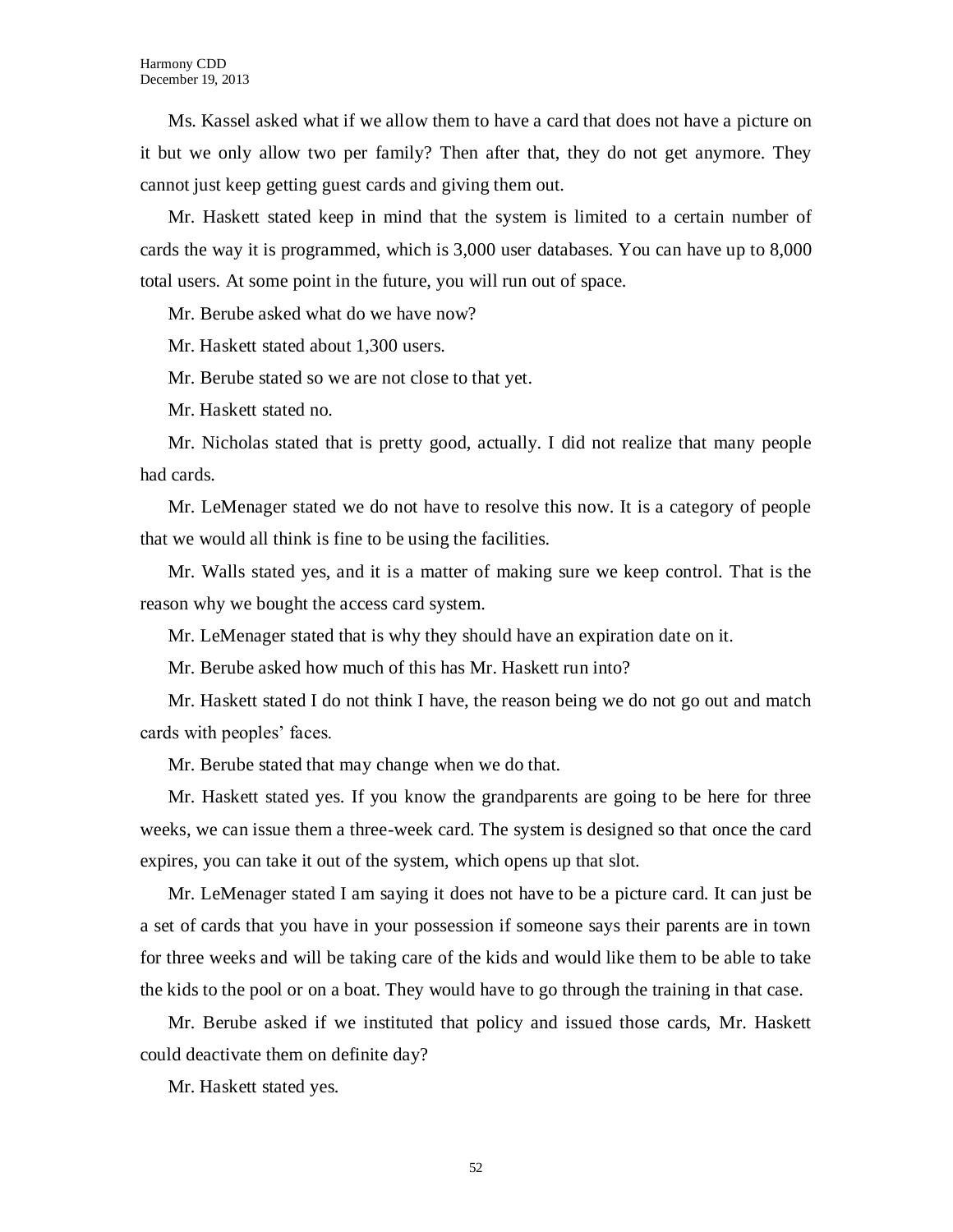Mr. Farnsworth stated if that type of guest card just had a number on it, then it would not need to be reprinted. It would just be reissued to someone.

Mr. LeMenager stated yes, we are not talking about a card that is thrown away after it is deactivated.

Mr. Haskett stated if the card gets back to my office, we could certainly do that.

Mr. LeMenager stated they should pay an appropriate deposit to encourage them to return the card; otherwise, they will lose their deposit.

Ms. Kassel asked how would we amend the definition of guest?

Mr. LeMenager asked would we need another category?

Mr. Qualls stated I think we would provide a provision for allowing a guest or a relative to obtain a card.

Mr. Berube stated we can just add a line that says guest cards may be issued for temporary purposes for visiting extended family members.

Mr. Farnsworth stated that means you basically move the last sentence of 1.12 down to 1.13.

Mr. LeMenager stated no, we are saying those people do not count as family, but we do want to count them as guests. What we are really saying is that we want grandparents to have the ability to take their grandkids to the pool without the parents being there.

Mr. Farnsworth stated I understand. I am trying to also understand how to get that provision into the wording.

Mr. LeMenager stated we need to amend the definition of guest to accommodate two kinds of guests: accompanied and unaccompanied.

Ms. Kassel stated just put a comma at the end of that sentence and say except for temporary cards issued for visiting family members at the end of 1.13.

Mr. Qualls stated we are defining guest as anyone except visiting family members.

Ms. Kassel stated 1.13 stays the way it is, except at the end.

Mr. LeMenager stated then they are not family. Then they are no one. You can only be family or guest.

Mr. Qualls stated you are now going to exclude someone from being a guest.

Ms. Kassel stated at the end of 1.13, insert a comma and "with the provision of temporary unaccompanied guest cards for visiting family." We need to deal with the unaccompanied guest users. The rest of the sentence says accompanied.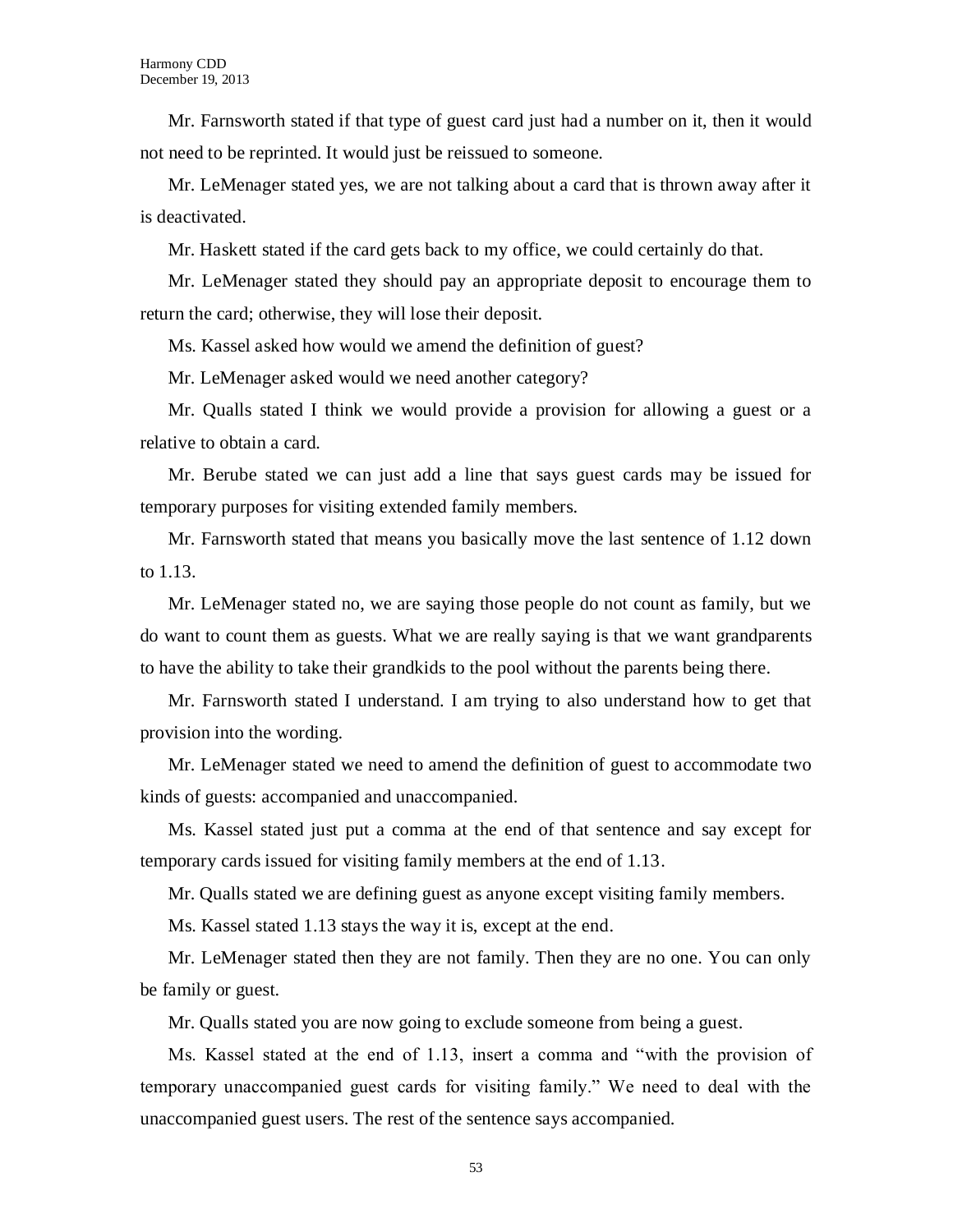Mr. LeMenager stated I agree.

Mr. Qualls stated so it will read "Guests shall mean any person or persons who are invited and accompanied for the day to participate in the use of the Amenity Facilities, with the provision of a temporary guest card."

Mr. LeMenager stated I think it needs to be a new sentence.

Mr. Berube stated I agree. Leave the period and add a sentence that includes the ability to receive temporary access cards for visiting family.

Mr. Golgowski stated if you are a caregiver accompanying the child, you are a guest of the child. A child is a resident as already defined.

Mr. Nicholas stated a child is defined under family.

Mr. Berube stated a child does not have an access card.

Mr. Golgowski stated he can still be inviting the guest.

Mr. Berube stated but he does not have a card to get in the gate.

Mr. LeMenager stated we want the grandparents to have a card so they can take the kids to the pool.

Mr. Berube stated we do not have a family card; they are all individual cards. You are right that he is a guest of the child. Mr. Qualls gets the idea, so we will let him come up with the wording.

Mr. Qualls stated I hear you trying to create a mechanism whereby visiting relatives or extended family can be issued a guest card so they can take the kids to the pool without the parents.

Mr. Berube stated that is correct.

Mr. Qualls stated I do not think you change the definitions. I think you add a provision to access cards.

Mr. LeMenager stated that is fine.

Mr. Qualls stated we can say that guest access cards can be issued on a temporary basis to visiting relatives.

Ms. Kassel stated except that we have defined a District resident, so we do not need to have it here.

Mr. Berube stated no, we can have it further in the rules.

Mr. Farnsworth stated when you get to rule 2.3, it starts with "Patron," which is not defined anywhere.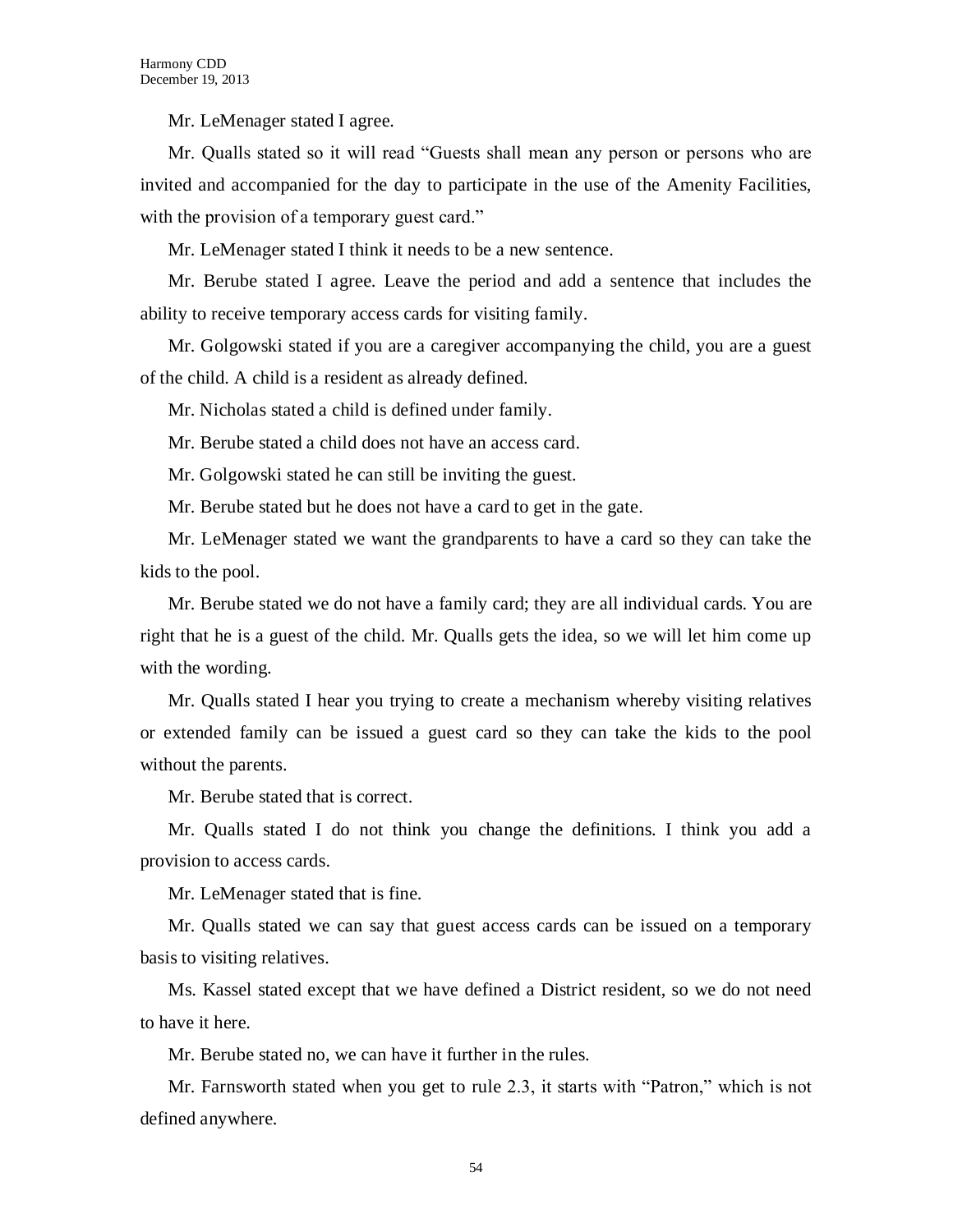Mr. Qualls stated we need to define it. Remember, you said to take the Fishhawk rules and insert them in this section, but you are right that it needs to be changed to "District Resident."

Mr. Farnsworth stated if you are going to use Patron, then we have to define it.

Mr. Qualls stated I think the easiest thing to do is strike the concept of Patron and say Resident.

Ms. Kassel stated except that this section is under discussion. Mr. Berube has proposed these changes, but we have had a lot of feedback that says not to change it.

Mr. LeMenager stated I think the wording needs to be changed; however, I would like to announce that I am joining Ms. Kassel on the side of no fishing in any ponds. I listened to all the comments. I have heard a lot of impassioned pleas on the side of no fishing. Frankly, I have heard very few impassioned pleas from the other side. That side is more like "it would be nice." I am moving totally to Ms. Kassel's side, which is no fishing in the ponds. It is not worth the hassle.

Mr. Qualls stated I think a lot of these Fishhawk rules are difficult to enforce.

Mr. Walls stated my position is to remain silent and get rid of 2.3 altogether and not say anything.

Mr. Qualls asked are you suggesting no fishing at all, not even at Buck Lake?

Ms. Kassel stated no, I am not suggesting that at all.

Mr. Qualls stated so there are places where people can fish.

Ms. Kassel stated absolutely.

Mr. Qualls stated this rule does not ban fishing.

Ms. Kassel stated no, this rule says fishing is prohibited in District-owned ponds.

Mr. Qualls stated I was going to suggest saying that fishing is prohibited except in designated areas.

Mr. Nicholas stated the District does not own the lakes. That is not even a part of this.

Mr. Qualls asked but is it a designated place to fish?

Mr. Berube stated we are getting way off track. To be clear, we are dealing with seven ponds when we talk about fishing, trespassing, swimming, or anything else. It is seven ponds: 25, 26, 27, 30, 31, 32, and 33. The ponds that have houses contiguous to them are 24, which is Bracken Fern, 26, which is Dog Trot, and 33, which is the Estates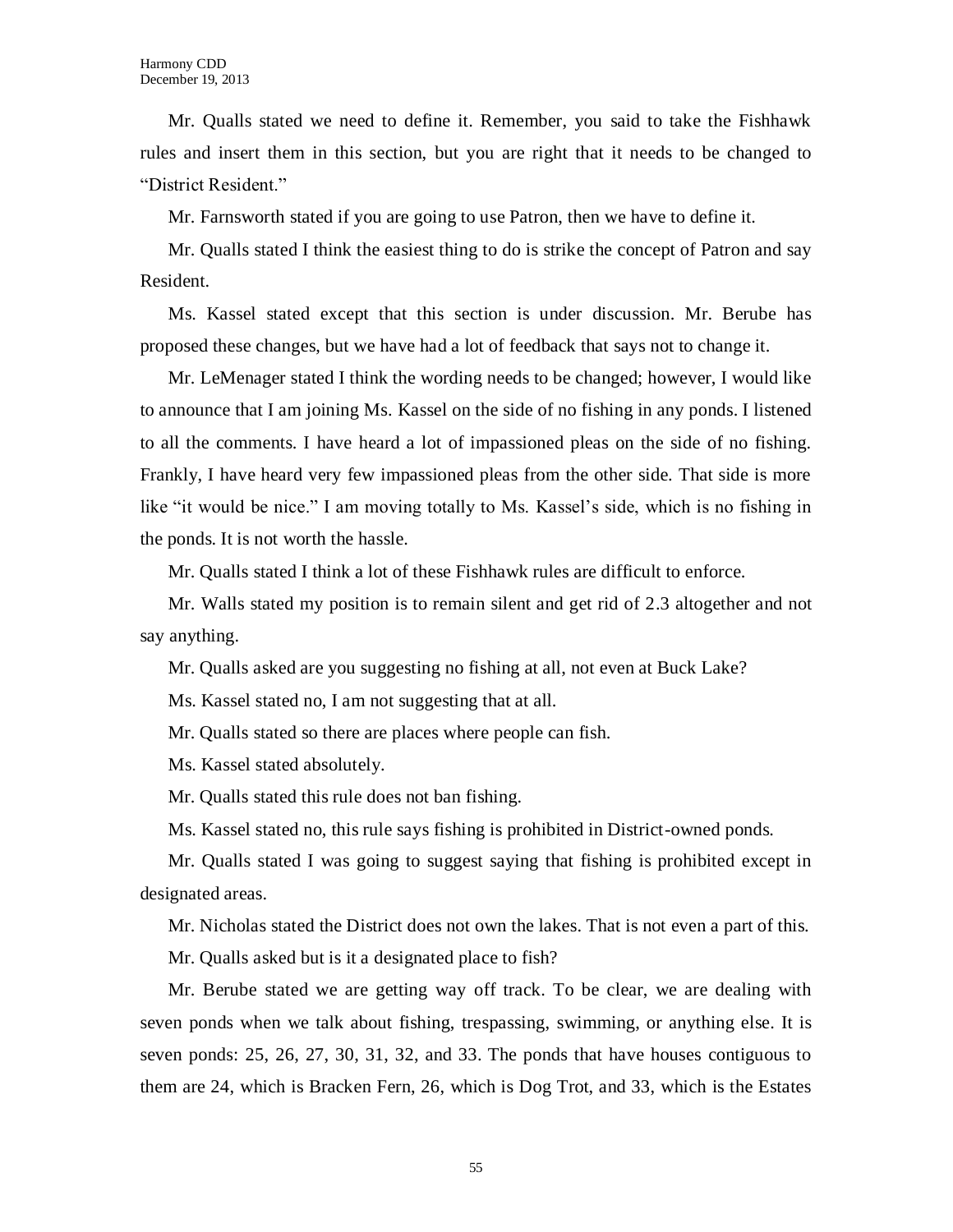entrance. Some may say that the pond at Dark Sky and Goldflower is contiguous, but there is a CDD buffer zone behind those houses between the pond and the homes.

Mr. LeMenager stated that is also true at Bracken Fern where there is a CDD buffer zone of about 20 feet. Their property line does not end at the pond.

Mr. Berube stated I am referring to homes where the grass goes right up to the buffer zone.

Mr. LeMenager asked what is the difference between grass and scrub? Land is land.

Mr. Berube stated we have four possible ponds that have houses contiguous to them. At this point, I have listened to all the people who have come. What I hear from everyone who came here was when the signs went up, the problem went away. We heard that again tonight. I do not have a dog in this fight, but I try to do the right thing. For the people who live on those ponds, I still want to open up all the ponds and take away the rule about regulating fishing. But I am absolutely in favor of leaving the signs in place that are there with the exception of Long Pond. For the people who live on a pond, the signs should stay, and that should resolve the problem.

Mr. Qualls asked are you suggesting what Mr. Walls did, just striking section 2.3 altogether?

Mr. Berube stated I am not proposing anything yet. I am saying as a compromise for the people who like the signs in their ponds to leave them.

Mr. LeMenager stated the signs actually have wording and the rules do not mean anything.

Mr. Berube stated they do not mean anything anyway.

Ms. Kassel stated that is not true.

Mr. LeMenager stated I am with Ms. Kassel on this one. I have definitely heard from people here who said they called the sheriff, the sheriff has come out and asked them to leave, and they left.

Mr. Berube stated that is exactly right, but that is not because the sign is enforceable. It is because the sheriff drove over here.

Mr. LeMenager stated a No Trespassing sign is absolutely enforceable.

Mr. Berube stated no, it is not.

Ms. Kassel stated yes, it is. Whether they choose to enforce it or not is a different matter.

56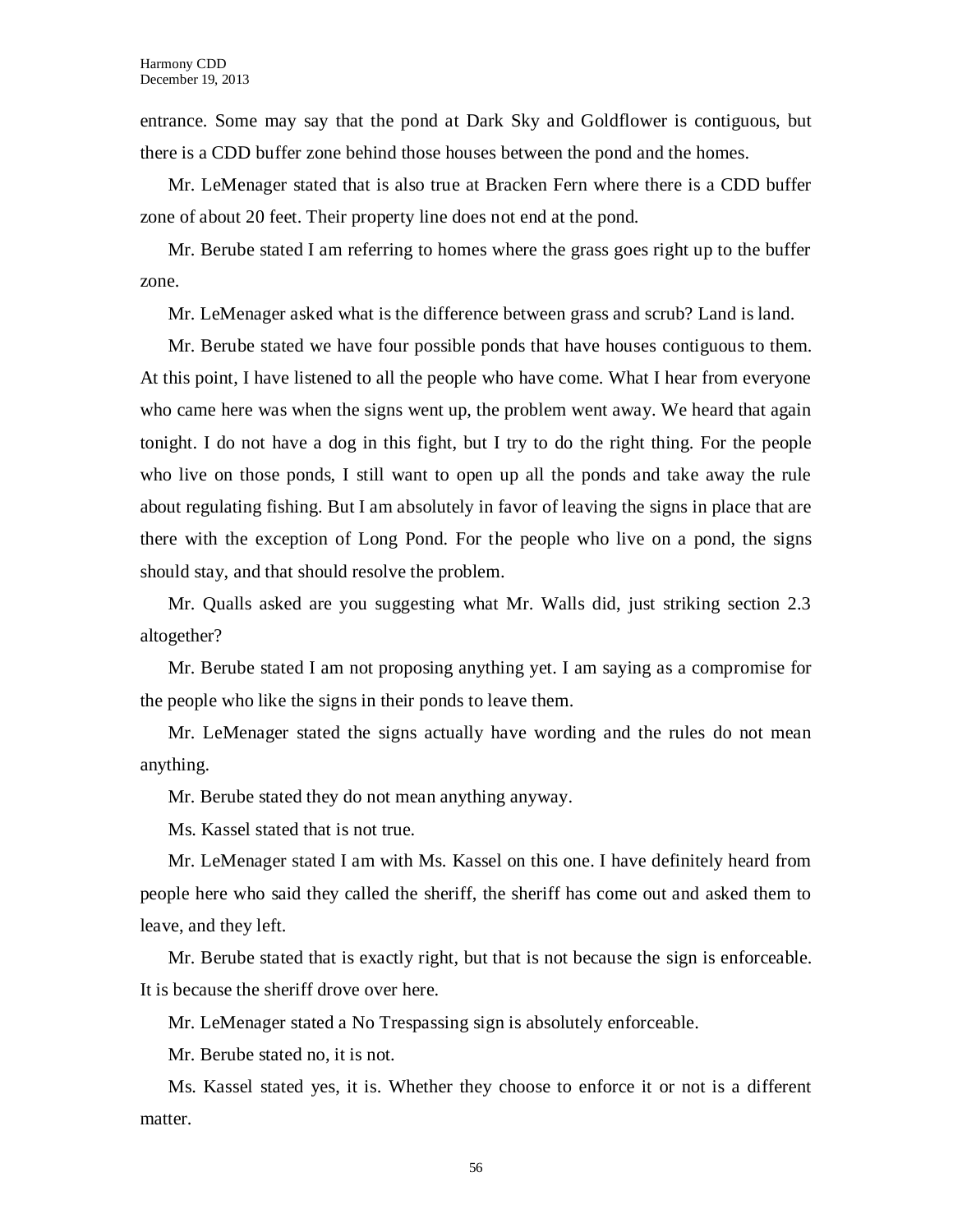Mr. Berube stated the sheriff's legal counsel has said it is not enforceable.

Mr. Qualls stated I have not talked with the sheriff's legal counsel, but we were talking about this in 2011. I found a memorandum that I had written to Mr. Golgowski with my research. There is a distinction between adopting a rule and enforcing the rule. The trespassing signs that you installed were done pursuant to Chapter 810, Florida Statutes. You have the legal parameters to make the policy decision to allow fishing or not to allow fishing. I do not see it as the law precluding you from doing one or the other. I do think an important thing to consider when any policy-making entity is making policies is, are you going to spend more time, effort, money and energy on a rule that you cannot enforce. If so, then it probably is not a good rule. There are a lot of examples of that on the tax side where I spend a lot of time providing counsel. For instance, tangible personal property has a tax in this State, which includes all property that you possess, but the Legislature has decided to exempt furnishings that are owned by people in their homes. The reason is that it will be impossible to enforce that and collect it. My point is, it is not a legal decision; it is a policy decision. Are you going to adopt a rule that will actually result in someone enforcing the rule? What we are hearing from the sheriff is most likely it is not something that is going to be enforced. That is not to say that we cannot work with them to get additional enforcement measures, but right now, it seems that there is a disconnect since not all law enforcement officers are going to treat it the same way. I want you to focus the discussion on fishing as it pertains to the preservation and maintenance of District facilities. That is why you adopt rules, to preserve and maintain District facilities. I do not know the answer, but to me, that is the basis by which the District has to make its decision. That is where you have the authority to make rules such as this. The District shall preserve and maintain District facilities. The Board in the past had the legal right to pass a rule to not allow fishing and to put up the No Trespassing signs. This Board has the legal right to change that. What is interesting to me is, we never hear the debate about if we can really stop people from going in the pool after hours and vandalizing things and tearing it up. Everyone accepts that. I was out for a jog in a public park, and the public park had the gall to tell me I could not trespass on a public park because they were doing construction. Governments can make rules to regulate access as long as you are treating everyone the same. You cannot restrict it, but you can regulate it. I may not be helping, but I am trying to get you to frame the decision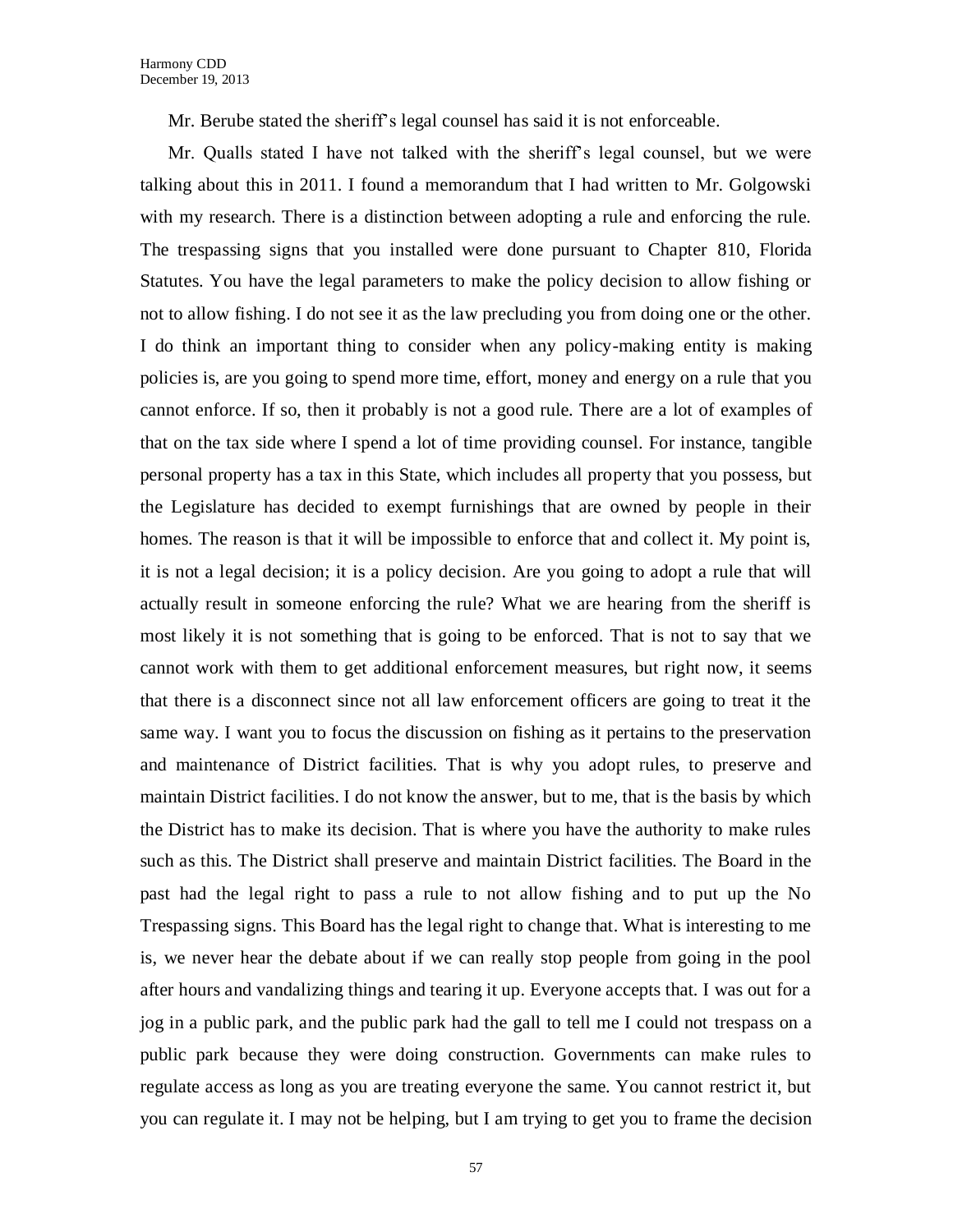on what is in the best interest of the District in preserving and maintaining District infrastructure. It is unclear to me how fishing relates to that.

Mr. Walls stated three years ago when we did this, my opinion was the same as it is today. I do not understand why we are talking about it. Just be silent on it and forget about it. I do not think I brought it up last time or this time. Ironically, Mr. LeMenager brought up changing the rule this time. I do not know why we are discussing it. I was talking with my wife about this today. We assess \$4 million to District property owners every year when you include debt service, and we never hear anything about that. One or two people come here and talk about the \$4 million we collect to run the District, and the big issue is whether or not someone can fish in a pond. That blows my mind. Let us just get out of it. It is a legally permissible activity.

Mr. Berube stated Mr. Odden said that the signs fixed the problem.

Mr. Odden stated so far, they have.

Mr. Berube asked if the signs stayed, would that be acceptable?

Mr. Odden stated when someone shows up and starts fishing in a pond and having a party out there, I can call the sheriff.

Mr. Berube stated whatever is written in our rules, the sheriff does not care about. The only reason the sheriff throws someone out is because a resident calls them, they show up, and they want to make you happy because you are the resident. They will not enforce trespassing against residents. The deputy told me that if he is called out for someone fishing in a pond and you are standing there, he will ask them to leave to keep the peace. But if that person fishing knows the law and says they are not going to leave, he will not make them if there is any resistance. The only way that is enforced is if a CDD member is there with the sheriff and signs a trespass ticket. I have heard what everyone has said, and I agree with you. My initial opinion was to erase the rule and be done with it and take all the signs out. I am trying to strike a reasonable compromise between the two parties. There are some people on this Board who want to eliminate the fishing ban and the trespassing ban and everything else. To your credit, residents have come here and said you do not like that. What I heard is that the most effective thing we did that stopped the problem behind your houses was to put up the signs. We will keep those signs there. Very little will change from your perspective.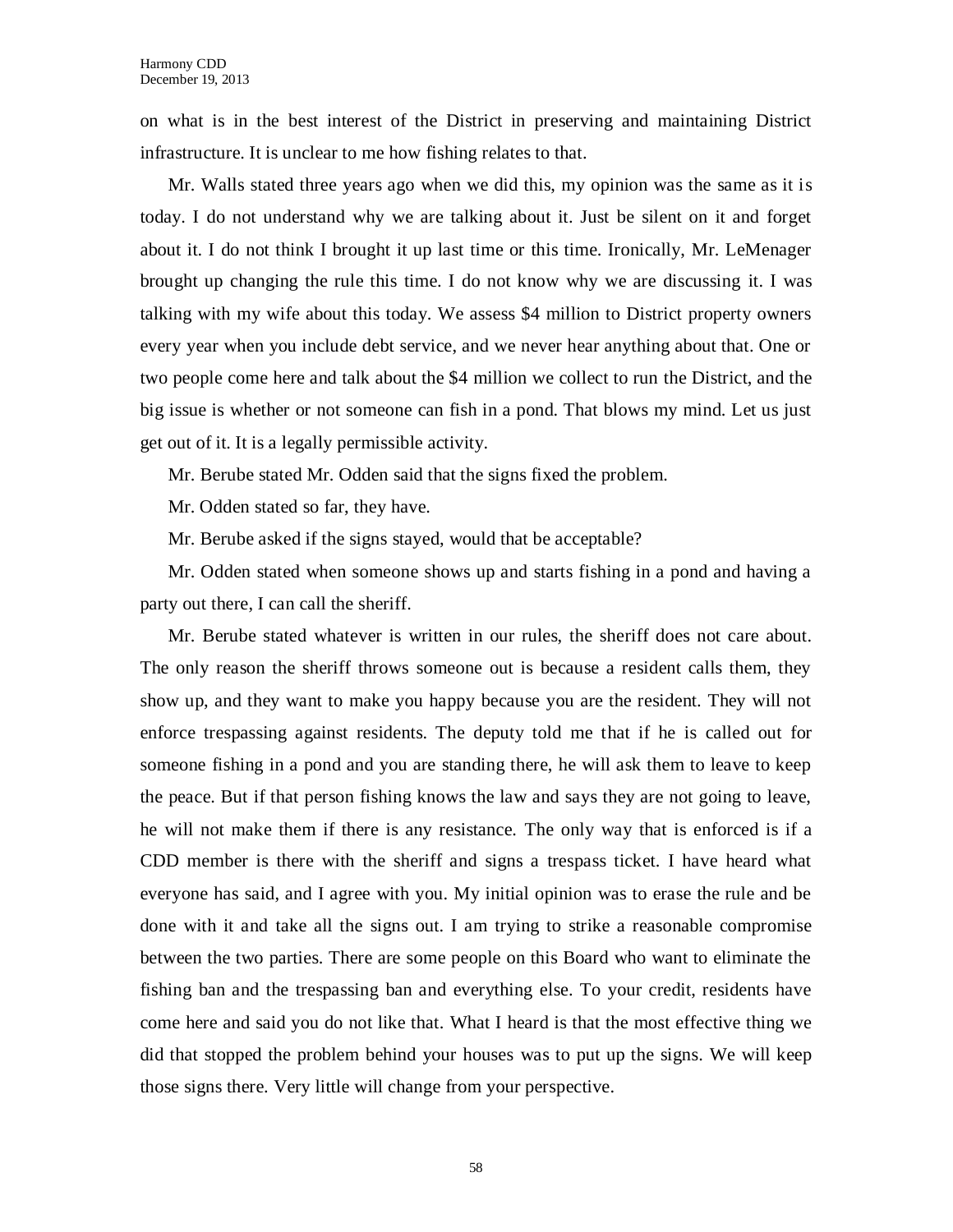Ms. Kassel stated I disagree. As Mr. Qualls said, we did everything we needed to do. It sounds like you are talking about leaving the signs up in that one pond.

Mr. Berube stated at two ponds.

Ms. Kassel stated you are also ignoring the people who live on Lakeshore Pond who have said they do not want fishing in any of the ponds.

Mr. Berube stated none of those residents showed up.

Ms. Kassel stated yes they did: Ms. Balash, and I believe Mr. Sonny Templeton is on the list from Mr. Presley.

Mr. Walls stated at least two people want to keep the rule as it is. I would prefer to get rid of it altogether. I am not encouraging or discouraging fishing. I am just saying to get out of the business of regulating it.

Mr. Nicholas stated Mr. Qualls framed it the right way. Rule 2.4 refers to swimming and watercrafts, and there is a lot of new language in here that is harder to try to deal with than what you had before. Right now it says that fishing is prohibited in District-owned ponds. If you are going to do any change, as the developer, I would recommend that it simply says recreation of any kind, including fishing, water craft, or swimming, is prohibited in District-owned stormwater retention facilities.

Mr. LeMenager stated that is what I was going to get at.

Mr. Nicholas stated it covers everything. Whether you can enforce it or not may not be the issue, but you are protecting the District's infrastructure. You have made the attempt with this policy to protect it against recreation of any type in those retention facilities.

Mr. Walls stated that means no walking and no jogging, nothing.

Ms. Kassel stated in the ponds.

Mr. LeMenager stated what I like about the wording here is what the ponds are. Rule 2.3 should be more about what the ponds are, what they are for, and what prohibited uses are in the ponds. You define it and say the ponds are for stormwater management. They are there for the next hurricane or the next tropical storm, like Fay, where it rained solid for 72 hours. They are not really here for anything else. They are not for any use other than stormwater management, including but not limited to, fishing, swimming, water craft, and so on.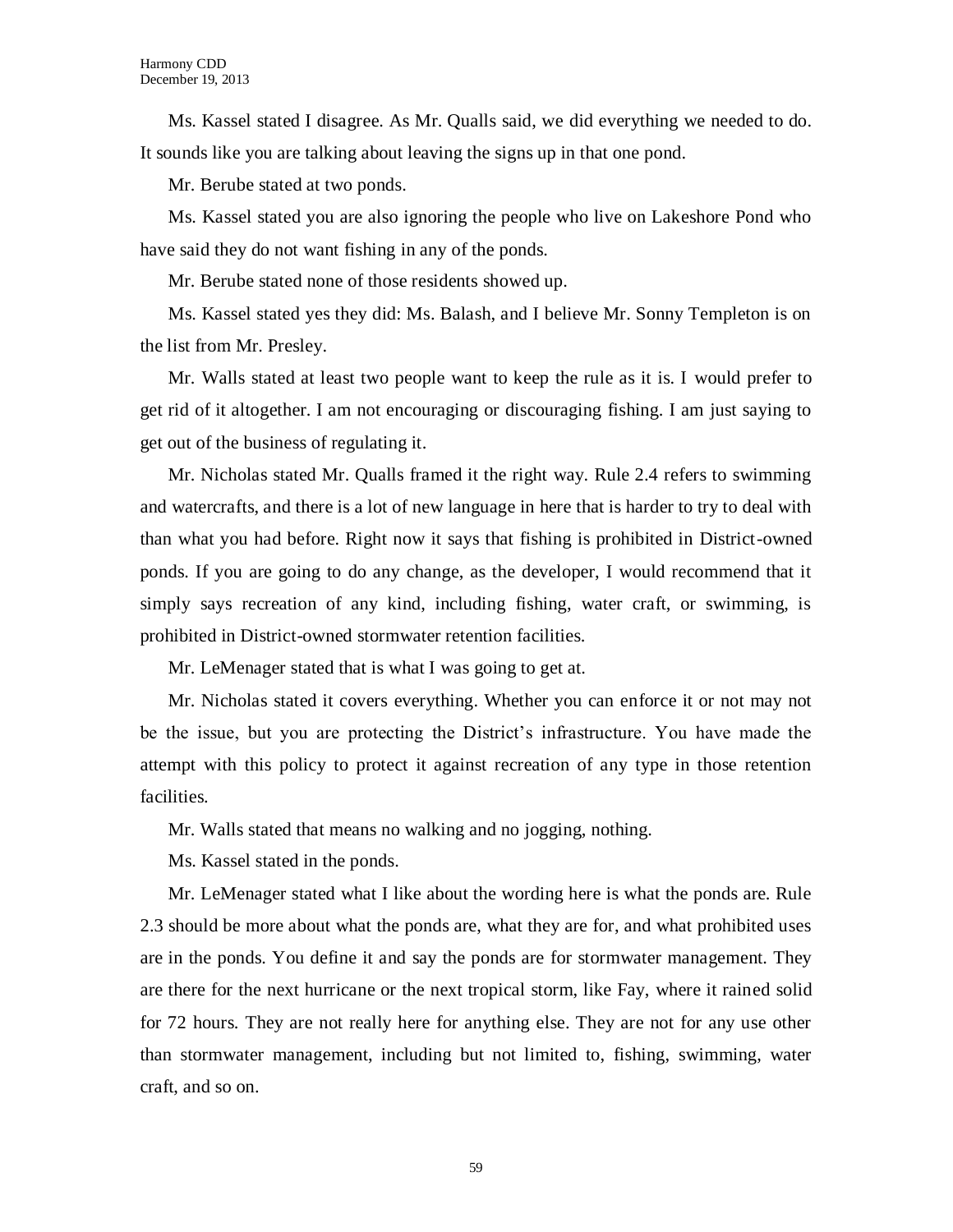Ms. Kassel stated rule 2.3 will be struck. Rule 2.4b will say all ponds on District property are retention ponds, no water craft, swimming, fishing or recreational activities of any kind are allowed in any of the ponds on District property.

Mr. Nicholas asked why would you strike 2.3? That seems like it would be the place to keep it. Do you mean 2.3a and 2.3b would be struck?

Ms. Kassel stated rule 2.3 was fishing is prohibited in District-owned ponds. There was nothing else. Rule 2.4 is new.

Mr. Qualls stated yes, I pulled 2.3 and 2.4 straight from the Fishhawk rules. They actually seem to contradict other rules you have. For instance, 2.4f says that home owners whose lot abuts the ponds are responsible for mowing. That one should be stricken. The idea was great to include them so now they are in front of everyone, but clearly this will have to change. What I hear Mr. LeMenager saying is that rule 2.3 would say something to the effect that the District-maintained ponds are part of a stormwater maintenance system that the District is charged to maintain. These ponds were not designed for any recreational use, including swimming and so forth. I am trying to capture your suggestion.

Mr. LeMenager stated that captures it.

Mr. Berube stated that is all fine and good, but at the time this was written, four people were moving toward adopting this policy. We spent hours talking about it.

Mr. LeMenager stated I do not think we have four people doing that. I disagree with you completely. What we had was a group of people who thought we should draft some wording. From my perspective, I want to provide some draft wording, something we can discuss because I figured we are going to discuss this two or three times. I actually thought when you said we could decide on this in 60 days at the beginning of the meeting that you were being unrealistically optimistic. I would be shocked if we get this done in four months. We will go back and forth more than a few times. That was also before we got all the public feedback, as well. We have received public feedback, which has been pretty clear and pretty one sided.

Mr. Farnsworth stated I would dismiss that one sidedness. We need to decide independent of that.

Mr. Berube stated before we rewrite this, we need some guidance. I still believe there are three people on this Board who want to rescind the fishing ban.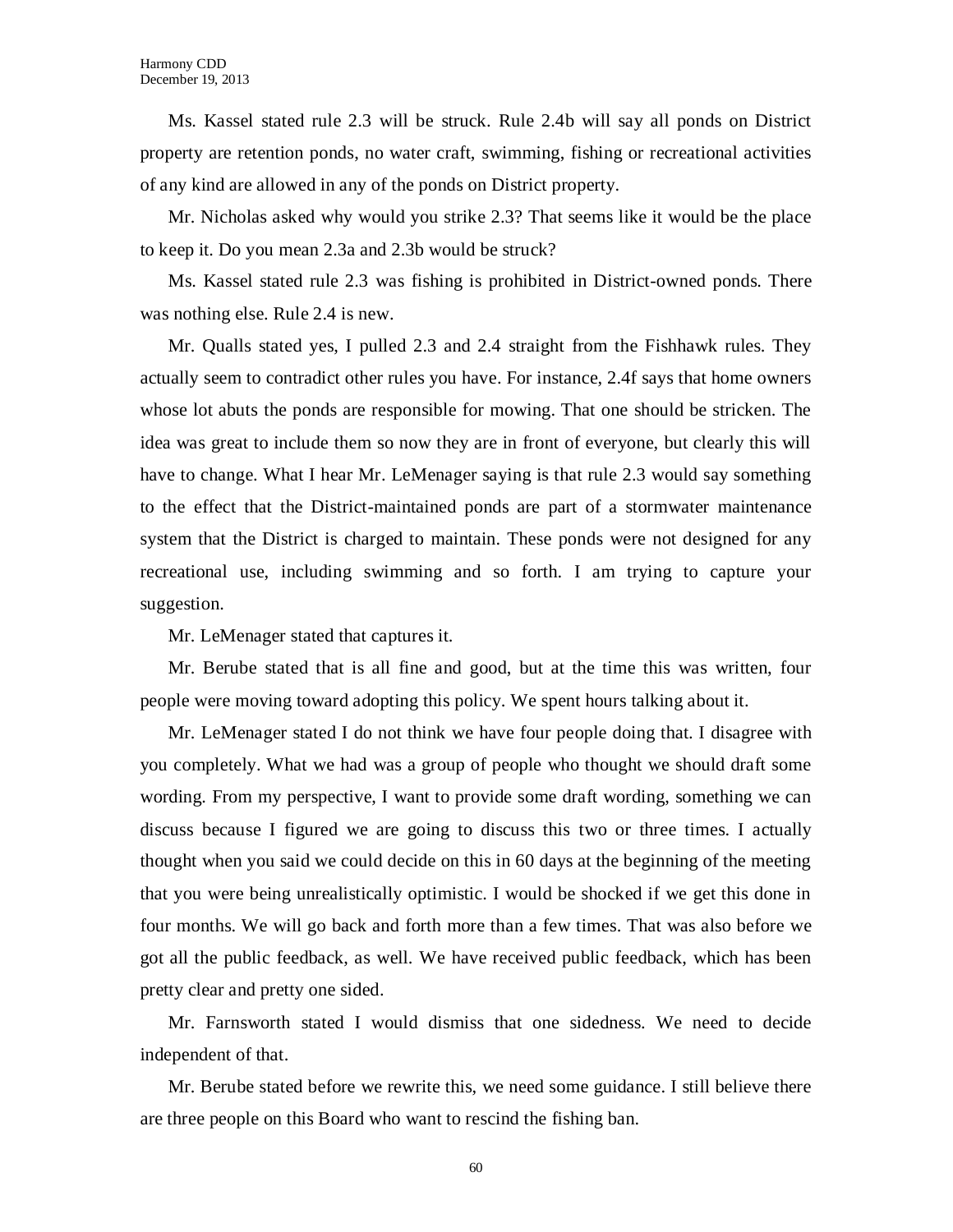Mr. Farnsworth stated what I suggested tries to address the despoilment concerns of the residents whose properties back up to the ponds, and it tries to list all of the things that are prohibited in the pond.

Mr. Berube stated what I read that you are suggesting is that while fishing is not encouraged, it will, as required by law, be tolerated.

Mr. Farnsworth stated that is correct. Everything else here will be called out as suggested, that all these other things, like swimming or water sports or boating of any kind or anything like that is out of bounds, including boisterous activity or anything that disturbs the peace. Fishing is about the blandest thing a normal person could possibly do, standing or sitting on a bank with a line in the water. To me that is the most boring thing anyone ever came up with doing.

Mr. Berube stated before we redo all these words to say no fishing, we need to remember that when that comes to a vote, it will lose.

Mr. Farnsworth stated my understanding is that the only way you were getting no fishing in there was not that we really had the authority to say no fishing but we had the authority to say no trespassing. That is how you were getting to no fishing.

Mr. Qualls stated the authority of the District is that the District shall preserve and maintain District infrastructure, as long as the best information available to the Board means you are carrying out that duty that the Legislature has given to this Board, to preserve and maintain District infrastructure.

Mr. Farnsworth stated I do not want to say no fishing. What does that have to do with maintaining?

Mr. Qualls stated that is a fair question.

Mr. Farnsworth stated that is irrelevant.

Mr. Moyer stated that is the point. It does not have anything to do with maintaining, and therefore, why should it be permitted.

Ms. Kassel stated exactly.

Mr. Farnsworth asked why should it be denied?

Mr. Moyer stated because it does not have anything to do with the core objective of the District to own, maintain and operate. That is the point I made a month or two ago. If you are not on that property maintaining the water management system, then no one has the right to be on that property.

61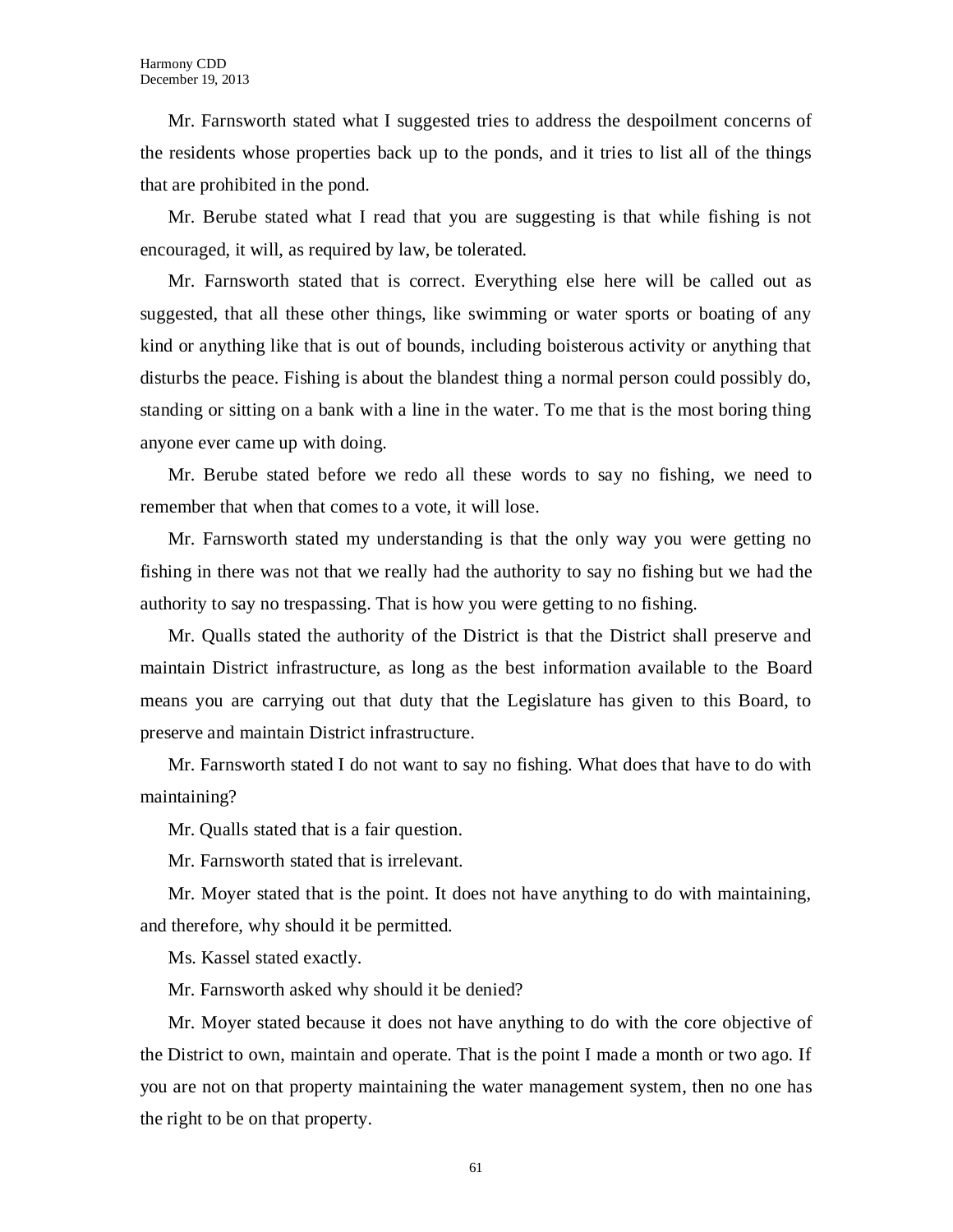Mr. Farnsworth stated now you have complete no trespassing for anyone.

Mr. Moyer stated that is correct.

Mr. Farnsworth stated the only way to enforce that is back to the fence arrangement.

Ms. Kassel stated no, we are enforcing it now with the signs.

Mr. Farnsworth asked does no trespassing apply to anyone?

Mr. Qualls stated yes.

Mr. Farnsworth stated that means you cannot go down to the pond.

Ms. Kassel stated yes, I can go down to the pond but I cannot go into the pond and I cannot put something in the pond.

Mr. LeMenager stated that is the key. I like what you have written here, but the key is that pond is not a defined term. What you have written is not about the pond. It is about the pond and the 20 or 30 feet behind it. I think what we are talking about is the pond itself, the water, period. That is the stormwater management system. The banks of the pond are not the stormwater management system.

Mr. Farnsworth stated this is getting to the pond. This is everything that surrounds the pond, which is public property.

Mr. LeMenager stated that is correct and people can walk on it.

Mr. Walls asked why is it acceptable for people to walk around the pond or sit on the pond bank? We are not going to call that trespassing, but if you do those things with a fishing pole, then you are trespassing.

Mr. LeMenager stated because you have gone into the water.

Mr. Berube stated certain people have created a problem on certain ponds over time because they were rude.

Mr. Walls asked if they were causing a problem, why was the sheriff not called to resolve the problem?

Mr. Farnsworth stated exactly.

Mr. Berube stated probably because it was easier to take this approach.

Mr. LeMenager stated the sheriff was called, and I am not disagreeing with you.

Mr. Walls stated I just do not get it.

Ms. Kassel stated we were having a problem, and the sheriff was called. People came to us and said they want signs, because to people who want to come fish, not having signs means they are welcome to fish there.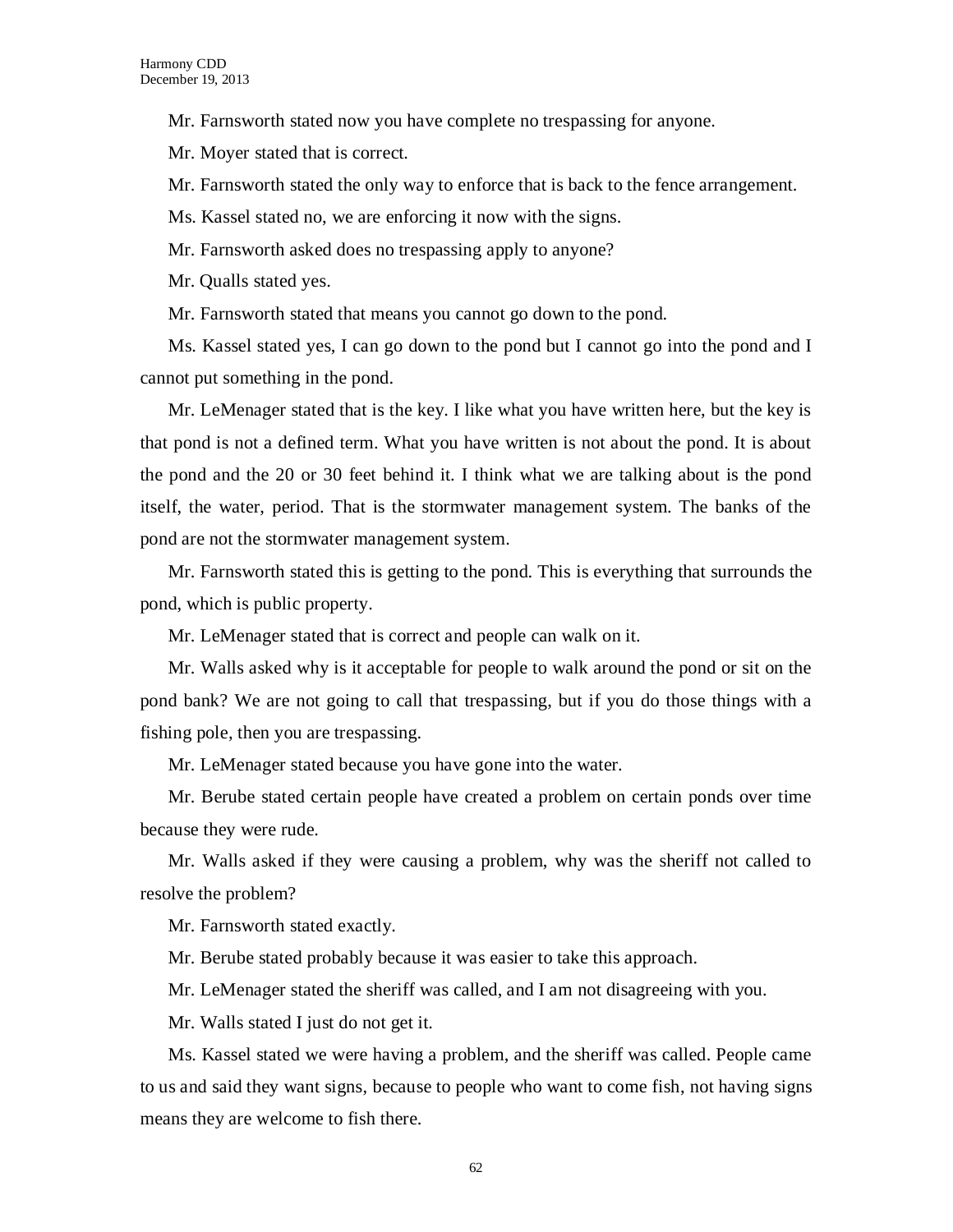Mr. Berube stated that is exactly right.

Ms. Kassel stated I did not think of it until tonight, but I seem to remember from the minutes when we were last discussing this that Mr. Qualls or someone brought up that if you invite fishing, then you are creating an attractive nuisance. If you are creating an attractive nuisance, that could muddy your indemnification against getting sued.

Mr. Walls stated I do not think anyone is inviting anything.

Mr. Farnsworth stated we are not inviting anything.

Mr. Berube stated I have read dozens and dozens—as many as I could find—of rules for other Florida CDDs. They all address their ponds, and they all address fishing. Some exclude a couple ponds, probably for good reasons, and I do not know why they exclude them. All of them allow fishing in the vast majority of their ponds, and they address it. They cite most of these rules. I could not find a single one that did not. I searched "pond," "trespassing," and "fishing." I read a lot of rules. Our rules are soft compared to what a lot of CDDs have. We are not talking about others for rules. I am talking about what others are doing for fishing. You can tell they have revised their rules many times because there are things that do not exactly fit. Other people have struggled with this issue. We will discuss this meeting after meeting after meeting. I am trying to bring it to a head and do a compromise. I still think there are three people on this Board who want to remove the ban, whatever that ban happens to be. Everyone has said over and over again that until we installed the signs, there was a problem. Once the signs went up, the problem stopped. So leave the signs.

Mr. Farnsworth stated I would like to address the problems raised by people whose property abuts the ponds about what goes on in those ponds. Just fishing alone is not the right way to do it. This is the reason I suggested revised language. The way I chose to word it to address it was to say no loitering or congregating directly behind homes that back up to ponds. If you stop and think about loitering or congregating, then you have eliminated fishing behind your house. I cannot fish without loitering behind your house. If I go around to the other side of the pond, then I could potentially fish, but I would not be causing problems right behind your house or staring into your house.

Ms. Kassel stated I understand, but these people are saying that they do not want fishing in any ponds, whether it is at their house or someone else's house or across from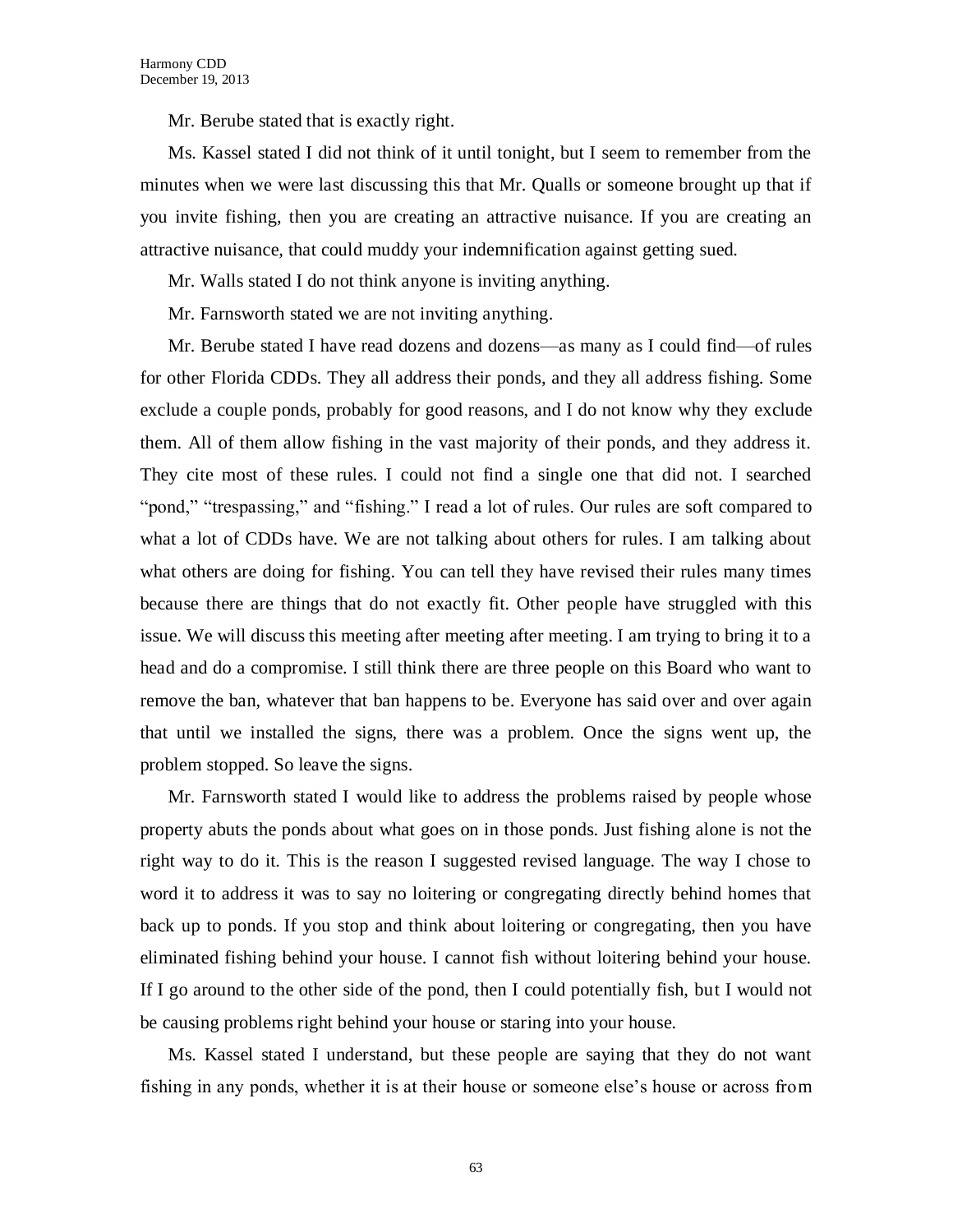someone's house. They do not want someone fishing, not just behind their house but across the pond from their house.

Mr. Berube stated not all those people.

Ms. Kassel stated except for one person.

Mr. Berube stated the problem with what Mr. Farnsworth suggested gets back to the same thing Mr. Qualls said, which is the enforcement of rules. If we adopt all of this language about people behind their houses and what not to do, how do you enforce it? Do we adopt another rule we cannot enforce?

Mr. Farnsworth stated no. Let us consider obnoxious, boisterous activities. That is disturbing the peace and it does not require us to actually sign anything. If someone is out there making a nuisance of themselves, you can call the sheriff. It does not require a rule.

Ms. Kassel stated so then it does not need to be in the rules.

Mr. Berube stated it is already in 2.3i, which says the use of profanity or disruptive behavior will not be tolerated. Mr. Farnsworth expanded on that, which is fine, but it is already there.

Mr. Walls stated what you are talking about with people causing problems, you can already call the sheriff.

Mr. Berube stated I understand.

Mr. Walls stated we do not need to get into it here.

Mr. Farnsworth stated I was trying to eliminate that even if you allow fishing not to allow it in an area or in such a way that it despoils the view or access or anything else for people who bought properties that back up to that pond.

Mr. Berube stated we have discussed this many times. The compromise that I offered from your perspective is to leave the signs where they currently are, not in Long Pond but the two ponds that have signs where residents showed up, but remove the rule. Is that acceptable?

Mr. Farnsworth asked remove it without having anything?

Mr. Berube stated no, we would have some nomenclature that we will lift the ban on fishing but leave the signs as a compromise to those residents. I am not asking for a vote, just your opinion.

Mr. Farnsworth stated in general, yes.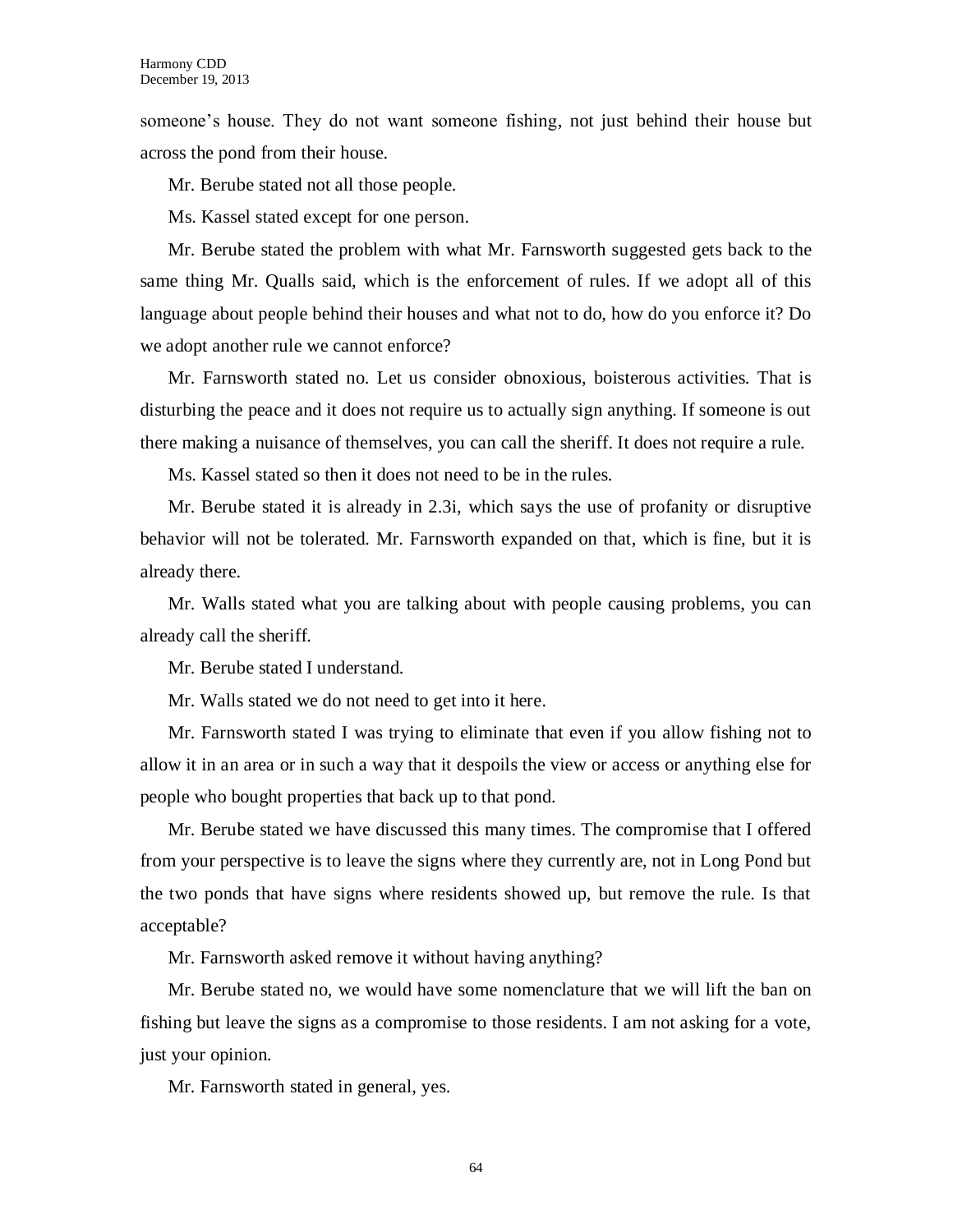Mr. Walls stated my opinion is to delete the rule. The signs do not matter if the sheriff is not going to enforce them. Maybe we can investigate that further.

Mr. Berube asked is it acceptable to remove the rule but leave the signs alone?

Mr. Walls stated I think leaving the signs is stupid if they cannot or will not enforce the rule.

Mr. Berube stated I do not disagree with you, but people like the signs and they solved the problem. I am fine with leaving the signs.

Mr. Farnsworth stated I think some other sign could address the problem even better. Before we totally leave this section, the title needs to not say "unauthorized use" but just "use of District facilities." Strike the word "unauthorized."

Mr. Berube stated it is getting late and we are all tired. We continue to beat this issue, so I suggest we table it for now. We will skip this section for now and continue to discuss the rest of the rules.

Mr. Walls stated there is a consensus of the majority for the way Mr. Qualls should write this.

Mr. Berube stated yes.

Mr. Qualls stated because all these ideas are vital and important, I will try to create a document that has everyone's suggestions as best as I can. Then you will discuss this again next month.

Mr. Berube stated this is what public meetings are all about.

Mr. Qualls stated yes, and this is good. While you are reviewing the rules, it is good to take a hard look at them.

Mr. Berube stated rule 2.4c says that it is recommended for residents wishing to fish in the ponds to walk or ride bicycles. I suggest we change "residents" to "anyone."

Ms. Kassel stated I thought we were skipping this entire section and going to access cards.

Mr. Berube stated that is fine. Rule 3.1.3 "reneal" should be "renewal." The number for rule 3.1.3.1 should be 3.1.6.1.

Mr. Qualls stated any formatting issues will be fixed. If you will focus on the substance, I will clean up the formatting.

Ms. Kassel stated before we leave this section, in 3.1.1 or 3.1.3, we need to address the issue of the temporary guest cards.

65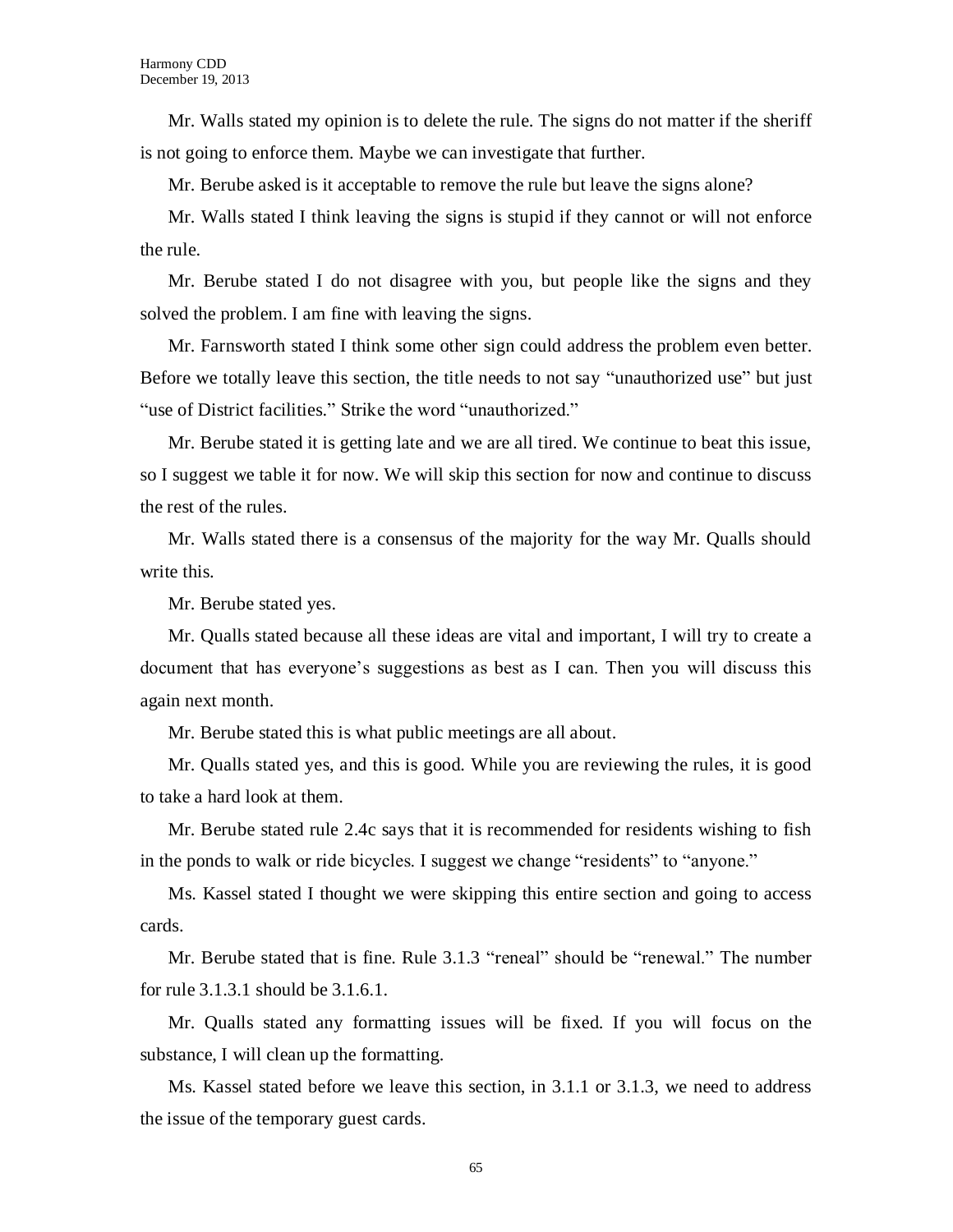Mr. Qualls stated we can say that guest cards may be issued on a temporary basis to visiting relatives.

Ms. Kassel stated they will also cost \$10, so that should probably be included in 3.1.3.

Mr. Berube stated the \$10 is refundable in that circumstance. The other \$10 charges are not.

Mr. Qualls stated it is refundable when the card is returned.

Mr. Berube stated yes, just for the guest card only. Make that clear.

Mr. Walls stated I think there should be a maximum length of time on that for \$10.

Mr. Berube asked how about 90 days?

Mr. LeMenager stated yes, for three months.

Ms. Kassel stated yes.

Mr. Qualls stated it will say on a temporary basis not to exceed 90 days.

Mr. LeMenager stated I do not think too many grandparents are here longer than that.

Mr. Berube stated some do.

Mr. LeMenager stated I am sure Mr. Haskett can make an exception in that case.

Mr. Berube stated my suggestion for rule 4.6 for access privileges is to add "at a minimum" after "90 days." That way if there are serious infractions, then Mr. Moyer can decide if someone's card needs to be deactivated for six months or something. If it is only 90 days, that is rather limited.

Mr. Nicholas stated you can eliminate the length of time altogether and say as determined by the Board or Manager.

Mr. Qualls stated I would say at the discretion of the District Manager.

Mr. Berube stated that is fine.

Ms. Kassel stated it could read "180 days or at the discretion of the District Manager." That way people reading the rules know that it will not be for 30 days.

Mr. Qualls stated so I will revise the last sentence to read "90 days, at the discretion of the District Manager." We want to have a minimum time period, but we want the District Manager to have discretion.

Ms. Kassel stated yes, but it is 180 days for the offending party and 90 days for the other family members.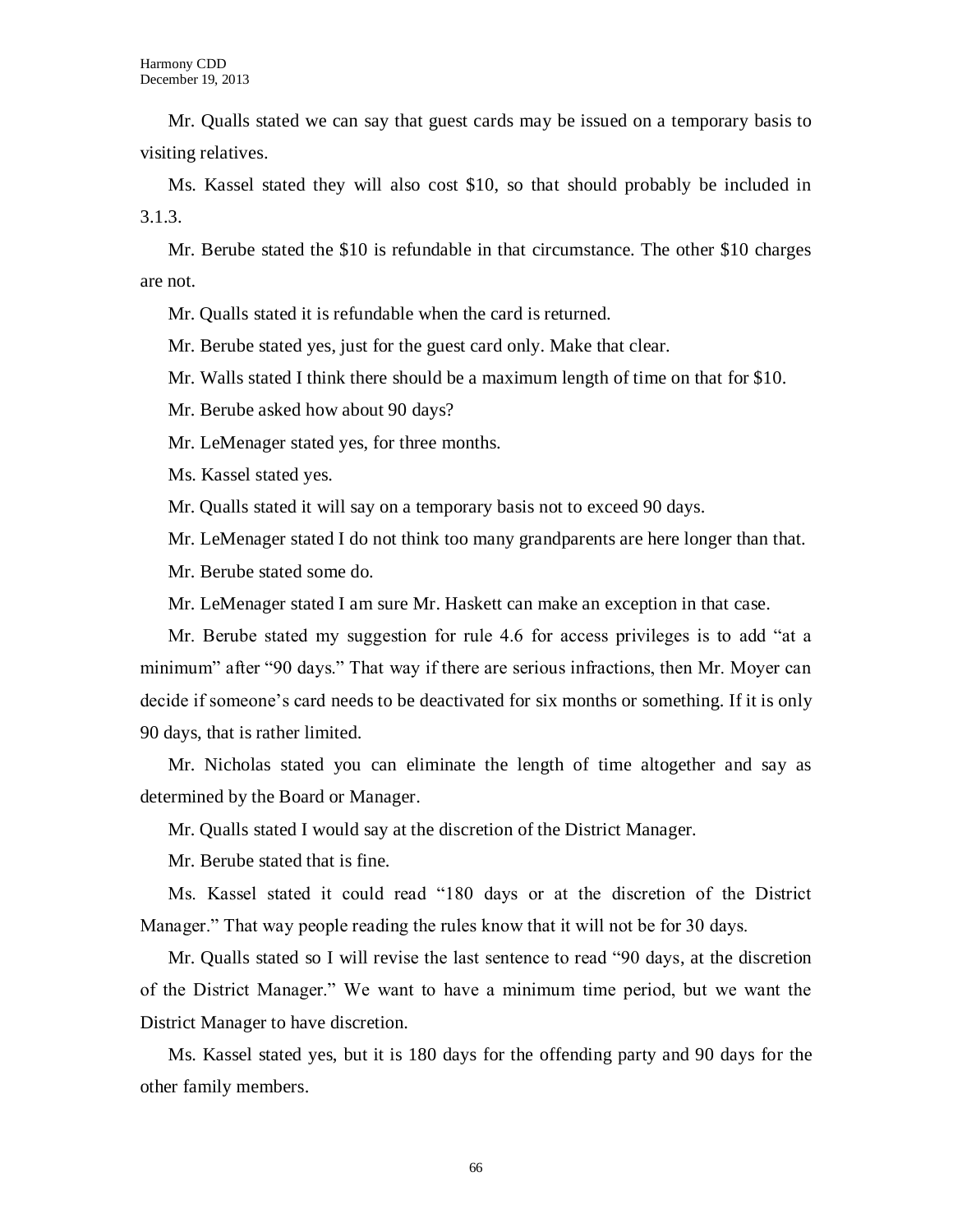Mr. Berube stated that is why I suggested adding "at a minimum" because it covered both numbers in that sentence.

Mr. Qualls stated we want to include a little language to give the Manager some discretion.

Mr. Berube stated that is correct.

Mr. LeMenager asked in rule 4.5, are we comfortable with the number of four guests? Are we comfortable that a 16-year-old can bring four guests?

Ms. Kassel stated I am not. I was not last time, either.

Mr. Qualls asked what is your suggestion?

Ms. Kassel stated two guests for a 16-year-old.

Mr. LeMenager stated rule 4.5 says that a family can bring up to four guests.

Mr. Farnsworth stated it does not distinguish ages.

Mr. LeMenager stated no, and a 16-year-old can go to the pool by themselves. The combination of 4.4 and 4.5 give a 16-year-old the ability to bring four guests. I am more comfortable keeping that at two guests. I do not know if that exception goes under rule 4.5 or somewhere else.

Mr. Walls stated we discussed this last month. Who is going to card a 16-year-old? How do you tell the difference between someone who is 16 or 17? And why?

Mr. Berube stated it gets tough.

Mr. Walls stated if they are causing a problem, kick them out.

Mr. Berube stated I do not see the limits on kids as a big deal. We are going to have people in and out of those pools all the time. That is the whole point.

Mr. Qualls stated you just do the best you can.

Ms. Kassel stated we have had a lot of problems at the pools, and the problems are generally caused by kids who are ages 15, 16 and 17. If we limit them to two guests or if we have that policy, then we can enforce it. We will have people to enforce that policy, and we had people this past summer to enforce that policy. It helped. Then we are minimizing the likelihood of problems for residents who will have to deal with them.

Mr. Berube asked you do not think two guests with a 16-year-old can create nearly as much of a problem as four guests with a 16-year-old?

Ms. Kassel stated I think that two guests will create less of a problem than four guests.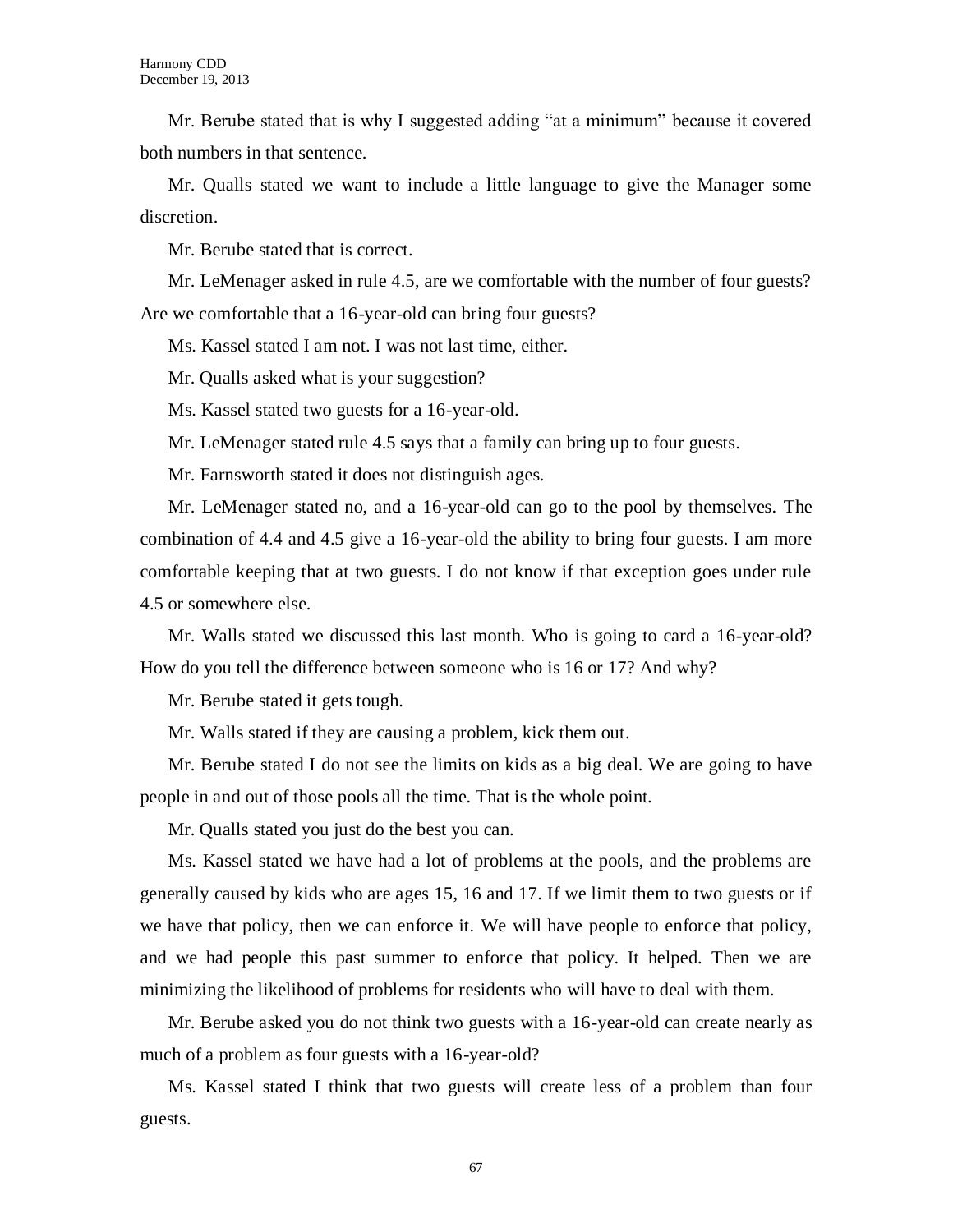Mr. Qualls asked should rule 4.4 be ages 16 and under? Will that solve the problem you are trying to address?

Mr. LeMenager stated I do not have a problem with a 16-year-old going swimming by himself.

Ms. Kassel stated no.

Mr. Qualls stated you just have a problem with them bringing guests.

Mr. LeMenager stated no.

Ms. Kassel stated I do not have a problem, but the people who are swimming at the pool or are at the pool have a problem when a bunch of kids come together and cause problems.

Mr. Walls asked what if they all live here and they all have cards?

Mr. LeMenager stated then they can all come. I do not have a problem with the rule the way it is written. I just wanted to bring it up to make sure it was fine.

Mr. Farnsworth stated I thought most of the problem was outsiders coming in and climbing fences and things like that, not a resident bringing guests.

Mr. Berube stated I firmly believe that with the presence of employees in that pool area, most of these troubles will go away. If they do not, then we are doing something wrong.

Mr. Qualls stated so there will be no change to 4.4 or 4.5.

Mr. LeMenager stated I am fine the way they are.

Mr. Berube stated rule 4.7 says any person swimming or utilizing the pool facilities. Those are kind of the same thing.

Mr. Qualls stated actually, this was the recommendation from the District Manager's office. There is an issue with people who are not swimming but use the patio area after hours.

Mr. Walls stated you can just say utilizing the pool facilities.

Mr. LeMenager stated yes, just delete "swimming."

Mr. Berube stated 5.1 "Facilitates" should be "Facilities." Rule 5.6.2 references all parties who do not provide credit card information. This is a problem to me because, how do we process credit cards? We are asking people for their credit card information. Who gets the information? Where does it stay? How do we process that information? Does the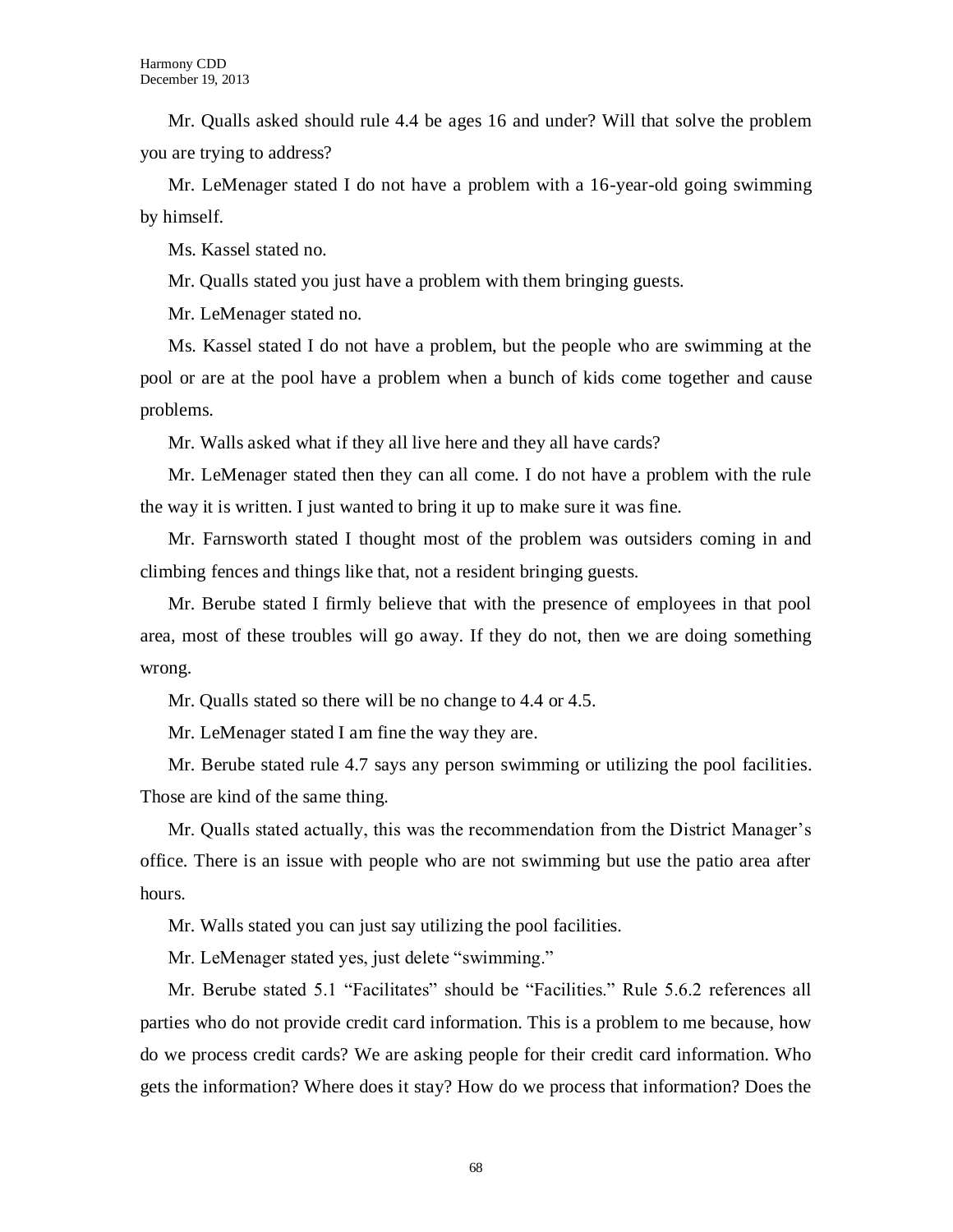Manager's office have the ability to process credit cards if we were to bill someone for something? I do not think so.

Mr. Moyer stated I will check. Obviously we are doing utility billing, and I think we have implemented a policy where we will take credit cards. That may very well mean that we can process credit cards.

Mr. Berube stated if we are going to ask for credit cards, we need to provide security. Target appeared in the news again today where 40 million peoples' cards were compromised by Target. If we are going to get credit card information from people, we need to have a way of keeping that locked up. If we are going to ask people to provide their credit card information, we need to have a way of using those credit cards.

Mr. Walls stated I thought we were going to discuss doing away with deposits altogether. We discussed that last month.

Mr. Berube stated we did discuss it, but this language is still in the rules.

Mr. Walls stated he only implemented changes we discussed. We did not make any changes to this section.

Mr. Berube stated this has to do with the online reservation system, which has no credit card processing ability in it yet.

Mr. Qualls stated I am hearing the issue is processing the credit cards. Do we want to strike the ability to use credit cards and make people pay the deposit by cash or check?

Mr. Walls stated my preference is to strike the deposit altogether.

Mr. LeMenager stated I think that would be a serious mistake. We discussed that at the workshop itself. A number of people who use the boats a lot attended the workshop. The \$250 deposit has probably never been used, but it has probably discouraged some people from using the facilities who basically would not care if they were to damage the boat. There is some serious investment on our part in facilities.

Mr. Berube stated there may also be some resistance from some people who do not use the boats because they do not have a credit card or they do not want to pay a deposit or they think they should not have to.

Mr. LeMenager stated then they should not use them.

Mr. Nicholas stated you could have an operation where you want to charge a per-use fee. If all the assessment payers are paying for these facilities but only 13 people are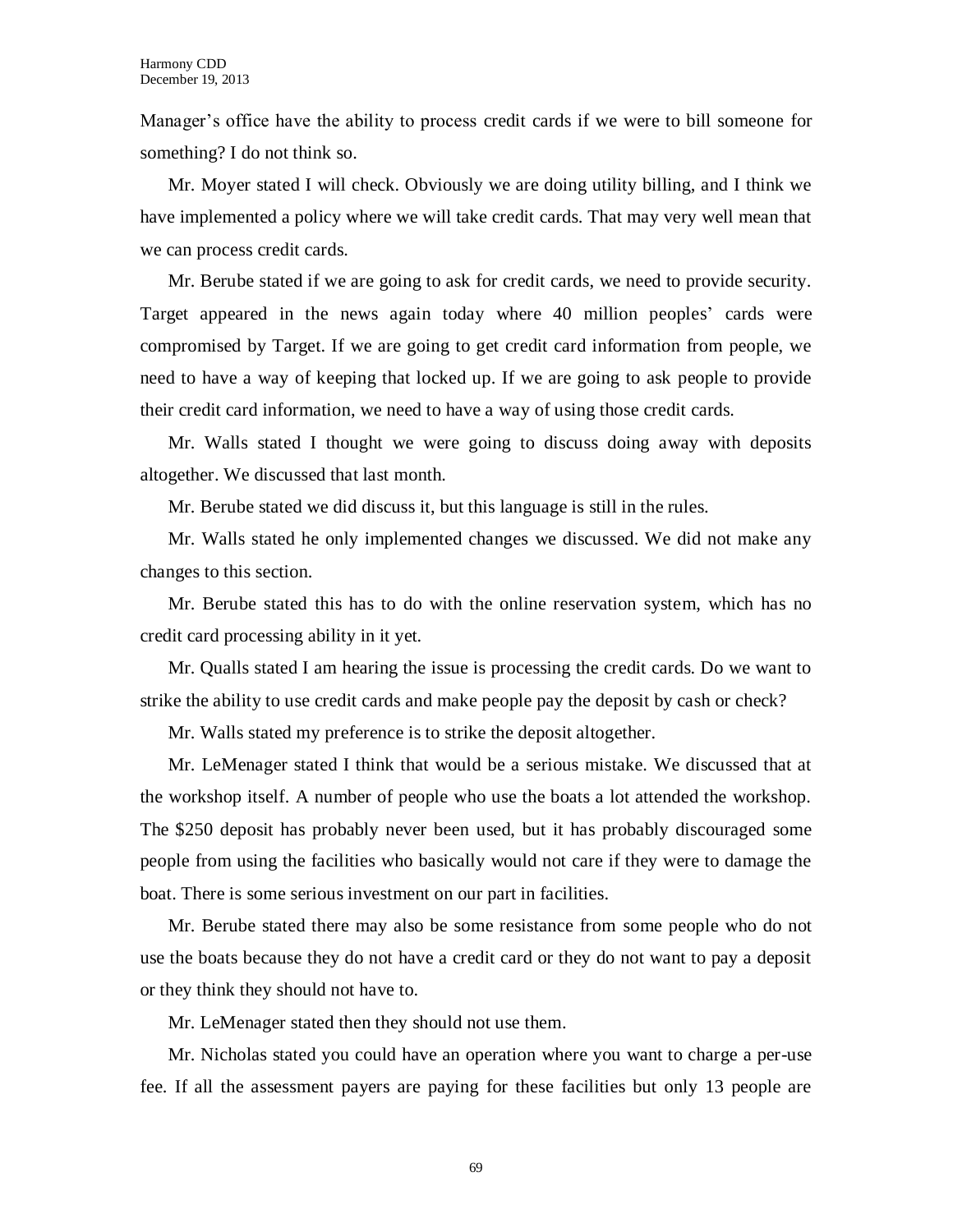using the boats, at some point, as the population grows, you may want to have a use fee and be able to process a credit card for them to take a boat out for an hour.

Mr. Berube stated the people who live here and pay assessments already own all those boats. They paid for them, and they paid for the docks. The people wrecking the boats own the boats.

Mr. Qualls asked is the problem we are trying to address that we do not have a way to process credit cards?

Mr. Berube stated that is the first thing.

Mr. Qualls stated so let us answer that.

Mr. Berube stated we also need to decide if we want to keep the deposit in place.

Ms. Kassel stated Mr. Moyer said that they will have that ability. I do not think we need to change it.

Mr. Berube stated the next time we discuss this, we need to know if Mr. Moyer can process credit cards.

Mr. Moyer stated I have a note to check.

Mr. Farnsworth stated rule 5.7 where you changed "the" to "a." I disagree with that. It is inconsistent with the wording elsewhere in this document.

Mr. Berube stated we changed that, too.

Mr. Qualls stated I can change it back to "the."

Mr. Farnsworth stated it is referred to "the" Dockmaster in other places.

Mr. Berube stated I think we should change them all.

Mr. Qualls stated I think it is fine because Dockmaster is defined as an individual(s) responsible to the District. So "the" Dockmaster is fine.

Mr. Farnsworth stated it does not matter which one of them. I did not like the use of "a" Dockmaster.

Ms. Kassel stated we changed it to "a" here but it is "the" elsewhere.

Mr. Farnsworth stated yes, in several places.

Mr. Walls stated it should be "a" Dockmaster.

Mr. Berube stated that is correct, so any of our CDD staff will be the Dockmaster when he is dealing with the boats.

Mr. Qualls stated I will make a global change to "a" Dockmaster.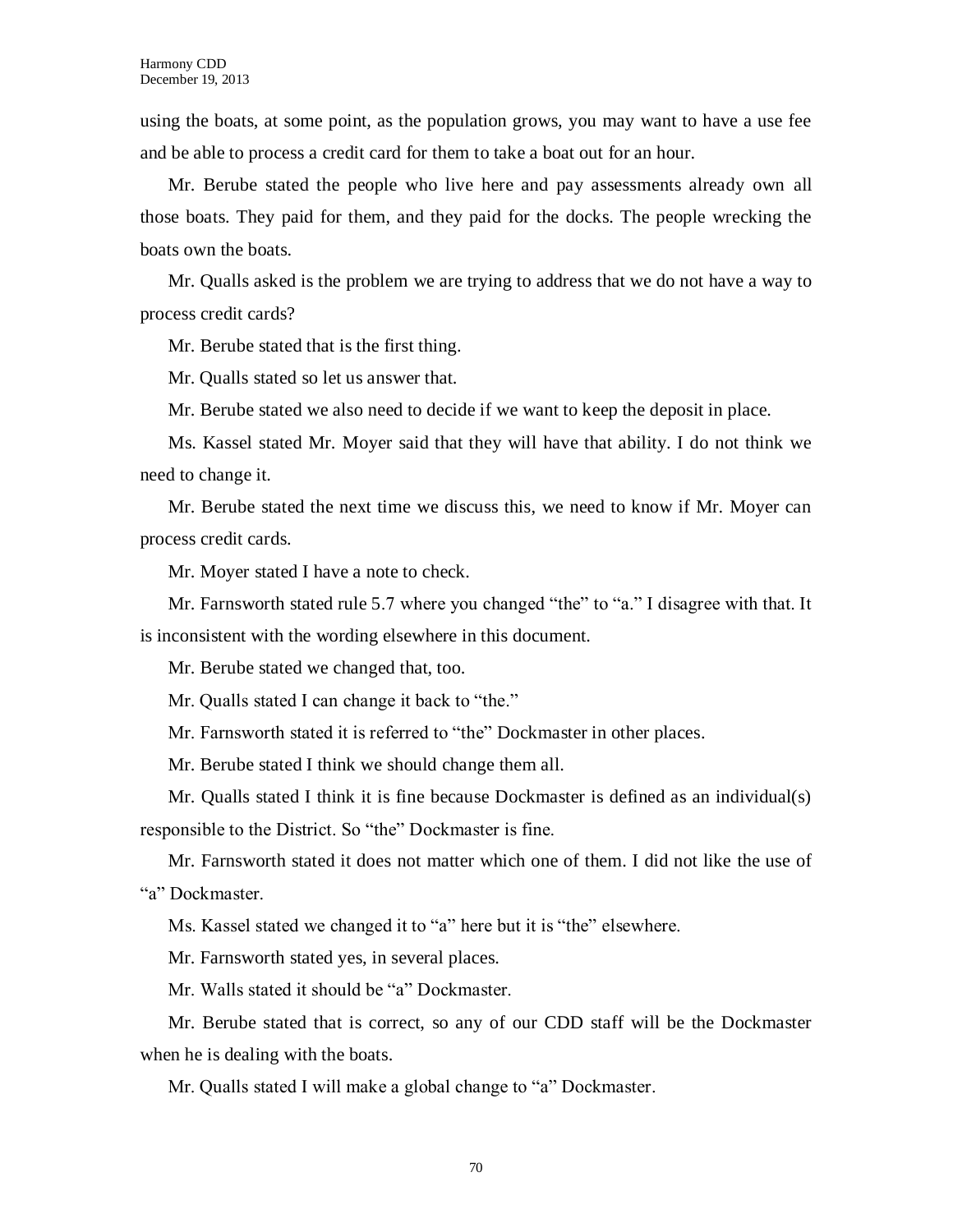Mr. Berube stated rule 7.4a says all fees must be paid to the District Manager no later than 30 days after the invoice date. In other places, we say 15 days.

Mr. Qualls asked do you want 15 days globally or 30 days?

Mr. Berube stated 15 days. If you ask for it in 15 days, we might get it in 30. If we ask for it in 30 days, we might get it in 60 days.

Mr. LeMenager stated that is not a bad idea.

Mr. Berube stated rule 7.4b for the fee schedule says further discussion is needed.

Mr. Walls stated I do not necessarily think it needs to be in the rules. A fee schedule should be able to be updated whenever it needs to be updated. We can reference the fee schedule.

Mr. Farnsworth asked can we just say the attached fee schedule?

Mr. Walls stated no, we can just reference the fee schedule.

Mr. Qualls stated we need something to incorporate, so we could just say incorporated as referenced, which may be updated from time to time by the Board.

Mr. Berube stated that works.

Mr. LeMenager asked is it not included already?

Mr. Farnsworth stated no.

Mr. Berube stated we did not have any fees before, but it has been brought up a few times so it was incorporated.

Mr. LeMenager stated the District may collect special event fees.

Mr. Berube stated yes, but we do not have a schedule.

Ms. Kassel stated we had that but we never discussed it.

Mr. LeMenager asked it does not have to be included here, does it?

Mr. Qualls stated no, but we can attach it. At some point, we need to have something to attach.

Mr. Berube stated I just want to have some language that references what we are going to do with the fee schedule, which Mr. Qualls just did.

Mr. Qualls asked will it be based on the number in the party or the size of the party?

Mr. Berube stated that needs further discussion.

Mr. Walls stated it is as further determined.

Ms. Kassel stated we need to table that discussion. We can reference the fee schedule, and then we can develop it later since we are not approving it yet.